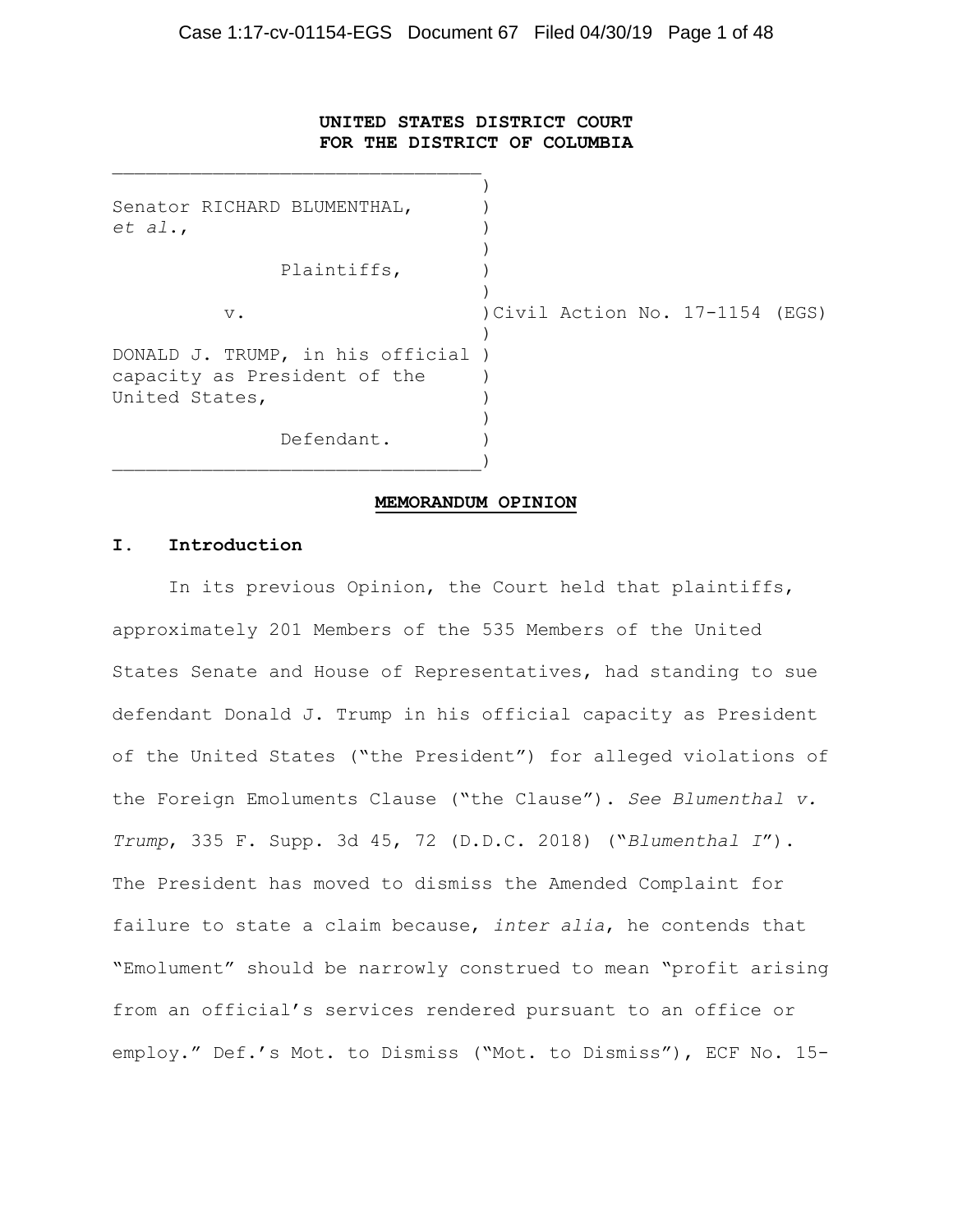#### Case 1:17-cv-01154-EGS Document 67 Filed 04/30/19 Page 2 of 48

1 at 38.1 The President's definition, however, disregards the ordinary meaning of the term as set forth in the vast majority of Founding-era dictionaries; is inconsistent with the text, structure, historical interpretation, adoption, and purpose of the Clause; and is contrary to Executive Branch practice over the course of many years.

Pursuant to the Clause, certain federal officials, including the President, shall not "accept" an "Emolument" from "any King, Prince, or foreign State" without "the Consent of the Congress." U.S Const. art. I, § 9, cl. 8. In Count I, plaintiffs seek declaratory relief pursuant to 28 U.S.C. § 2201 in the form of a declaratory judgment stating that the President is violating the Clause when he accepts Emoluments from foreign states without first seeking the consent of Congress. Am. Compl., ECF No. 14 ¶¶ 85-86. In Count II, plaintiffs seek injunctive relief pursuant to the Court's inherent authority to grant equitable relief and pursuant to 28 U.S.C. § 1331 in the form of a Court order enjoining the President from accepting "any present, Emolument, Office, or Title, of any kind whatever" from a foreign state without obtaining "the Consent of the Congress." *Id.* ¶ 92.

j 1 When citing electronic filings throughout this Memorandum Opinion, the Court cites to the ECF header page number, not the original page number of the filed document.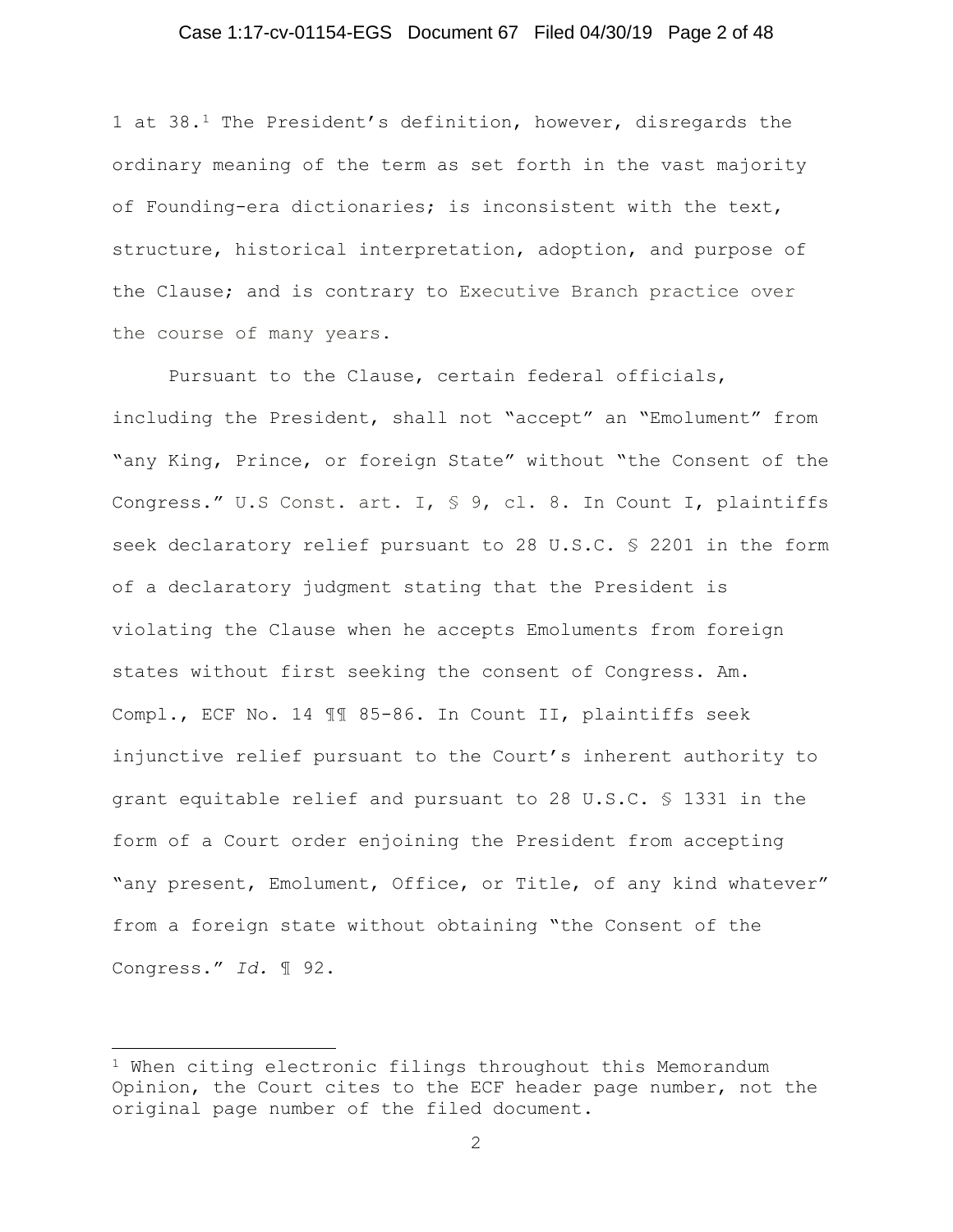## Case 1:17-cv-01154-EGS Document 67 Filed 04/30/19 Page 3 of 48

In holding that plaintiffs had standing to sue the President in *Blumenthal I*, the Court deferred ruling on the remaining arguments in the President's motion to dismiss: (1) failure to state a claim upon which relief can be granted; (2) lack of a cause of action to seek the relief requested; and (3) the injunctive relief sought is unconstitutional. Mot. to Dismiss, ECF No. 15-1 at 17-18.

Upon careful consideration of the President's motion to dismiss, the opposition and reply thereto, the relevant arguments of *amici*,<sup>2</sup> and for the reasons explained below, the Court finds that: (1) plaintiffs have stated a claim against the President for allegedly violating the Foreign Emoluments Clause; (2) plaintiffs have a cause of action to seek injunctive relief against the President; and (3) the injunctive relief sought is constitutional. The Court therefore **DENIES** the portions of the motion to dismiss that were deferred in the Court's prior Order.

## **II. Factual Background**

Plaintiffs allege that the President "has a financial interest in vast business holdings around the world that engage in dealings with foreign governments and receive benefits from those governments." Am. Compl., ECF No. 14 ¶ 2. In particular, the President owns "more than 500 separate entities–hotels, golf

j 2 The Court appreciates the illuminating analysis provided by the *amici*.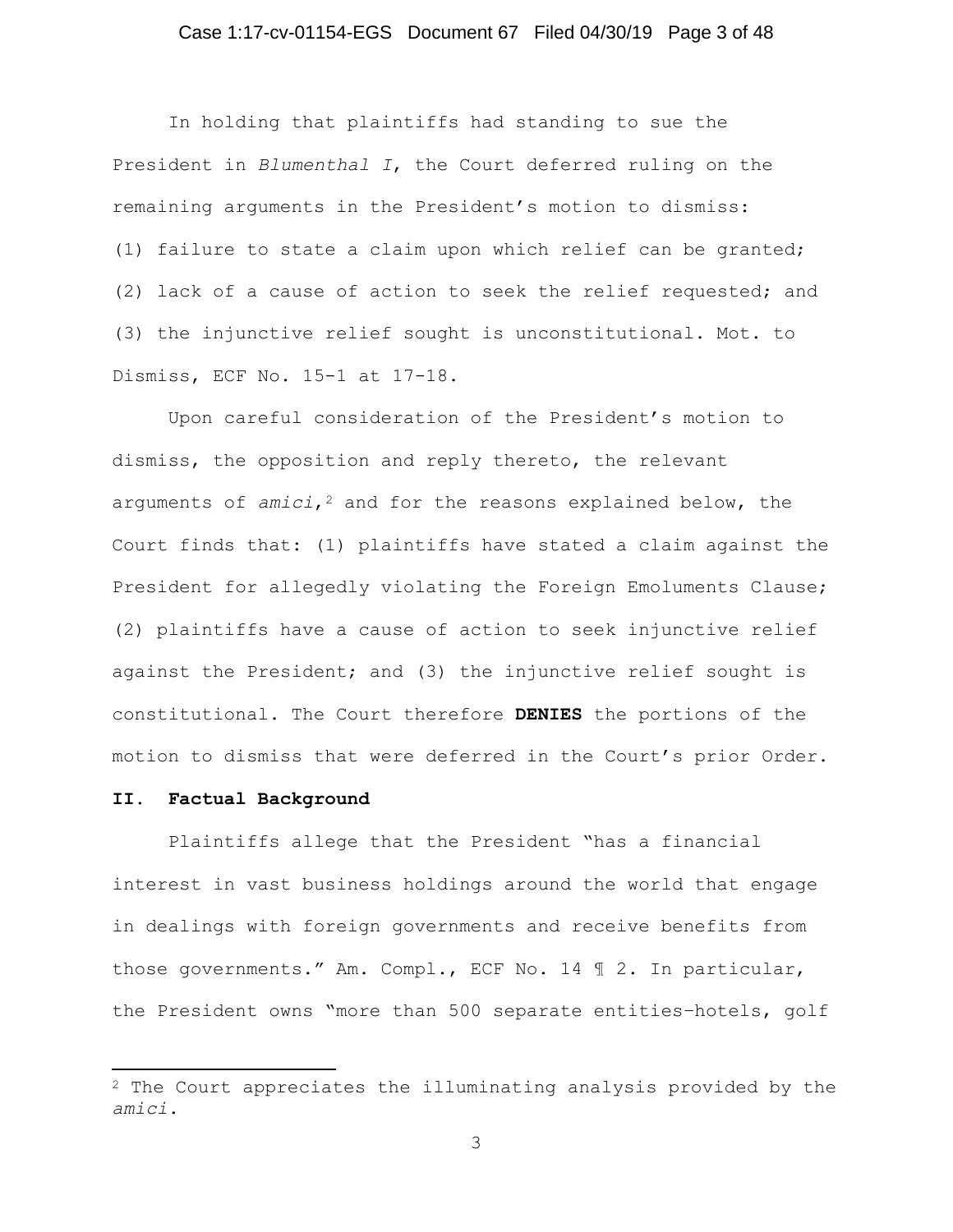## Case 1:17-cv-01154-EGS Document 67 Filed 04/30/19 Page 4 of 48

courses, media properties, books, management companies, residential and commercial buildings, . . . airplanes and a profusion of shell companies set up to capitalize on licensing deals." *Id*. ¶ 34 (internal quotation mark omitted). Since being elected President, he has "not divested or otherwise given up his ownership interest in his worldwide business holdings." *Id.* ¶ 36.

As a result of his financial interests, plaintiffs allege the President has accepted, and will accept in the future, Emoluments from foreign states. *Id*. ¶ 37. Indeed, the President has acknowledged "that his businesses receive funds and make a profit from payments by foreign governments, and that they will continue to do so while he is President." *Id*. Public reporting has also confirmed this to be the case. *Id*.

Plaintiffs allege that "[t]hese various benefits from foreign governments—payments, loans, permits, exemptions, policy changes, and intellectual property rights—constitute prohibited 'Emolument[s]' and/or 'present[s]' under the Foreign Emoluments Clause . . . ." *Id.* ¶ 38 (citation omitted). Specifically, the President has allegedly accepted valuable intellectual property rights from the Chinese government without seeking and obtaining the consent of Congress. *Id*. ¶¶ 44-50. The President has also allegedly accepted payments for hotel rooms and events from foreign diplomats and from foreign lobbying groups paid for by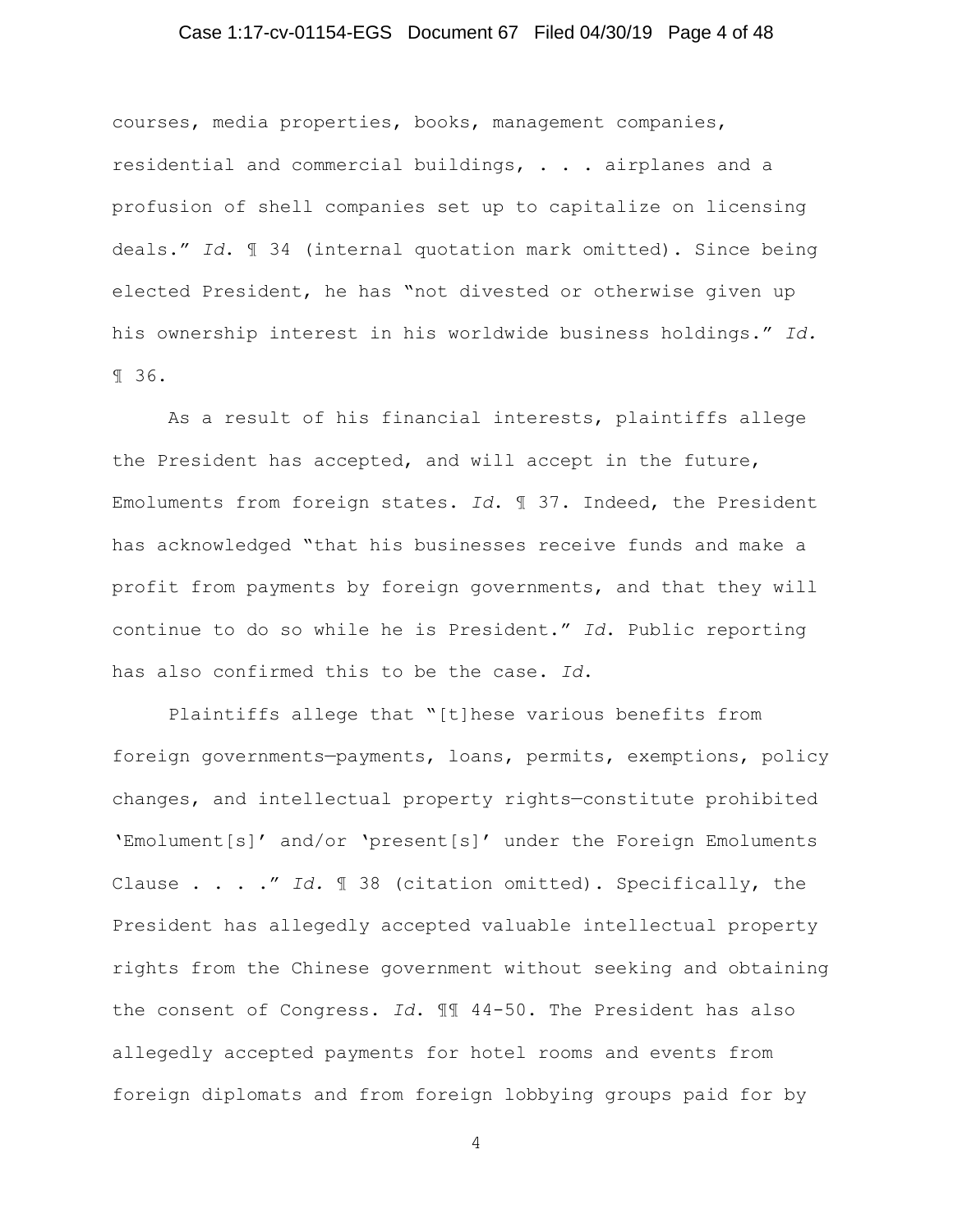## Case 1:17-cv-01154-EGS Document 67 Filed 04/30/19 Page 5 of 48

foreign governments without seeking and obtaining the consent of Congress. *Id.* ¶¶ 52-57. The President has allegedly accepted payments from foreign governments derived from real estate holdings, *id*. ¶¶ 58-62, as well as licensing fees paid by foreign governments for "The Apprentice," *id*. ¶¶ 63-65, all without seeking and obtaining the consent of Congress, *id*. ¶¶ 59, 62, 65. Finally, the President has allegedly accepted regulatory benefits from foreign governments without seeking and obtaining the consent of Congress. *Id*. ¶¶ 66-67.

#### **III. Standard of Review**

"A motion to dismiss under Federal Rule of Civil Procedure 12(b)(6) "tests the legal sufficiency of a complaint." *Browning v. Clinton*, 292 F.3d 235, 242 (D.C. Cir. 2002). A complaint must contain "'a short and plain statement of the claim showing that the pleader is entitled to relief,' in order to 'give the defendant fair notice of what the . . . claim is and the grounds upon which it rests.'" *Bell Atl. Corp. v. Twombly*, 550 U.S. 544, 555 (2007) (alteration in original) (quoting *Conley v. Gibson*, 355 U.S. 41, 47 (1957)). While detailed factual allegations are not necessary, a plaintiff must plead enough facts "to raise a right to relief above the speculative level." *Id.* 

When ruling on a Rule  $12(b)$  (6) motion, the Court may consider "the facts alleged in the complaint, documents attached as exhibits or incorporated by reference in the complaint, and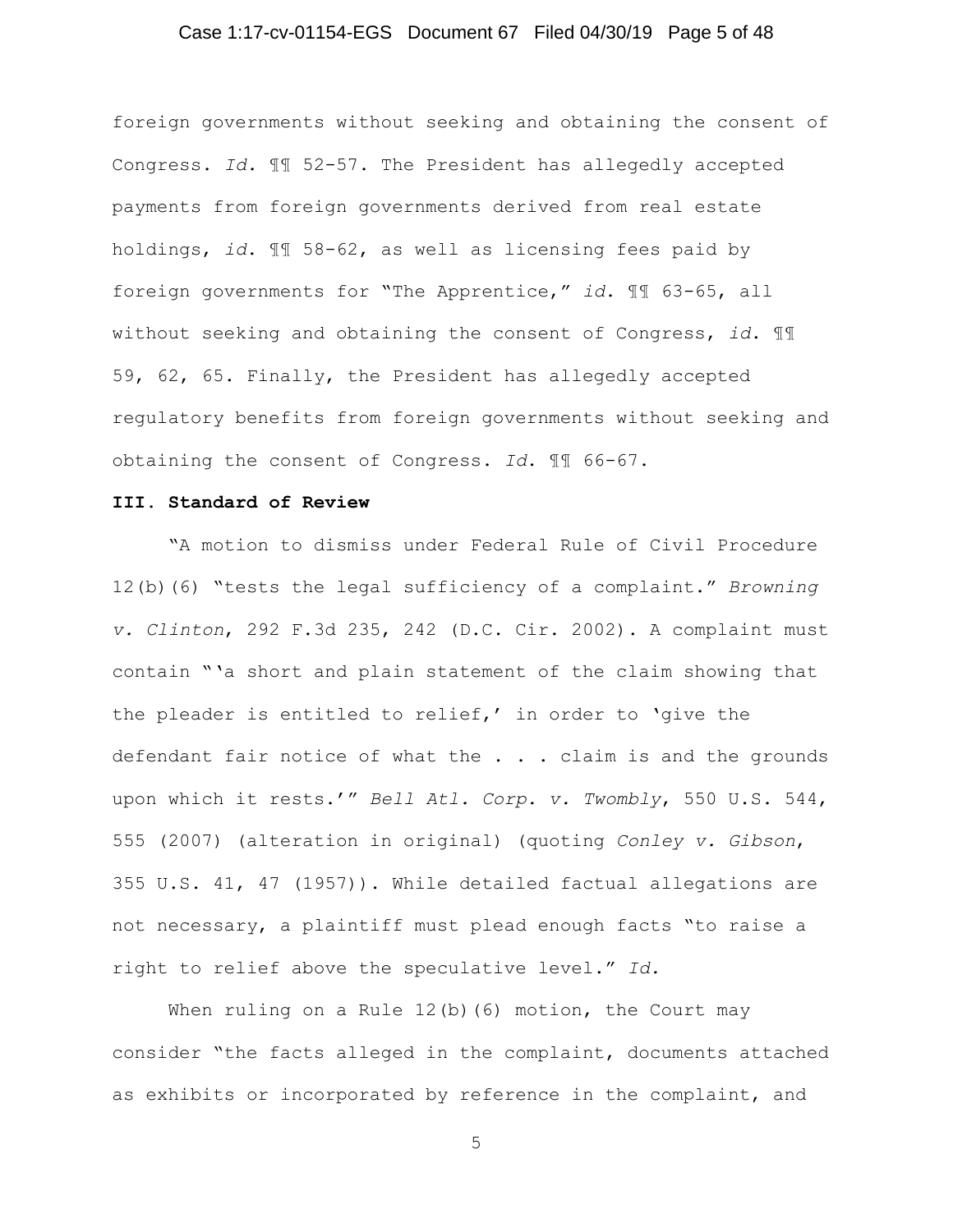## Case 1:17-cv-01154-EGS Document 67 Filed 04/30/19 Page 6 of 48

matters about which the Court may take judicial notice." *Gustave–Schmidt v. Chao*, 226 F. Supp. 2d 191, 196 (D.D.C. 2002). The Court must construe the complaint liberally in plaintiffs' favor and grant plaintiff the benefit of all reasonable inferences deriving from the complaint. *Kowal v. MCI Commc'ns Corp.*, 16 F.3d 1271, 1276 (D.C. Cir. 1994). The Court need not accept inferences that are "unsupported by the facts set out in the complaint." *Id.* "Nor must the [C]ourt accept legal conclusions cast in the form of factual allegations." *Id.* "[O]nly a complaint that states a plausible claim for relief survives a motion to dismiss." *Ashcroft v. Iqbal*, 556 U.S. 662, 679 (2009).

#### **IV. Analysis**

#### **A. Constitutional Interpretation**

"When interpreting a constitutional provision, [the Court] must look to the natural meaning of the text as it would have been understood at the time of the ratification of the Constitution." *Canning v. N.L.R.B*., 705 F.3d 490, 500 (D.C. Cir. 2013) (citing *District of Columbia v. Heller*, 554 U.S. 570 (2008)). "In interpreting the text [the Court is] guided by the principle that '[t]he Constitution was written to be understood by the voters; its words and phrases were used in their normal and ordinary as distinguished from technical meaning.'" *Heller*, 554 U.S. at 576 (quoting *United States v. Sprague*, 282 U.S. 716,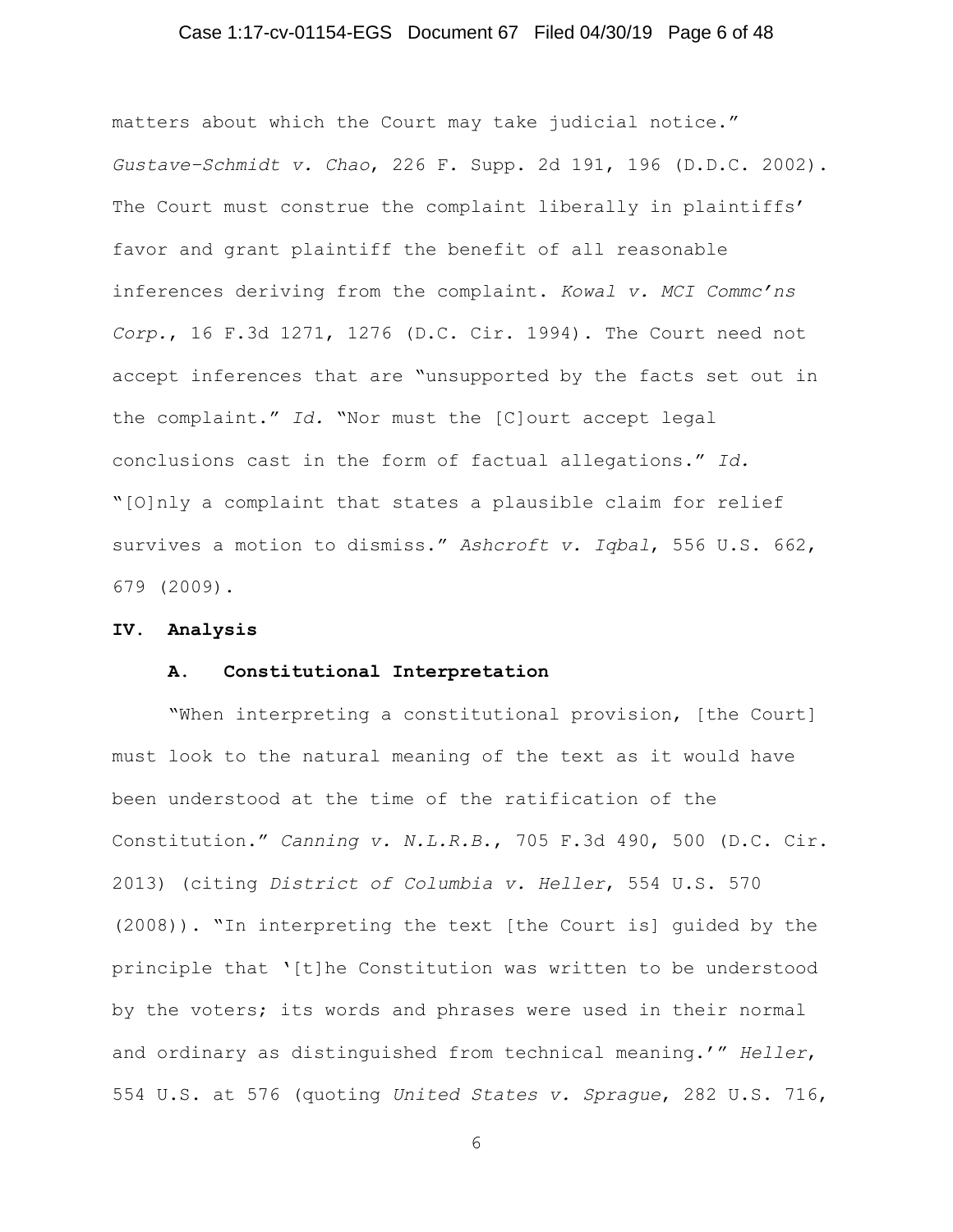## Case 1:17-cv-01154-EGS Document 67 Filed 04/30/19 Page 7 of 48

731 (1931)). "Normal meaning may of course include an idiomatic meaning, but it excludes secret or technical meanings that would not have been known to ordinary citizens in the founding generation." *Id.* at 576-77. In determining the normal and ordinary meaning, the Court is to consider founding-era dictionaries and other contemporaneous sources. *See*, *e.g*., *N.L.R.B. v. Canning*, 573 U.S. 513, 527 (2014); *Heller*, 554 U.S. at 581-86. When the text is ambiguous, the Court is to consider the purpose of the clause and the historical interpretations and applications of the clause. *Canning*, 573 U.S. at 528-29; *see also Heller*, 554 U.S. at 592 ("This meaning is strongly confirmed by the historical background of the [provision]."). The Court is also to "treat[] [government] practice as an important interpretive factor even when the nature or longevity of that practice is subject to dispute, and even when that practice began after the founding era." *Canning*, 573 U.S. at 525, 530-32 (considering opinions of the Office of Legal Counsel ("OLC") and the Comptroller General in determining the meaning of the Recess Appointments Clause).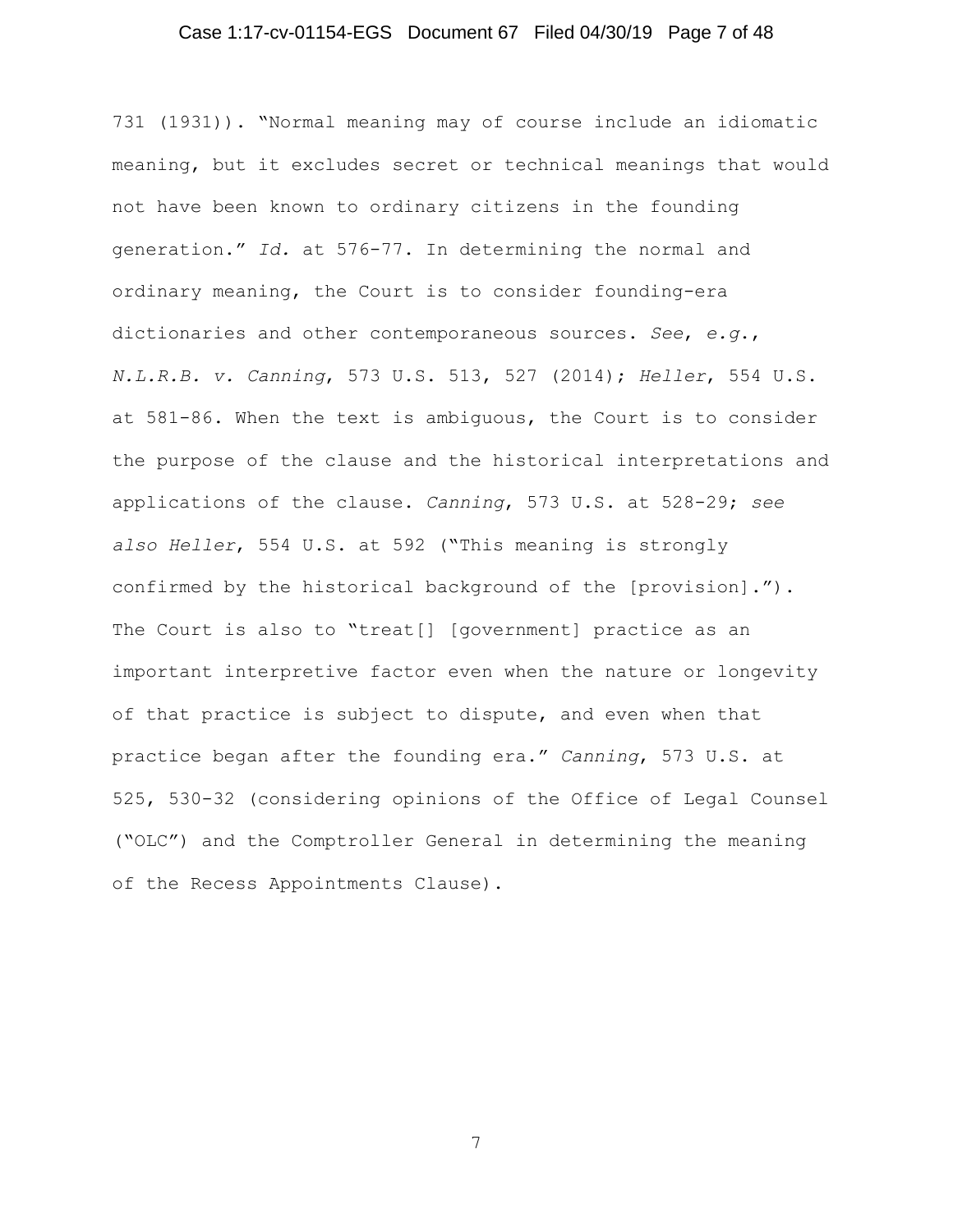# **B. "Emolument" Is Broadly Defined as Any Profit, Gain, or Advantage3**

The Foreign Emoluments Clause provides:

No Title of Nobility shall be granted by the United States: And no Person holding any Office of Profit or Trust under them, shall, without the Consent of the Congress, accept of any present, Emolument, Office, or Title, of any kind whatever, from any King, Prince, or foreign State.

U.S. Const. art. I, § 9, cl. 8.

**1. The Ordinary Meaning, Text, Structure, Adoption, and Historical Interpretation of the Clause; Constitutional Purpose; and Consistent Executive Branch Practice Support a Broad Interpretation of "Emolument"** 

#### **a. Ordinary Meaning of "Emolument"**

The parties dispute whether the profits that the

President's business interests earn from foreign governments are "Emoluments" covered by the Clause. The President contends that the Clause "is not a blanket prohibition on commercial transactions with foreign governments by businesses in which the

j <sup>3</sup> The parties do not dispute that the Clause applies to the President. *See generally* Mot. to Dismiss, ECF No. 15-1; Pls.' Opp'n, ECF No. 17; Def.'s Reply ("Reply"), ECF No. 28. The Court therefore declines to reach the question despite the argument to the contrary of one a*micus* brief and based on Judge Peter J. Messitte's persuasive analysis of that argument and conclusion that the Clause does indeed apply to the President in the only other judicial opinion construing the Clause. *See District of Columbia v. Trump*, 315 F. Supp. 3d 875, 882-87 (D. Md. 2018) ("*Trump*"); *see also* Br. for Scholar Seth Barrett Tillman and Judicial Education Project as Amici Curiae in Supp. of the Def., ECF No. 16-1.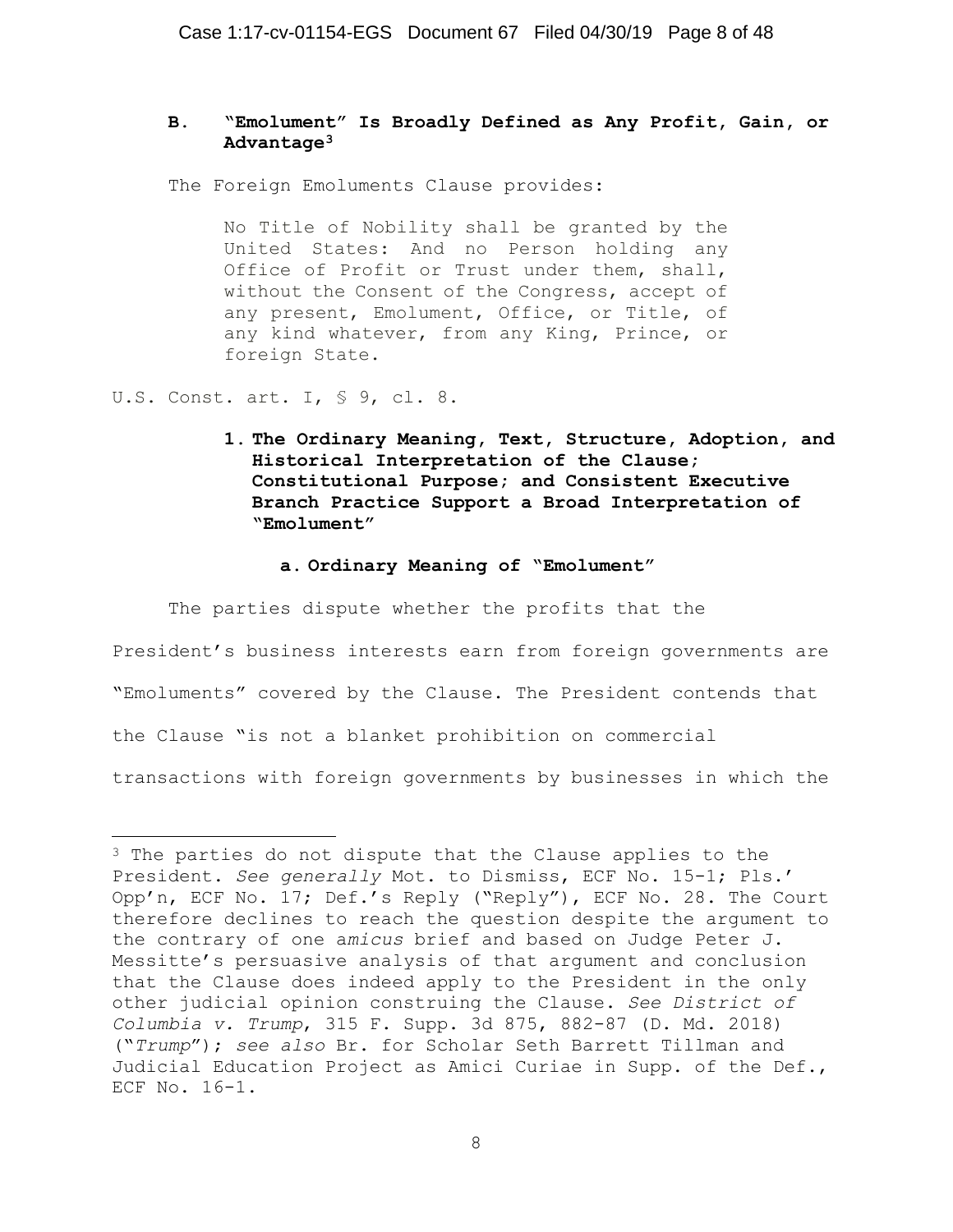#### Case 1:17-cv-01154-EGS Document 67 Filed 04/30/19 Page 9 of 48

official has a financial interest," but rather "applies only to the receipt of compensation for services rendered by an official in an official capacity or in an employment (or equivalent) relationship with a foreign government, and to the receipt of honor and gifts by an office-holder from a foreign government." Mot. to Dismiss, ECF No. 15-1 at 33-34. In support of his position, the President explains that at the time of the Nation's founding, an "'[E]molument' was a common characteristic of a federal office . . . comprehensively describ[ing] 'every species of compensation or pecuniary profit derived from a *discharge of the duties of the office*.'" *Id.* at 34 (alteration in original) (first citing *United States v. Hartwell*, 73 U.S. 385, 393 (1867); and then quoting *Hoyt v. United States*, 51 U.S. 109, 135 (1850).4 According to the President, this was because most federal officials did not receive salaries as is the case today, but rather, were compensated by fees in exchange for their services. *Id*. Therefore, he argues, this "common usage" of the word at the time of the founding compels interpreting the term to mean "profit arising from an office or employ." *Id*. at

j 4 The President's added emphasis on the phrase and reliance on this case are misleading given that the Court was not construing the meaning of the term "Emolument" generally, but rather a statutory provision concerning "the annual [E]moluments of any [customs] collector." *Hoyt*, 51 U.S. at 135. Accordingly, the Emolument would necessarily derive from the discharge of the duties of the office.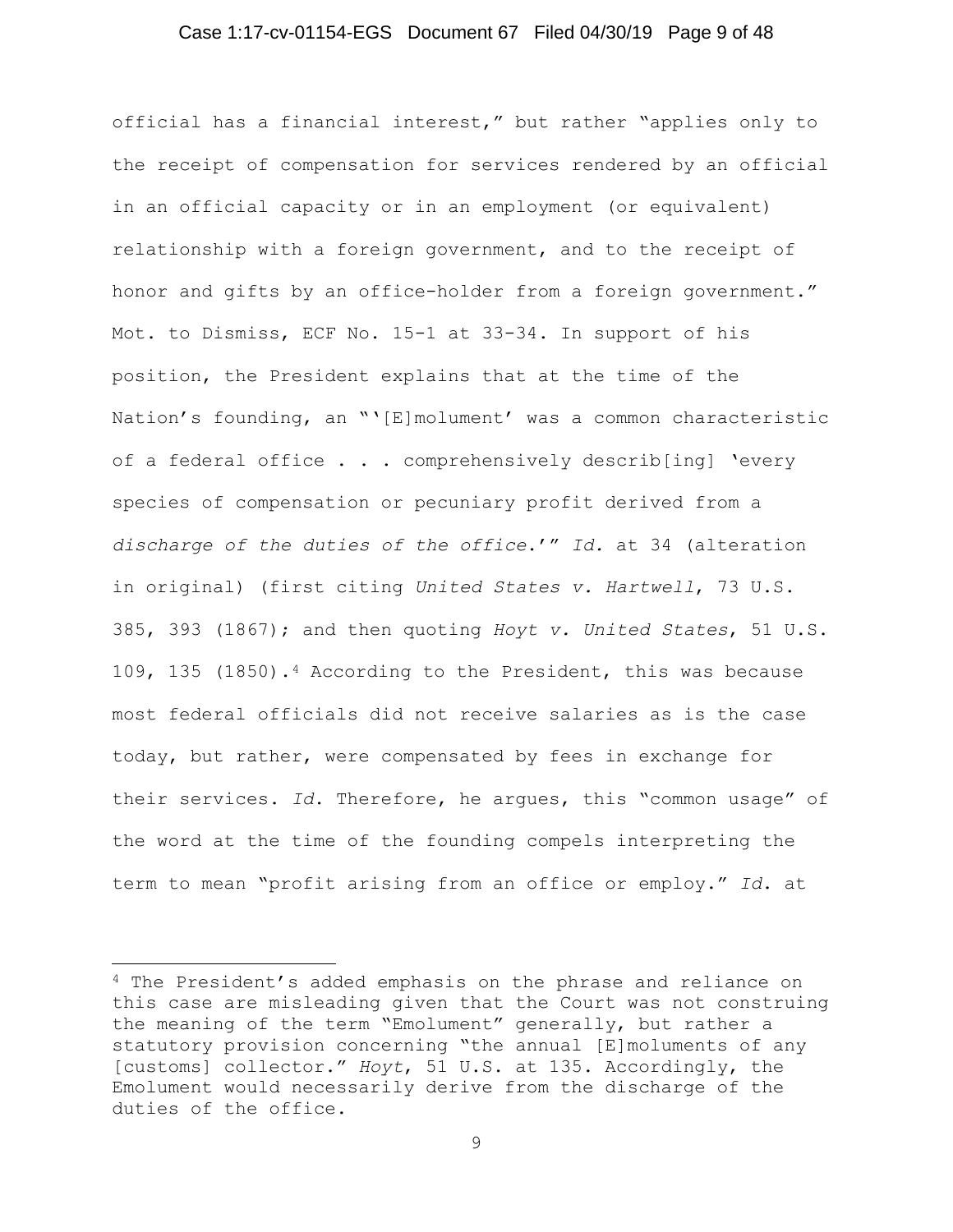## Case 1:17-cv-01154-EGS Document 67 Filed 04/30/19 Page 10 of 48

35 (quoting James Barclay, *A Complete & Universal English Dictionary on a New Plan* (1774)("Barclay's Dictionary")).5 To illustrate, the President provides two examples of what would constitute Emoluments under his definition: (1) "a federal official would receive an Emolument if he or she was paid by a foreign government to take certain official actions"; and (2) "an Emolument would [] be received if an official became an employee or entered an employment-like relationship with the foreign government, such as if a federal government lawyer provided legal advice and services to a paying foreign power." *Id*. According to the President, "[t]his interpretation is consistent with the nature of the other prohibited categories in the Foreign Emoluments Clause: present, office, and title, which are all things personally conferred or bestowed on a U.S. official holding an 'Office of Profit or Trust.'" *Id*.

Plaintiffs rely on contemporaneous dictionaries, generalpurpose writings, contemporaneous state constitutions, and legal decisions to support their argument that at the time the Constitution was written, "'[E]molument' was a commonly used

j 5 Plaintiffs point out that Barclay's dictionary defines "employ" not as "employment" but as "a person's trade, business" and "a public office" and therefore this source supports defining an Emolument to include "profit arising from . . . a person's trade, business." Pls.' Opp'n, ECF No. 17 at 42. Plaintiffs contend that this definition does not therefore support the President's position. *Id*. at 42-43.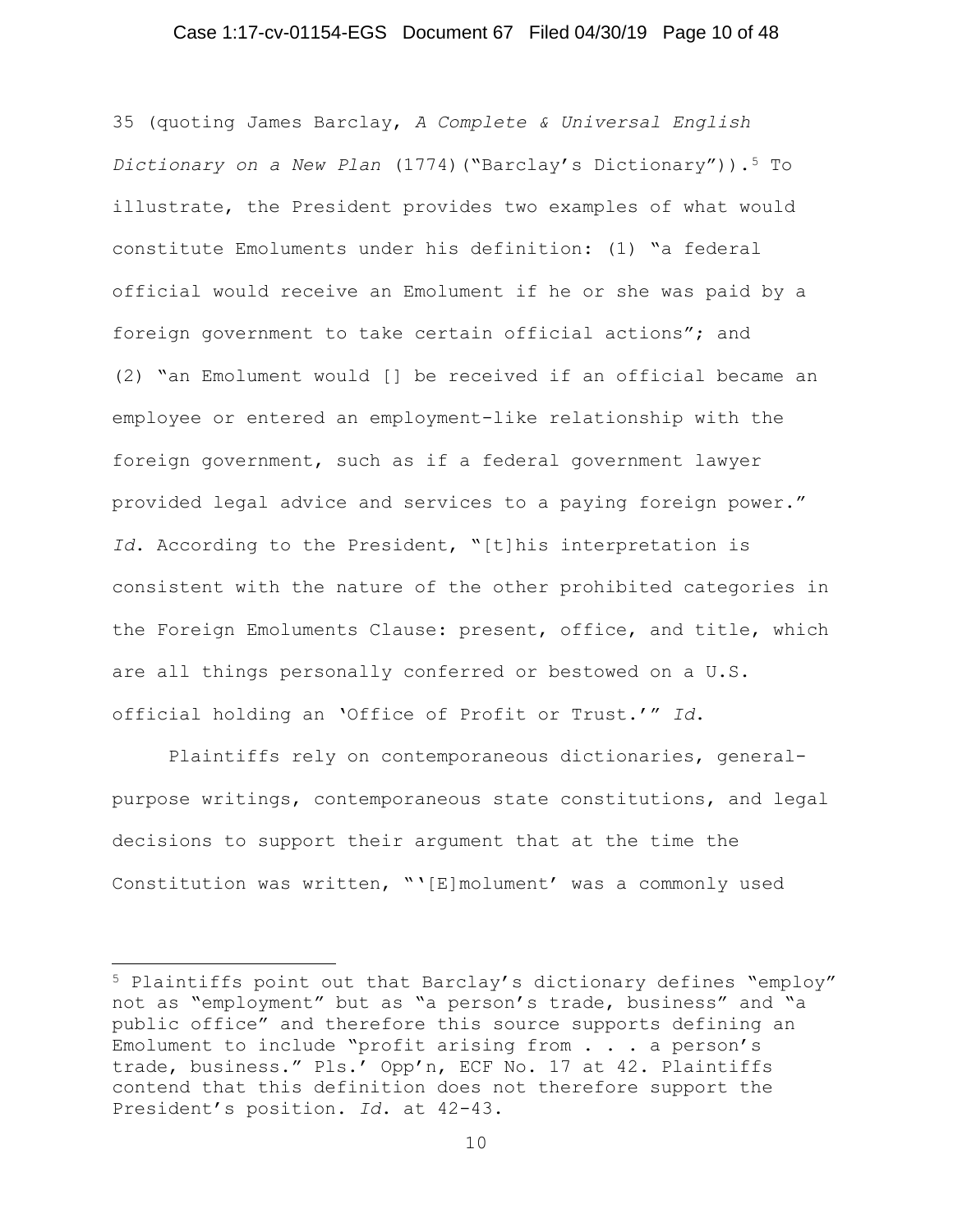## Case 1:17-cv-01154-EGS Document 67 Filed 04/30/19 Page 11 of 48

term that often referred to profit or gain in general." Pls.' Opp'n, ECF No. 17 at 39 (citing *The Oxford English Dictionary* (2d ed. 1989) (referring to eighteenth century texts); Samuel Johnson, *A Dictionary of the English Language* (1755); John Mikhail, *The Definition of "Emolument" in English Language & Legal Dictionaries*, 15-23-1806, at 8 (July 9, 2017) (working paper),

https://papers.ssrn.com/so13/papers.cfm?abstract\_id=2995693

(explaining that [E]molument was defined as "'profit,' 'advantage,' 'gain,' or 'benefit' . . . in every known English language dictionary" published in the seventeenth and eighteenth centuries, that this was the exclusive definition provided in over 92% of these dictionaries, and that the President's preferred definition appears in less than 8% of these dictionaries, but that the broader definition also appears in these latter dictionaries)). Plaintiffs also emphasize, again relying on contemporaneous documents, that the term "was frequently used to mean the profits accruing from private financial transactions." *Id*. at 40.

Plaintiffs maintain that interpreting the term to "requir[e] an employment-like relationship[] is based on a flawed reading of Founding-era dictionaries . . . [and] requiring the provision of specific services in an official capacity" lacks legal support. *Id*. at 41. Moreover, they argue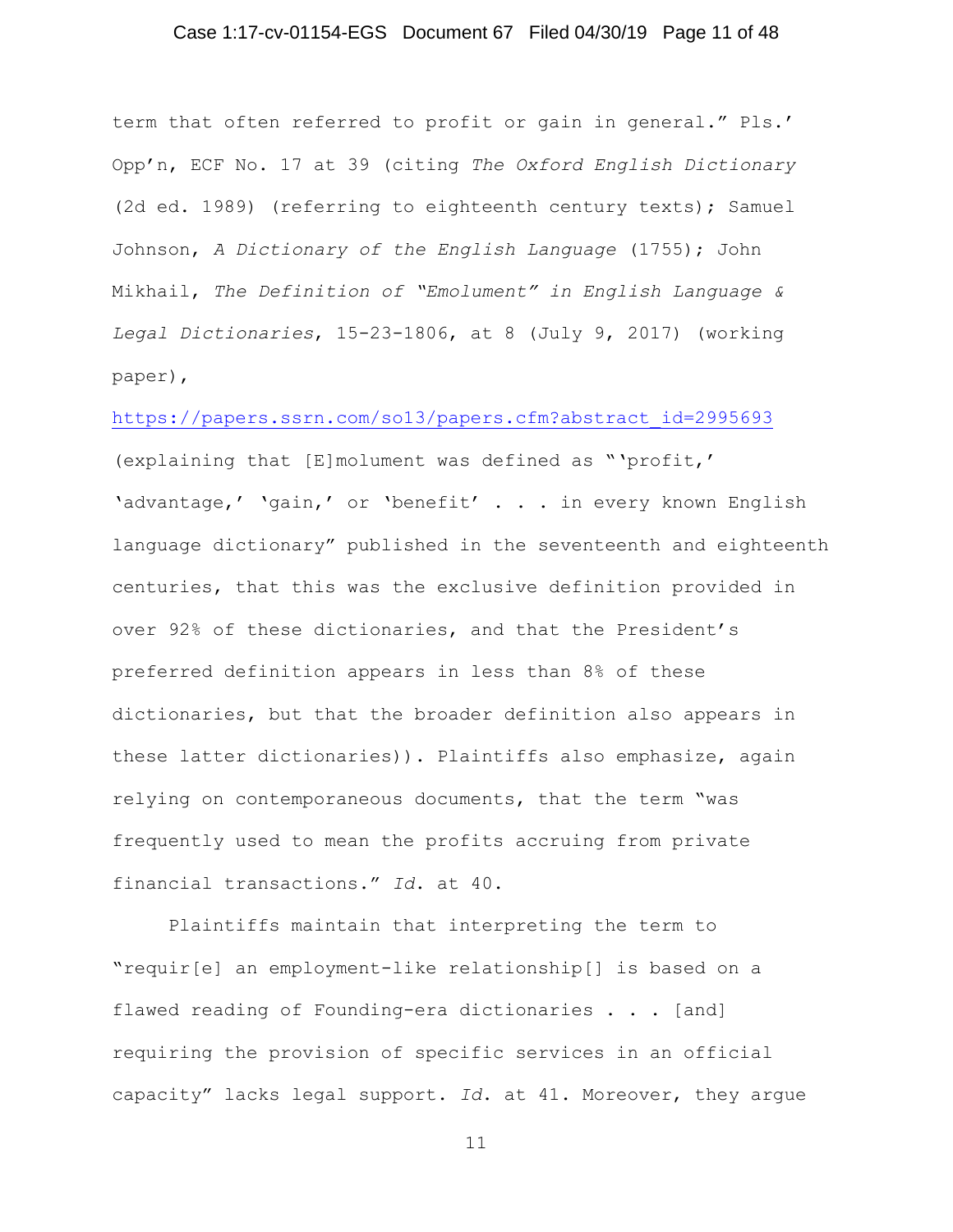## Case 1:17-cv-01154-EGS Document 67 Filed 04/30/19 Page 12 of 48

that even if the Court were to adopt the narrow definition that appears in the Oxford English Dictionary-"[p]rofit or gain arising from station, office, or employment; dues, reward; remuneration, salary"–"the gain arising from President Trump's status as the head of a worldwide business empire" falls within this definition. *Id.* Furthermore, according to plaintiffs, "[t]he narrower definition the President cites also embraces profit or gain 'arising from [his] office,' as when foreign governments seek his favor by granting him lucrative trademarks or selecting his hotels" because these "benefits 'arise from' the office he holds, because (the Plaintiffs allege) they are being given to him because he is the President." *Id*. (citing Am. Compl., ECF No. 14 ¶¶ 48, 54).

 The President contends that the number of sources citing the two competing definitions is not relevant because the meaning of the term in the Clause depends on the constitutional context, the history of the Clause, and founding-era practices. Reply, ECF No. 28 at 22. The President also asserts that plaintiffs' reliance on Professor Mikhail's article is misplaced because another law review article has criticized it for making inaccurate assumptions. *Id*. at 22-23. The President argues that Professor Mikhail's article and the sources it references actually support his position because they "demonstrate that the President's definition is closely related to the etymology of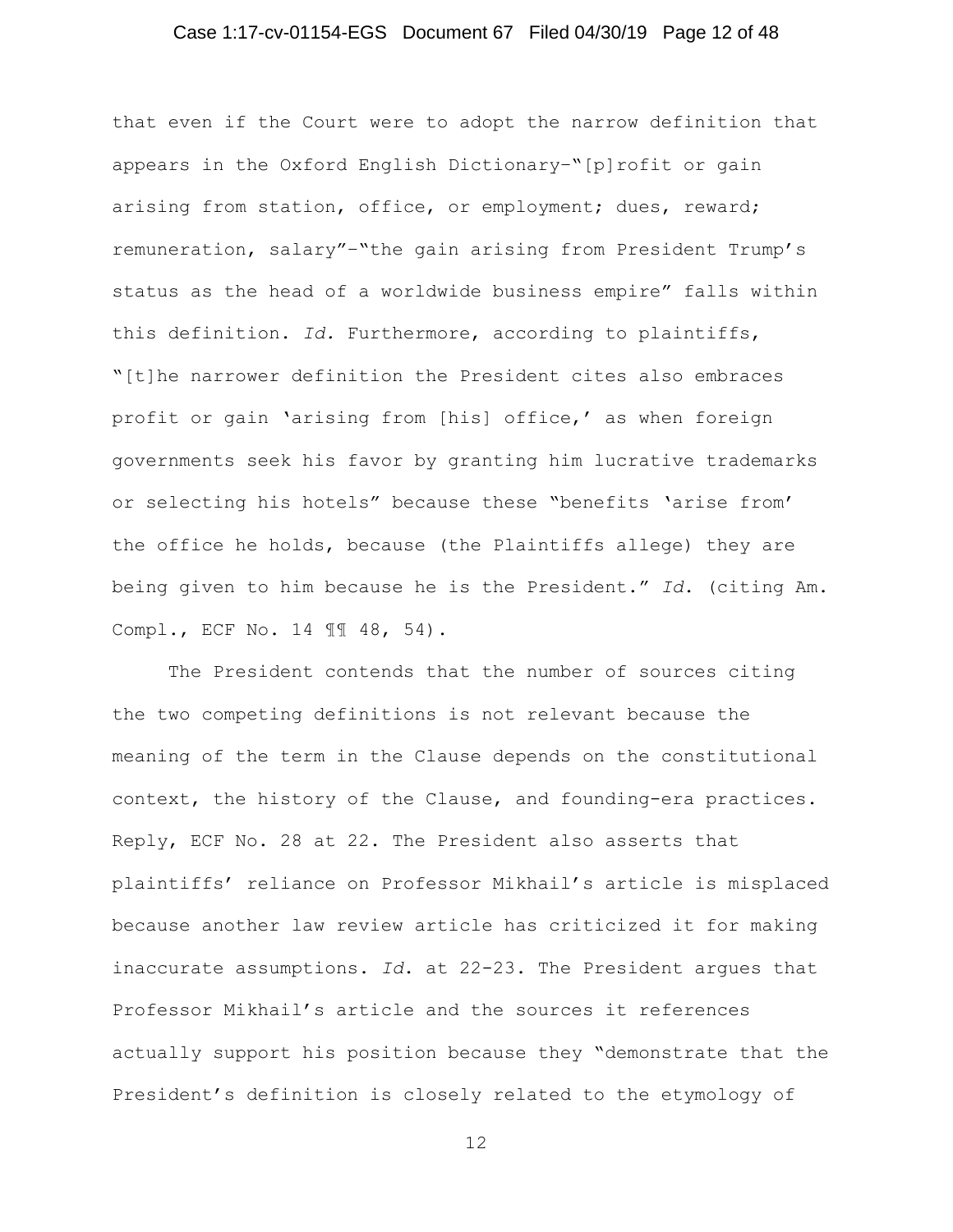# Case 1:17-cv-01154-EGS Document 67 Filed 04/30/19 Page 13 of 48

[E]molument, which is profit derived from labor, or more specifically, from grinding corn." *Id*. at 23. The President also notes that the Oxford English Dictionary lists his definition of "emolument" first, and before plaintiffs' broader definition, indicating that the President's definition predates that of the plaintiffs. *Id*. at 24.

*Amici* Legal Historians soundly reject the President's "narrow definition of 'Emolument' [as] inaccurate, unrepresentative, and misleading":

> Little or no evidence indicates that the two obscure sources—Barclay (1774) and Trusler (1766)—on which [the President] relies for [his] "office- and employment-specific" definition of "[E]molument" were owned, possessed, or used by the founders, let alone had any impact on them, or on those who debated and ratified the Constitution. For example, neither of these sources is mentioned in the more than 178,000 searchable documents in the *Founders Online* database, which makes publicly available the papers of the six most prominent founders. Nor do these volumes appear in other pertinent databases, such as *Journals of the Continental Congress*, *Letters of Delegates to Congress*, *Farrand's Records*, *Elliot's Debates*, or the *Documentary History of the Ratification of the Constitution*. By contrast, all of the dictionaries that the founding generation did possess and use regularly define "[E]molument" in the broad manner favoring the plaintiffs: "profit," "advantage," or "benefit."

> Second, a careful review of English language dictionaries from 1604 to 1806 shows that *every* definition of "[E]molument" published during this period relies on one or more of the elements of the broad definition [the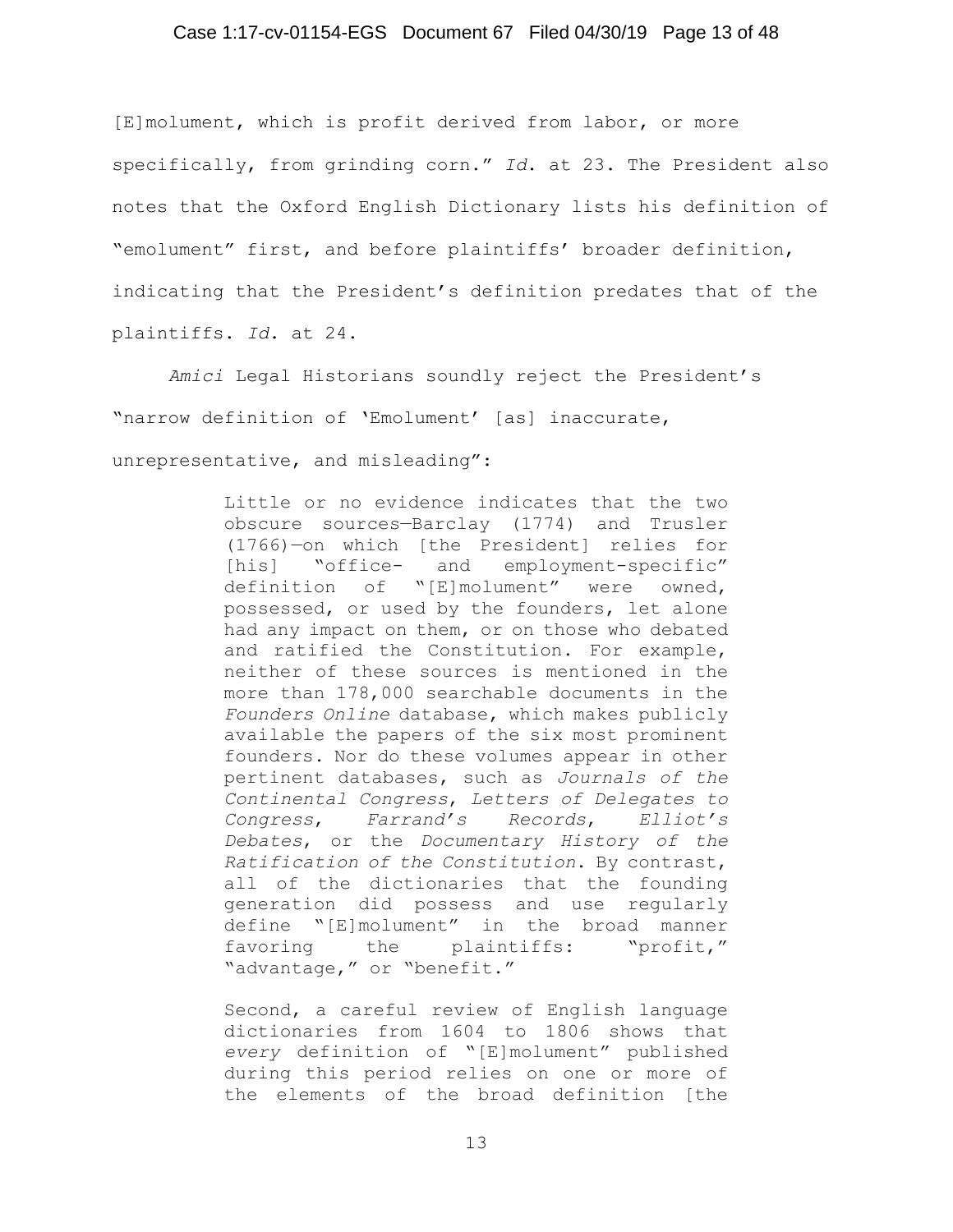President] rejects in [his] brief: "profit," "advantage," "gain," or "benefit." . . . Finally, Trusler's volume is not a standard dictionary, but rather a thesaurus, which presumes that "gain," "profit," and "[E]molument" are synonyms; moreover, its explanation of "[E]molument" was copied directly from a French thesaurus, hence it is not even reliably grounded in English usage. The impression [the President] creates in [his] brief by contrasting four historical definitions of "[E]molument"—two broad and two narrow—is, therefore, highly misleading.

Br. of Amici Curiae by Certain Legal Historians on Behalf of Pls. ("Br. of Legal Historians"), ECF No. 46 at 12-13 (footnotes omitted).

 The President does not dispute that the broader definition existed at the time the Constitution was ratified, Mot. to Dismiss, ECF No. 15-1 at 37, and plaintiffs acknowledge that a narrower definition existed at the time, Pls.' Opp'n, ECF No. 17 at 41. Plaintiffs' main contention is that because the evidence demonstrates that the broader definition was more pervasive, it was what was intended in the Clause. The President responds that the narrower definition is the "better one" to use given the context and history of the Clause.

The Court is persuaded that the weight of the evidence in "founding-era dictionaries and other contemporaneous sources" supports the broad meaning of the term advocated by plaintiffs and supported by the Legal Historians. *Trump*, 315 F. Supp. 3d at 882 (citing *Canning*, 573 U.S. at 527). The fact that there is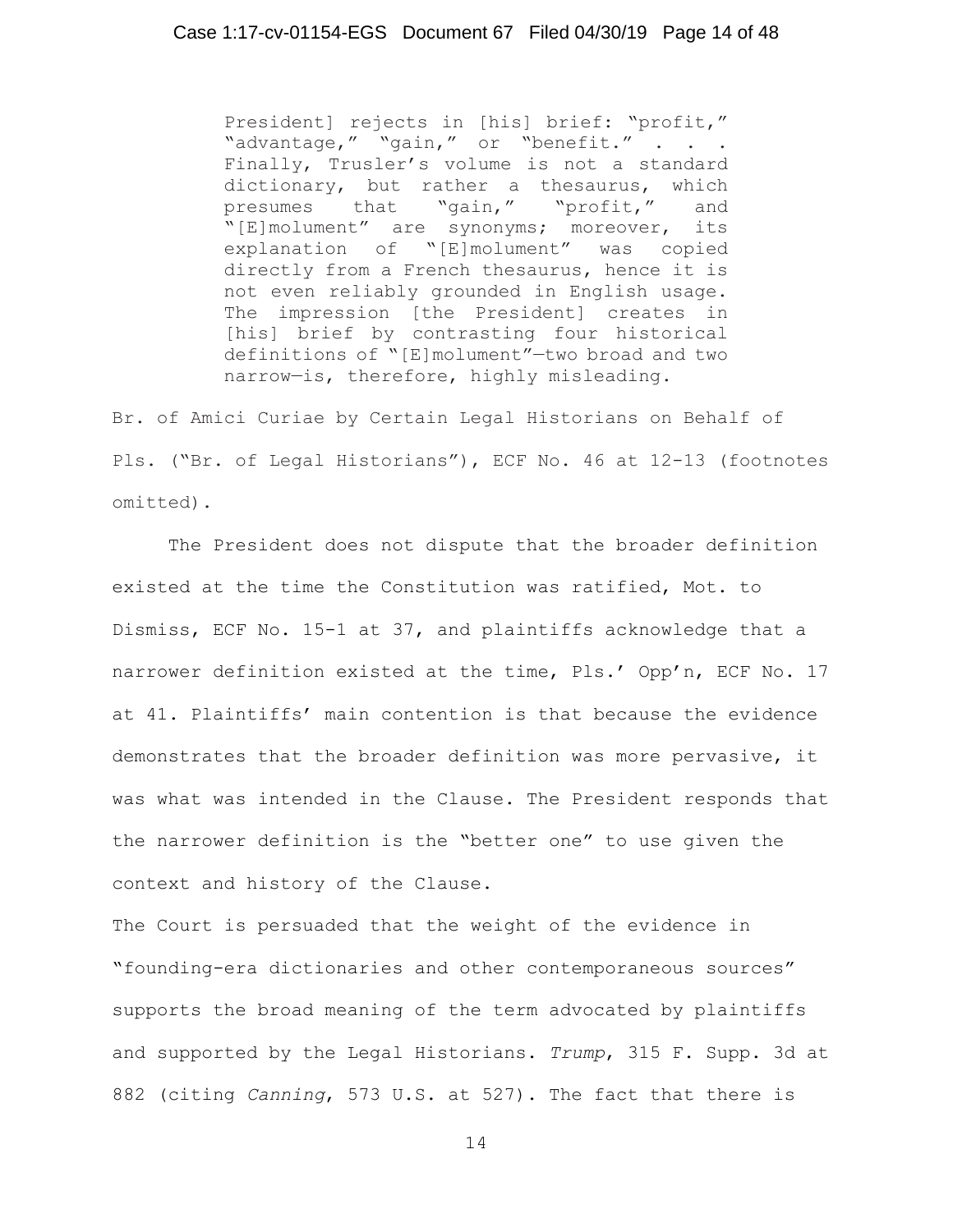## Case 1:17-cv-01154-EGS Document 67 Filed 04/30/19 Page 15 of 48

evidence from founding-era sources that both the broad definition advocated by plaintiffs, as well as a narrower definition associating "Emolument" with employment, existed at the ratification of the Constitution, however, suggests some ambiguity in the term. Accordingly, the Court considers the surrounding text, structure, adoption, historical interpretation, and purpose of the Clause, as well as Executive Branch practice to determine the meaning of "Emolument." *See Canning*, 573 U.S. at 528-29 (when the constitutional text is ambiguous, the court is to consider the purpose of the clause and the historical interpretations and applications of the clause).

## **b. Text and Structure of the Clause, and Other Uses in the Constitution**

The President acknowledges that the broader definition of "Emolument" advocated by plaintiffs "resembles a broader definition that also existed at the time of the founding" but points to the legal interpretive principle that a word with different meanings should be interpreted by reference to the context. Mot. to Dismiss, ECF No. 15-1 at 37-38. Accordingly, "when read harmoniously with the rest of the Clause, [Emolument] has the natural meaning of the narrower definition of profit arising from an official's services rendered pursuant to an office or employ." *Id*. at 38. The President also asserts that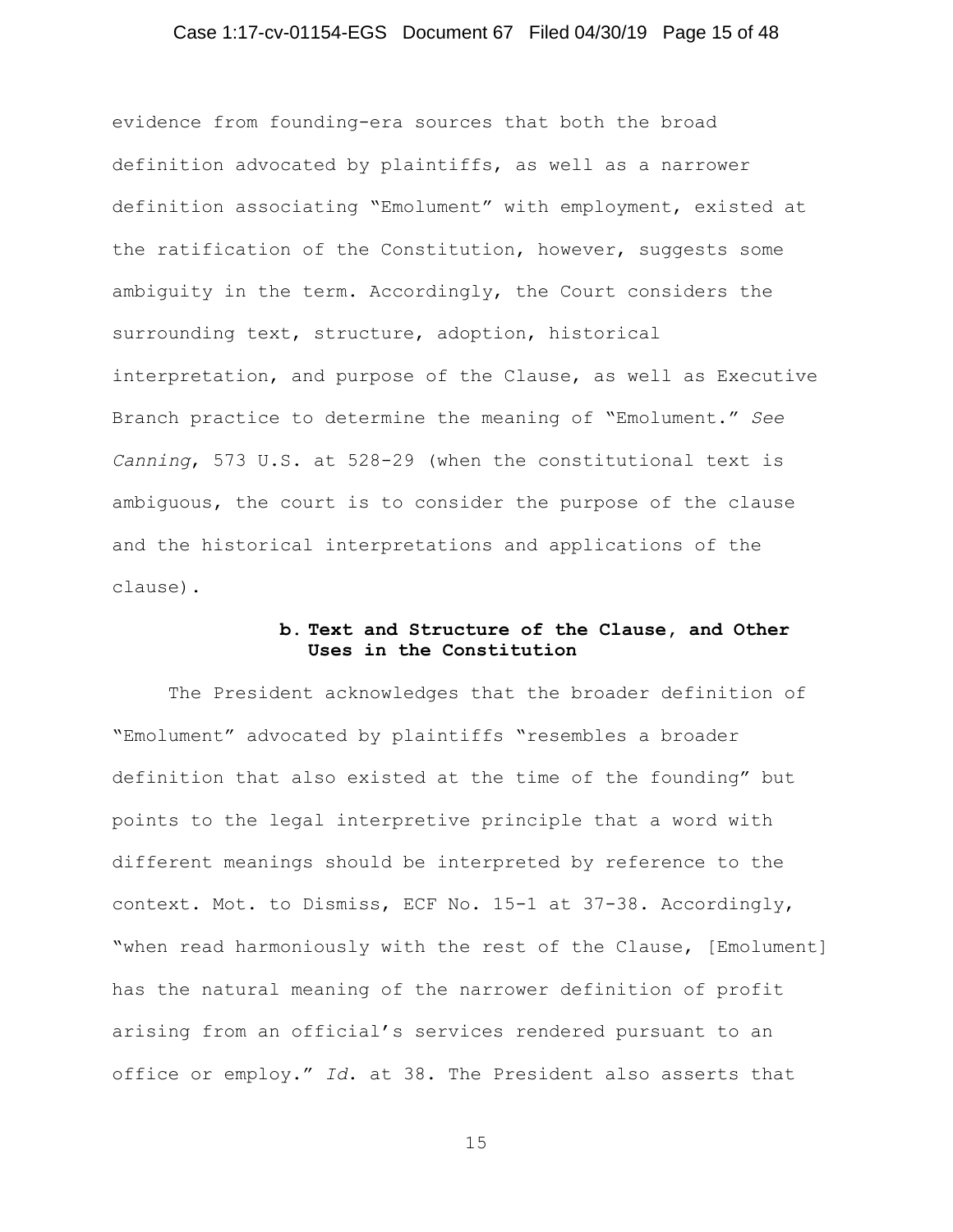## Case 1:17-cv-01154-EGS Document 67 Filed 04/30/19 Page 16 of 48

plaintiffs' broad definition of "Emolument" would subsume the term "present" in the Clause and render it redundant, noting that plaintiffs use the terms "Emolument" and "present" interchangeably. *Id*. at 38-39 (citing *Holmes v. Jennison*, 39 U.S. 540, 570-71 (1840) ("In expounding the Constitution of the United States, every word must have its due force, and appropriate meaning; for it is evident from the whole instrument, that no word was unnecessarily used, or needlessly added.")).

The President contends that the other two instances in which "Emolument" is used in the Constitution provide further support for his narrow definition because "[e]ach is associated with an office and refers to compensation for services rendered in the capacity as the holder of that office." *Id*. at 36 (citing U.S. Const. art. II, § 1, cl. 7 ("The President, shall, at stated Times, receive for his services, a Compensation . . . and he shall not receive within that Period any other Emolument from the United States, or any of them."); U.S. Const. art. I, § 6, cl. 2 ("No Senator or Representative shall, during the Time for which he was elected, be appointed to any civil Office under the Authority of the United States, which shall have been created, or the Emoluments whereof shall have been encreased during such time. . . . ") ) .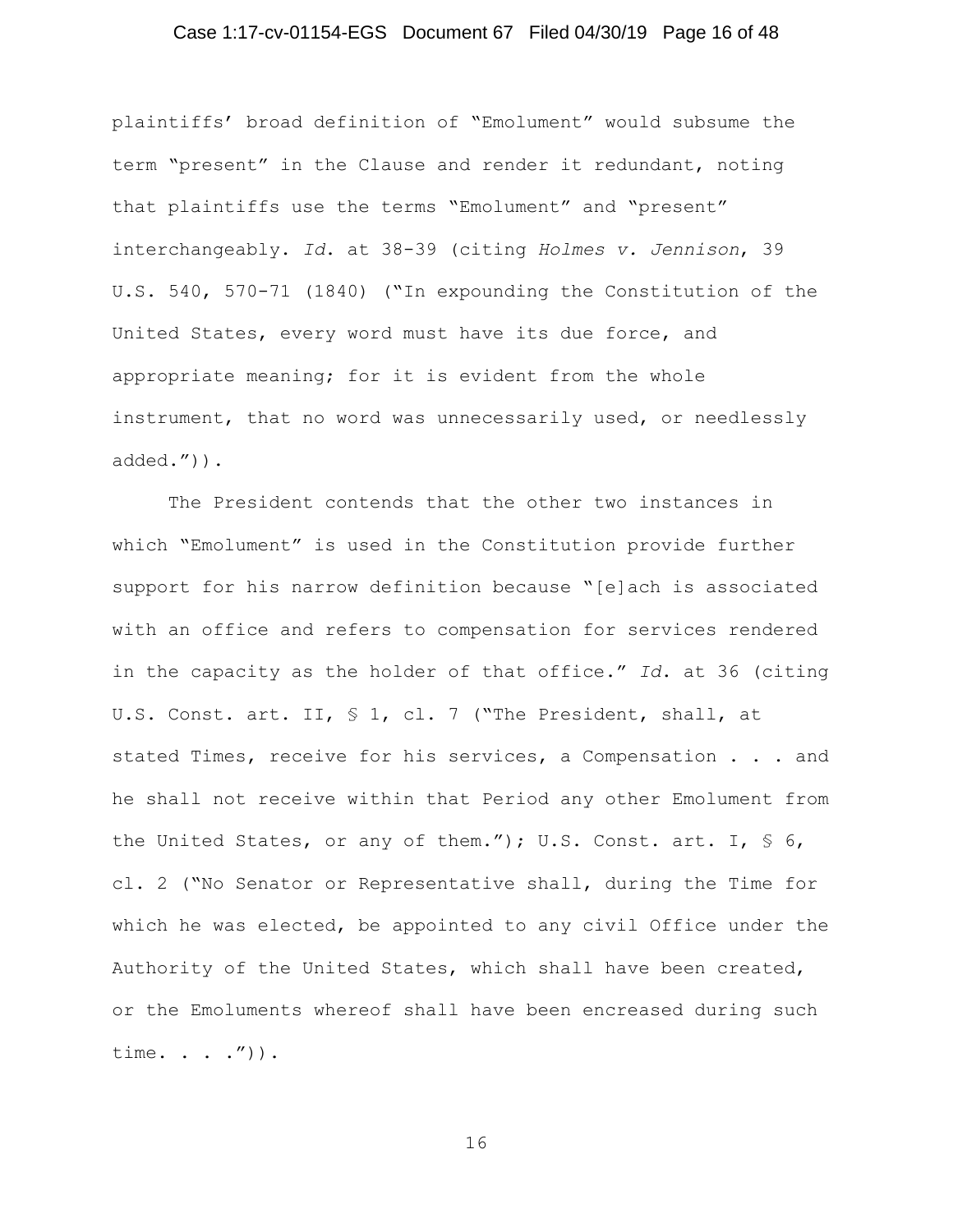## Case 1:17-cv-01154-EGS Document 67 Filed 04/30/19 Page 17 of 48

Plaintiffs argue that even if the President's narrow definition of "Emolument" existed, the Clause does not use the word in such a narrow sense, because to do so would render the phrase "of any kind whatever" surplusage. Pls.' Opp'n, ECF No. 17 at 43. Plaintiffs assert that the purpose of this phrase "is to rule out interpretations [of 'Emoluments'] that would allow some 'kinds' of emolument to be accepted." *Id*. at 44. Plaintiffs point to the Incompatibility Clause to support their argument that the reach of the Clause is broad. *Id*. The Incompatibility Clause provides that no member of Congress "shall, during the Time for which he was elected, be appointed to any civil Office

. . . the Emoluments whereof shall have been encreased during such time." U.S. Const. art. I, § 6, cl.2. Plaintiffs point out that this Clause applies only to Emoluments bestowed by the federal government upon civil office holders, whereas the Foreign Emoluments Clause contains no such prohibition. Pls.' Opp'n, ECF No. 17 at 44. Plaintiffs also argue that the reason the Clause permits exceptions—with the consent of Congress—is precisely because its reach is so broad. *Id.*

In response to plaintiffs' argument that the phrase "of any kind whatever" compels their preferred definition, the President argues that this phrase "emphasizes the Clause's reach—every kind of [E]molument, present, office, or title—and is not a basis to choose which definition" was intended in the Clause.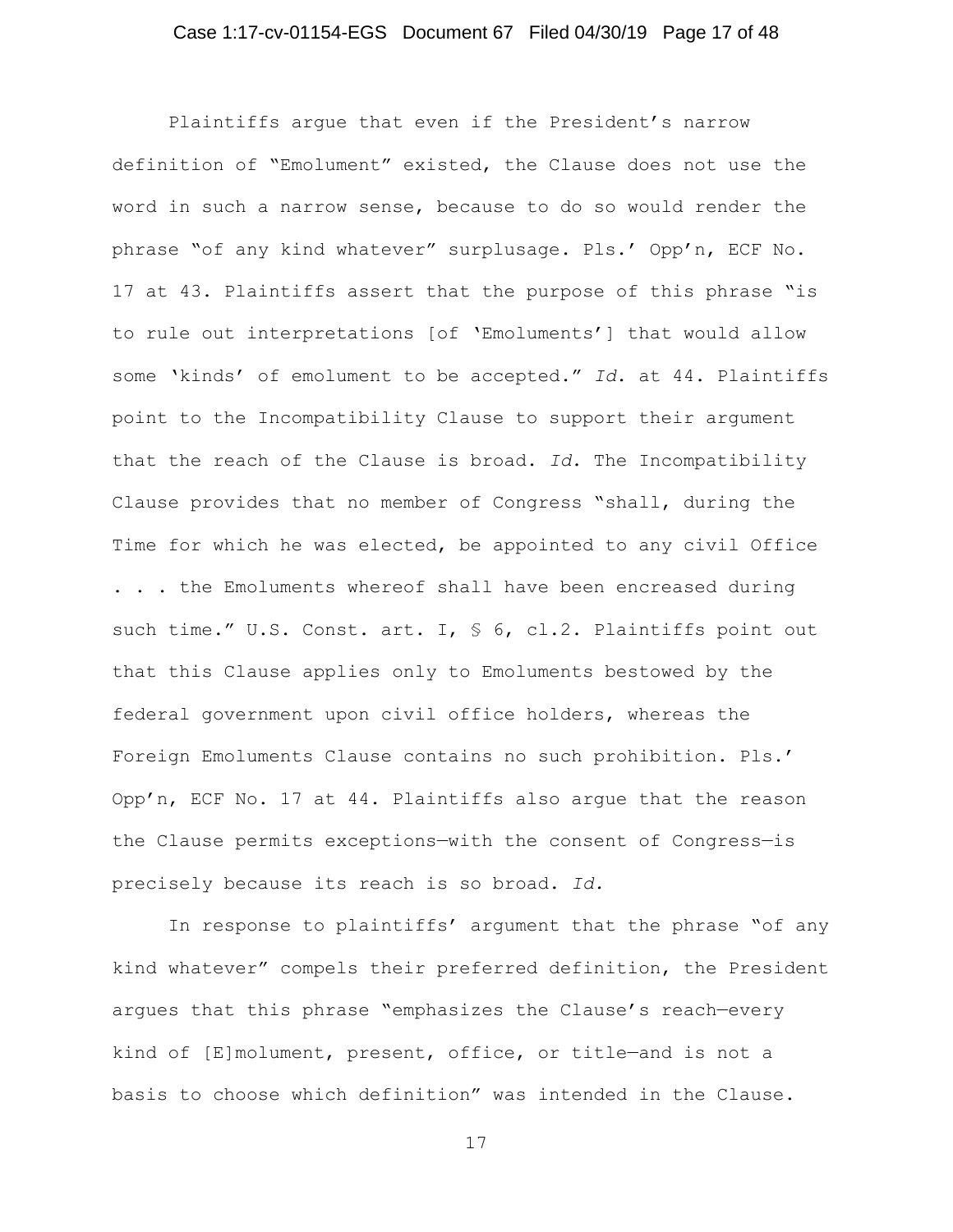## Case 1:17-cv-01154-EGS Document 67 Filed 04/30/19 Page 18 of 48

Reply, ECF No. 28 at 25. In response to plaintiffs' argument that the President's definition renders "of any kind whatever" to be surplusage because of the word "any," the President posits that there is no redundancy in his interpretation because "[t]he more plausible role of this first use of the word 'any' in the Clause is numeric—that *no* prohibited Emoluments may be received by a covered official without the consent of Congress, whereas the phrase 'of any kind whatever' operates to ensure that every *type* of the identified compensation is also prohibited." *Id*. at 26.

 Finally, the President disputes that use of the term "Emoluments" in the Incompatibility Clause bolsters plaintiffs' interpretation of the term because "the fact that a reference to an office is not included in the Foreign Emoluments Clause is simply due to the fact that the Foreign Emoluments Clause has a broader reach—it regulates not only compensation or benefits arising from holding federal office but also any employment-like relationship between a foreign government and a covered official." *Id.* The President notes that the term "Emolument" is used only one other time in the Constitution—in the Domestic Emoluments Clause which provides that "[t]he President shall, at stated Times, receive for his Services, a Compensation . . . and he shall not receive within that Period any other Emolument from the United States, or any of them." *Id*. at 27 (quoting U.S.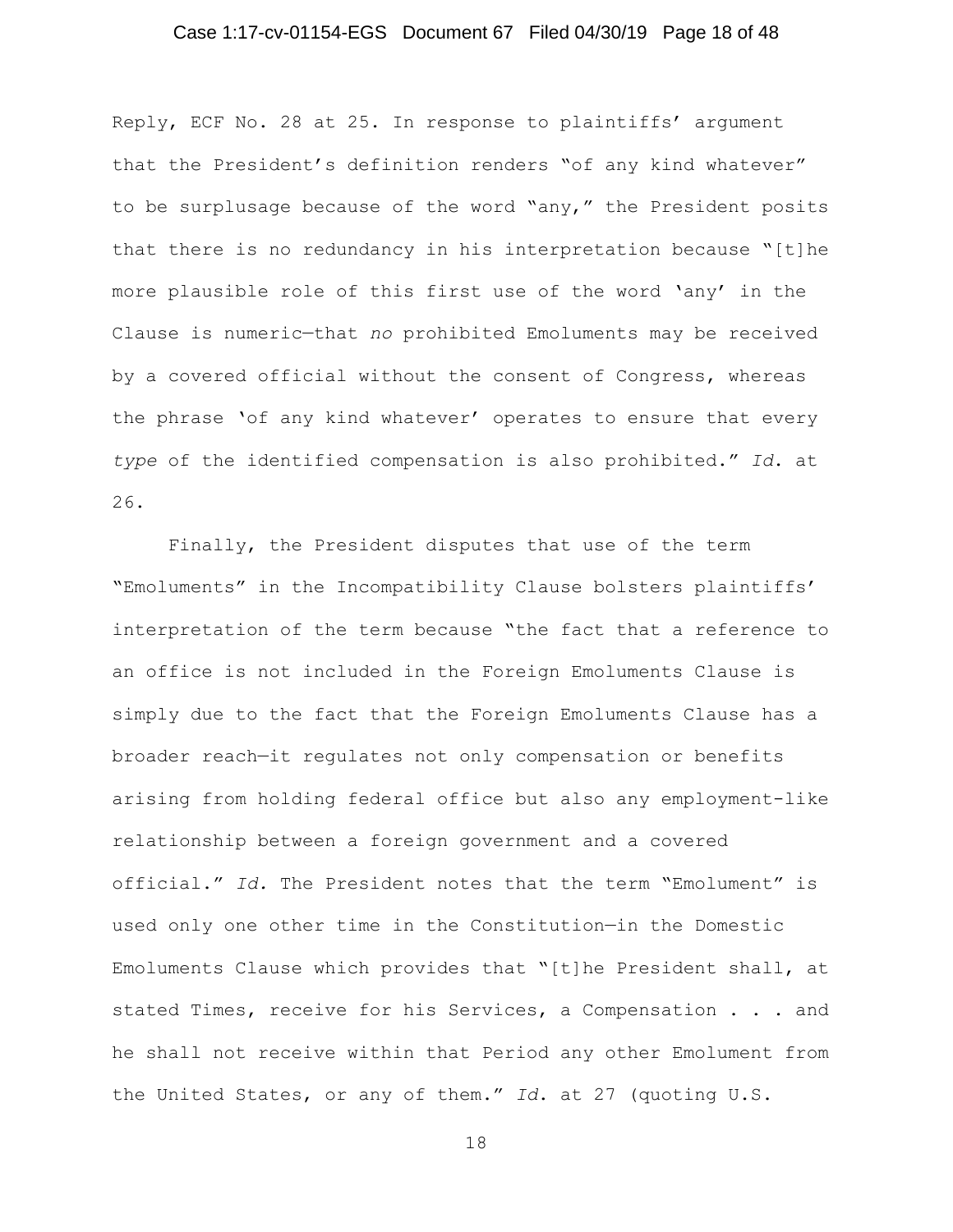## Case 1:17-cv-01154-EGS Document 67 Filed 04/30/19 Page 19 of 48

Const. art. II, § 1, cl.7). The President concludes that it would not make sense for the term to have different meanings in the Constitution and that "all three clauses in which the term appears are tied to holding office and regulat[ing] the conduct of office-holders." *Id*.

The Court is persuaded that the text and structure of the Clause, together with the other uses of the term in the Constitution, support plaintiffs' definition of "Emolument" rather than that of the President. The Clause bans, without congressional approval, "*any* present, Emolument, Office, or Title, *of any kind whatever*, from any King, Prince, or foreign State." U.S Const. art. I, § 9, cl. 8 (emphasis added). The President's argument that the phrase "of any kind whatever" should be understood to modify "Emoluments" defined narrowly rather than being "a basis to choose which definition" was meant in the Clause, Reply, ECF No. 28 at 25, is unpersuasive and inconsistent with his own argument. The President himself argues that a word with different meanings should be interpreted by reference to the context. Mot. to Dismiss, ECF No. 15-1 at 38. "[T]he meaning of a term may be enlarged or restrained by reference to the object of the whole clause in which it is used." *Virginia v. Tennessee*, 148 U.S. 503, 519 (1893). Here, it is uncontested that the broad meaning and a narrower meaning tied to employment existed at the time the Constitution was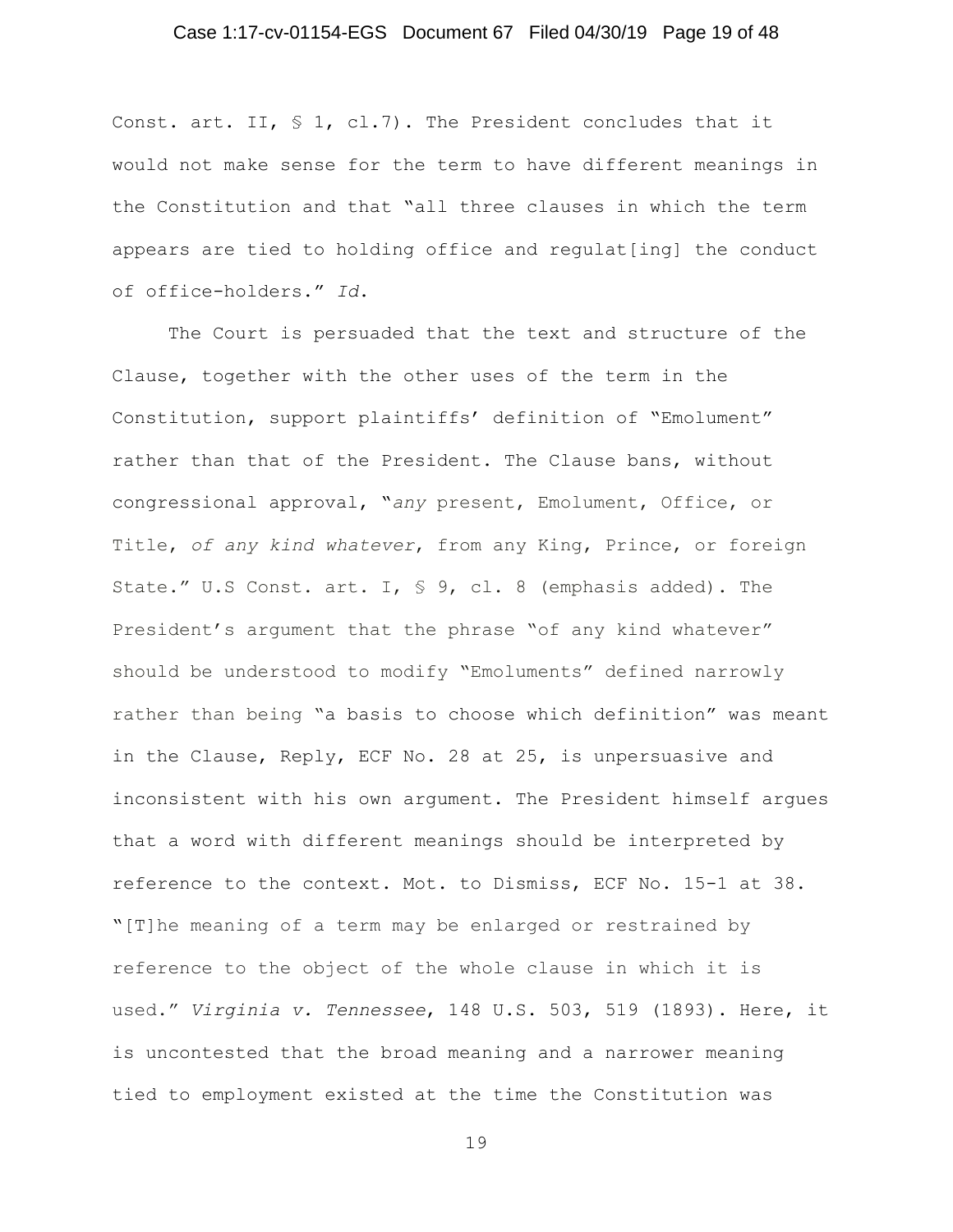## Case 1:17-cv-01154-EGS Document 67 Filed 04/30/19 Page 20 of 48

ratified, and this expansive modifier, which as plaintiffs point out is used nowhere else in the Constitution, logically serves to ensure that the acceptance of any foreign Emolument, however defined, is prohibited without congressional consent. *See also Trump*, 315 F. Supp. 3d at 888 ("If there were any doubt as to the limits of the Foreign Clause, the Framers used the word 'any' twice, ensuring a broad and expansive reach.").

The President's argument that the use of "Emolument" in the Incompatibility Clause and the Domestic Emoluments Clause supports his narrow definition is similarly unconvincing. In the former, "Emolument" specifically refers to an office, indicating that when the Founders intended for an Emolument to refer to an official's salary or payment associated with their office, they said so explicitly. *See* U.S. Const. art. I, § 6, cl. 2. In the latter, the Emoluments that are prohibited are those that would be received "from the United States or any of them." U.S. Const. art. II, § 1, cl. 7. Thus, rather than "Emolument" having different meanings the three times it is used in the Constitution, more logically, the broader meaning is modified in each Clause according to the purpose of the Clause. *See Virginia*, 148 U.S. at 519; *see also Trump*, 315 F. Supp. 3d at 888 ("If '[E]molument' were always to be read as a synonym for salary or payment for official services rendered, th[e] modifier in the Incompatibility Clause would have been unnecessary.").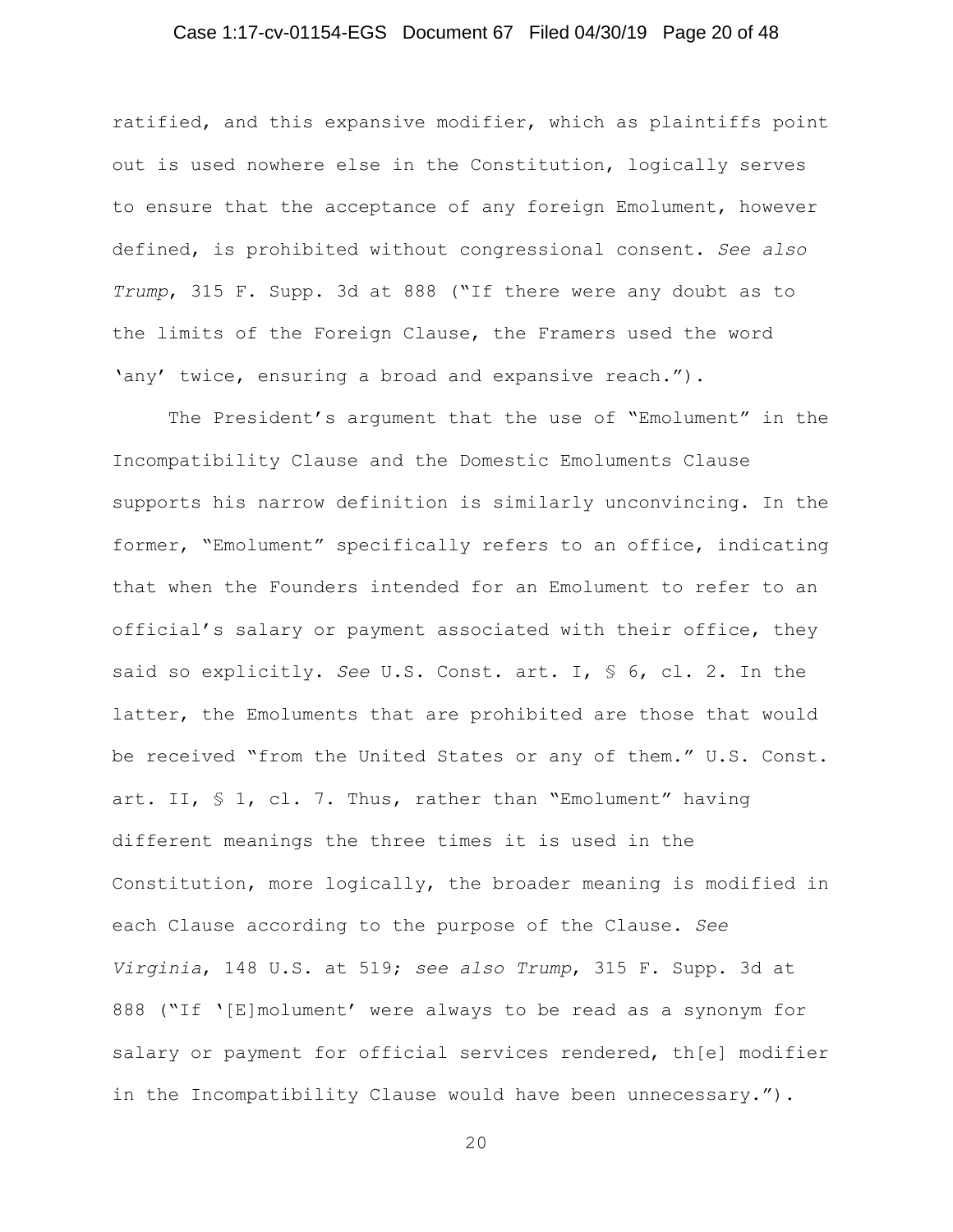## Case 1:17-cv-01154-EGS Document 67 Filed 04/30/19 Page 21 of 48

Also unconvincing is the President's argument that adopting plaintiffs' definition of "Emolument" to mean "profit," "gain," or "advantage" would render the term "present" redundant. The President points out that a "present" was defined as it is today: "[s]omething bestowed upon another without price or exchange; the act of giving." Mot. to Dismiss, ECF No. 15-1 at 39 (quoting Barclay's Dictionary). As Judge Messitte observed, defining an "Emolument" as a "profit," "gain," or "advantage" "ensure[s] that the Clause covered all types of financial transactions—solicited or unsolicited, reciprocated or unreciprocated, official or private"—even if "Emolument" is sometimes used synonymously with "present." *Trump*, 315 F. Supp. 3d at 889.

Furthermore, Judge Messitte points out that the President's narrow definition "would seem to create its own concerning redundancies within the Constitution." *Id*. As the President explained, a practical example of his definition would be when "a federal official would receive an [E]molument if he or she was paid by a foreign government to take certain official actions." Mot. to Dismiss, ECF No. 15-1 at 35. Judge Messitte persuasively states that this example

> is tantamount to defining the transaction as nothing less than one of federal bribery, a crime which prohibits a federal public<br>official from, directly or indirectly, directly or indirectly, receiving or accepting "anything of value" in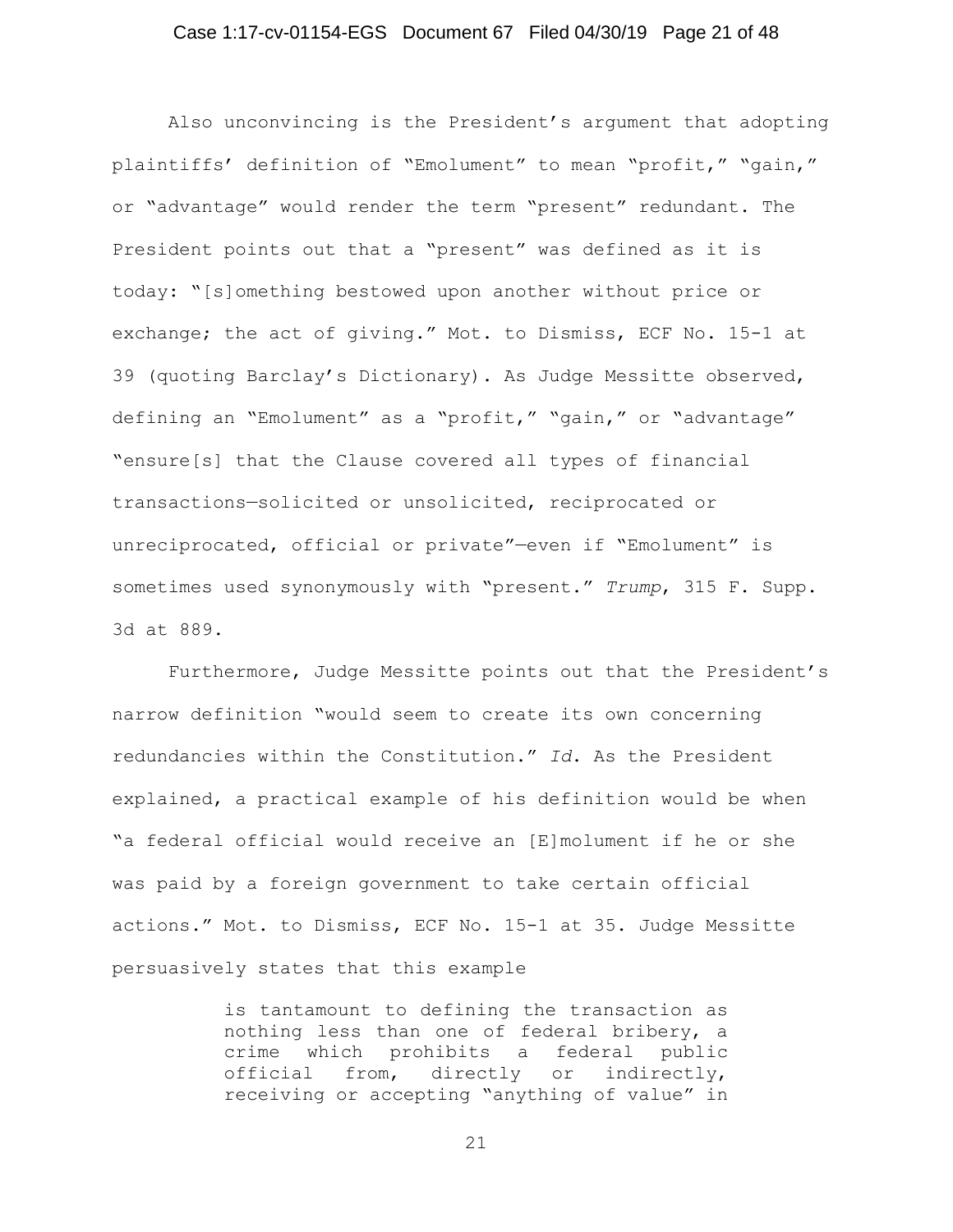return for "being influenced in the performance of any official act." 18 U.S.C. § 201(b)(2). Given that Article II, Section 4 of the Constitution already addresses the crime of bribery, making it an impeachable offense, there would have been little need to include two additional and distinct Emoluments Clauses prohibiting the acceptance of money from foreign or state governments for official services rendered. Moreover, it seems highly unlikely that the Framers would have intended bribery to be both an impeachable offense and, at the same time, an activity Congress could consent to when a foreign government donor is involved. The President makes no attempt to come to terms with this anomaly.

*Trump*, 315 F. Supp. 3d at 889 (footnote omitted). Finally, there is no question that the receipt of Emoluments is tied to the office of President and regulating his conduct as President, but that does not compel defining "Emolument" as narrowly as the President advocates.

## **c. Adoption and Historical Interpretation of the Clause**

The President argues that "[t]he adoption and historical interpretation of the . . . Clause are consistent with the office- and employment-specific construction of the term 'Emolument.'" Mot. to Dismiss, ECF No. 15-1 at 40. In support, the President observes that "the history of the Clause's adoption [is] devoid of any concern about an official's private commercial businesses." *Id*. at 42. Plaintiffs describe this as a "dog that didn't bark" argument, stating that even if this is true, "it [] tells us nothing. Discussion of the Clause was not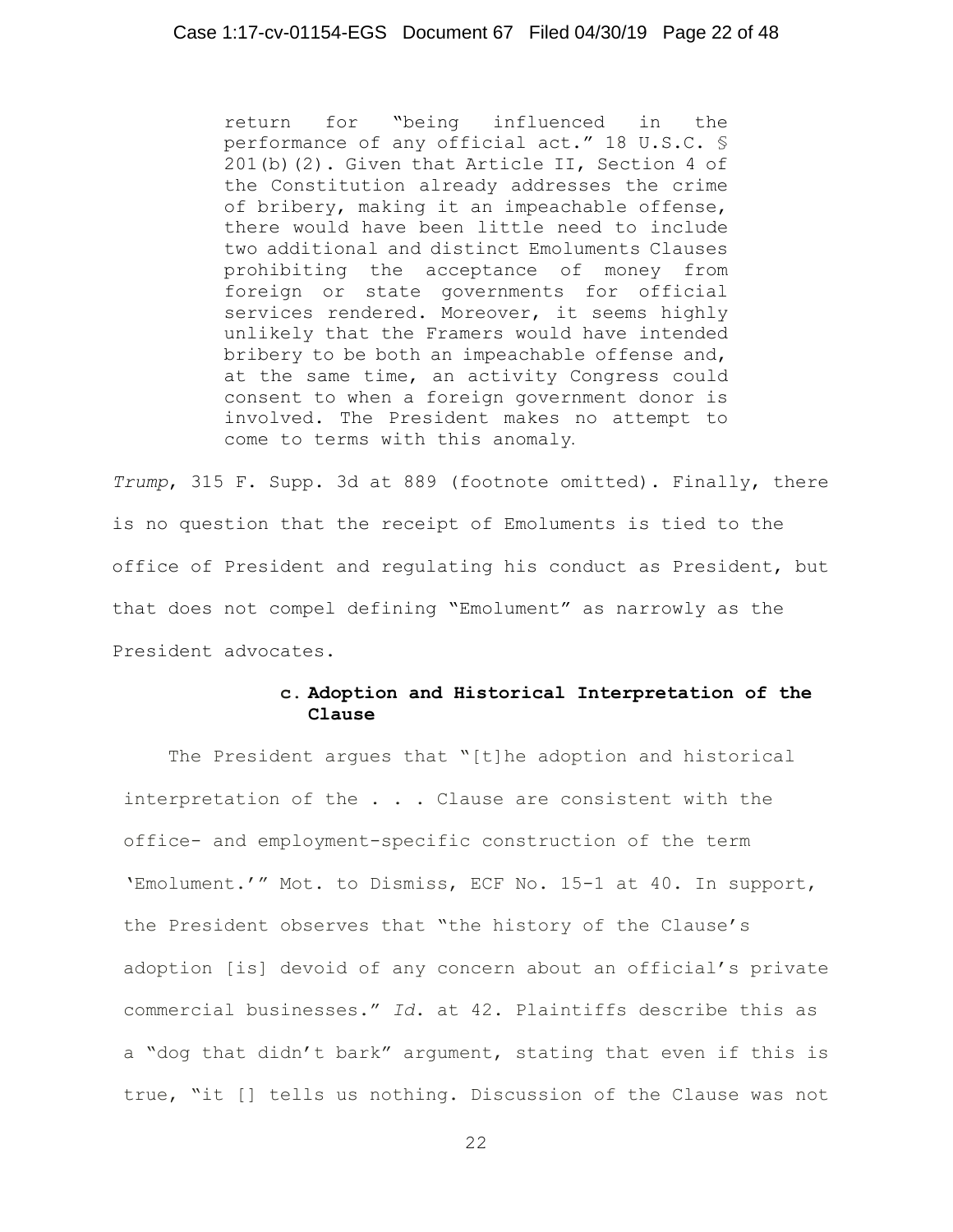## Case 1:17-cv-01154-EGS Document 67 Filed 04/30/19 Page 23 of 48

extensive because the Clause was not controversial." Pls.' Opp'n, ECF No. 17 at 44. Furthermore, according to plaintiffs, "the agrarian economy of the eighteenth century, the comparatively limited role of government, and the primitive travel technology available would have made private commerce with foreign states an unlikely conduit for foreign influence at the time." *Id*. at 44-45.

Citing examples of early Presidents exporting agricultural products to foreign countries, the President argues that historical evidence supports his position that the Clause was not intended "to reach commercial transactions that a President (or other federal official) may engage in as an ordinary citizen through his business enterprises." Mot. to Dismiss, ECF No. 15-1 at 43-44. Plaintiffs point out that none of the examples are of commercial transactions with a foreign government, thus the President can "claim only that they *might* have conducted such business." Pls.' Opp'n, ECF No. 17 at 45. The President responds that while the records are limited and inconclusive, because "there is no question that private business pursuits by federal officials, including by early Presidents, were common at the time of the Nation's founding[,] [i]t is reasonable to infer that at least some of their transactions may have been with foreign or domestic government actors, including foreign state-chartered trading companies."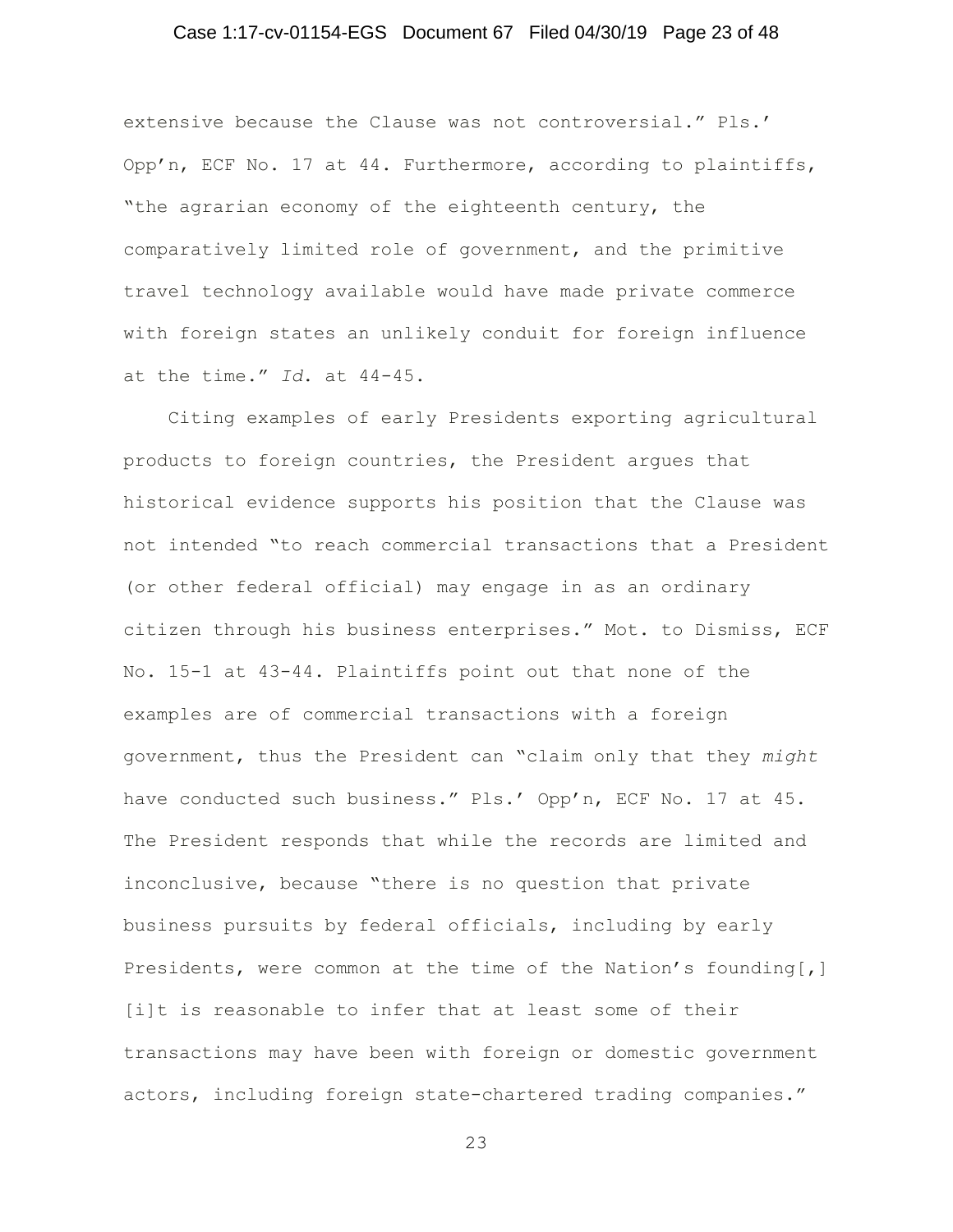## Case 1:17-cv-01154-EGS Document 67 Filed 04/30/19 Page 24 of 48

Reply, ECF No. 28 at 29. The President relies heavily on one historical incident—President George Washington's purchase of land from the federal government in the then-Territory of Columbia—to argue that if plaintiffs' definition of "Emoluments" applies, President Washington would have violated the Domestic Emoluments Clause, pointing out that the precedents President Washington set are considered authoritative. Mot. to Dismiss, ECF No. 15-1 at 45-46.

Finally, the President argues that a proposed constitutional amendment that would have applied the prohibitions in the Clause to all private citizens undermines the broad definition, asserting that it is "implausible that this amendment was intended or understood as providing for the revocation of the citizenship of anyone engaging in commerce with foreign governments or their instrumentalities . . . [and] . . . inconceivable that Congress and nearly three-fourths of the States intended to strip the citizenship of, for example, those hotel owners whose customers included visiting foreign diplomats using government funds." *Id*. at 47. *Amici* Legal Historians point out, however, that "[i]n 1810, Americans *conceived* precisely of this problem" given the historical context. Br. of Legal Historians, ECF No. 32 at 33. Plaintiffs also point out that the President's argument is self-defeating because, for example, "a household servant temporarily hired by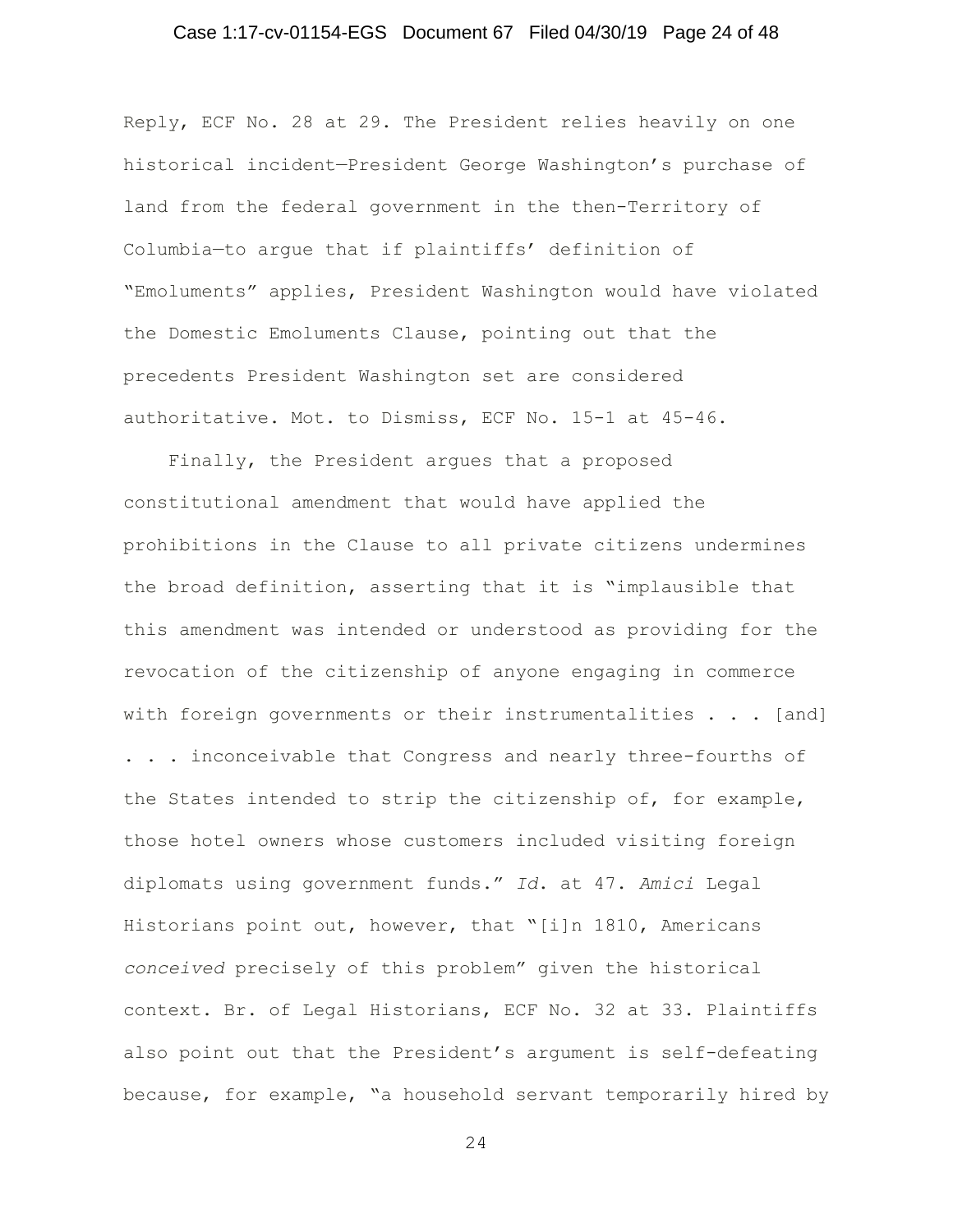## Case 1:17-cv-01154-EGS Document 67 Filed 04/30/19 Page 25 of 48

a visiting foreign diplomat . . . would be 'in an employmentlike relationship' with the diplomat." Pls.' Opp'n, ECF No. 17 at 45 (citing Mot. to Dismiss, ECF No. 15-1 at 22). The Court is persuaded that the adoption of the Clause and its historical interpretation support plaintiffs' definition rather than that of the President. It is well-established that there was little discussion of the Clause by the Framers because it was noncontroversial. *See* Br. of Legal Historians, ECF No. 46 at 24. Furthermore, the Court declines to make the inference advocated by the President—that it is reasonable to infer that some of the early Presidents' private business pursuits would have been with foreign state-chartered trading companies because the President has provided no evidence to justify making such an inference. *See generally* Mot. to Dismiss, ECF No. 15-1; Reply, ECF No. 28. On a motion to dismiss, it is the plaintiff, not the defendant, who receives the benefit of all reasonable inferences deriving from the complaint. *See Kowal*, 16 F.3d at 1276. Similarly, the Court declines to infer that the President's narrow definition should be adopted based on President Washington's purchase of public land, potentially in violation of the Domestic Emoluments Clause, given this was a single incident as compared with the great weight of the historical interpretation of the Clause. *See also Trump*, 315 F. Supp. 3d at 903-904 (noting that the facts regarding this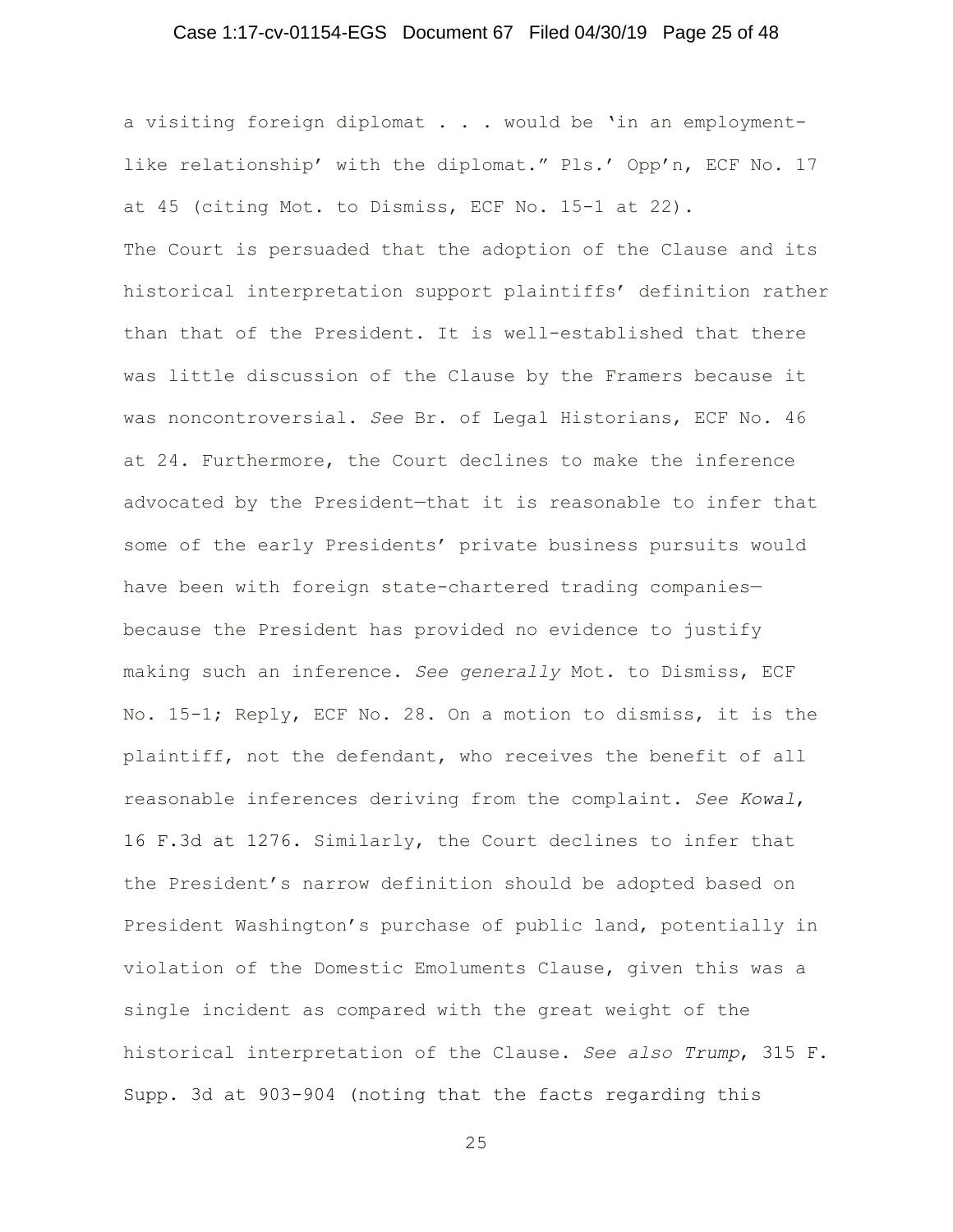## Case 1:17-cv-01154-EGS Document 67 Filed 04/30/19 Page 26 of 48

transaction are "seriously incomplete"). Finally, the Court is not persuaded that the President's reliance on a proposed constitutional amendment that never became law, and for which he is unable to cite any floor debates that would illuminate the intent of the amendment, should be accorded any weight in determining the meaning of "Emolument."

## **d. Purpose of the Clause**

 The President pays little attention to interpreting the meaning of "Emolument" by reference to the purpose of the Clause, briefly acknowledging that "[a]lthough the Clause was intended to combat corruption and foreign influence, the text, original understanding, and historical practice provide no support for Plaintiffs' inferential leap from the Clause's purpose to a blanket prohibition on receiving 'any monetary or nonmonetary benefit' regardless of context." Mot. to Dismiss, ECF No. 15-1 at 53. The President also notes that the Framers "gave no indication that they intended to require officeholders to divest their private commercial businesses in order to assume federal office." *Id*. The President argues that plaintiffs' definition would result in "absurd consequences" because, among other things, royalties from foreign book sales, United States Treasury bonds, and stock holdings could be considered prohibited foreign Emoluments. *Id*. at 53-56.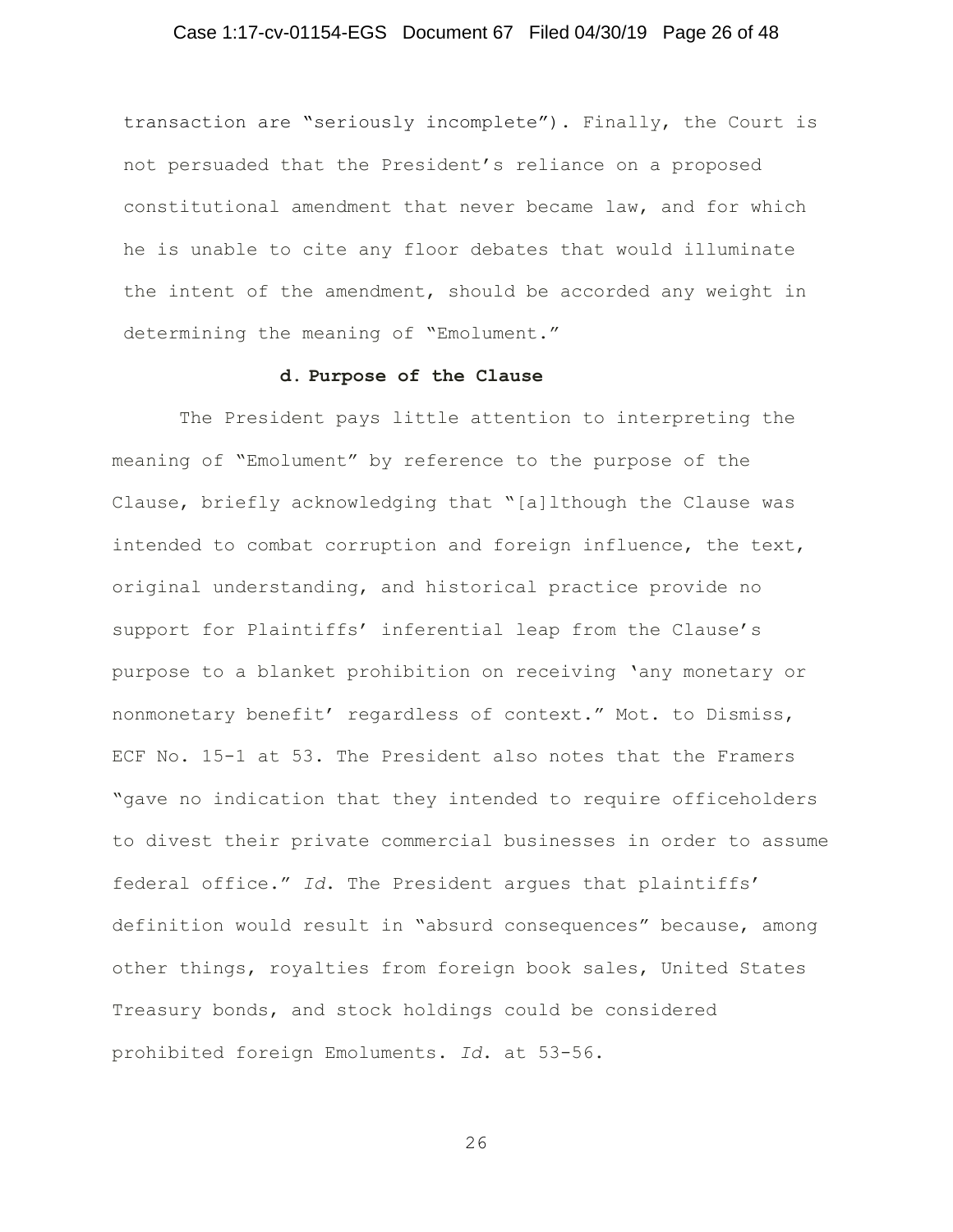## Case 1:17-cv-01154-EGS Document 67 Filed 04/30/19 Page 27 of 48

Plaintiffs argue that even if the term is considered ambiguous, any ambiguity should be resolved against the President because his proposed definition "would defeat the Clause's purpose—throwing open the doors to the corruption of any officeholder wealthy enough to own businesses and reducing the Clause to a mere bribery law, not a prophylactic safeguard against the *possibility* of corruption." Pls.' Opp'n, ECF No. 17 at 45. Plaintiffs cite contemporaneous documents to support their argument that the purpose of the Clause was "to exclude corruption and foreign influence," *id*. at 46 (quoting 3 *Elliot's Debates* 465 (Randolph)), prompted by the need to guard against "the influence which foreign powers may attempt to exercise in our affairs," *id.* (quoting Tench Coxe, *An Examination of the Constitution for the United States of America,* No. 4 (Oct. 21, 1787), and to "lock up every door to foreign influence," *id*. (quoting 5 *Annals of Cong*. 1584 (1978) (Claiborne)). Plaintiffs also cite contemporary OLC memoranda which consistently give the Clause a broad scope. *Id*. at 46-47.

*Amici* Former Government Ethics Officers, former government officials tasked with interpreting the Clause, dispute that "absurd consequences" would result from adopting plaintiffs' broad definition of "Emolument" because "the government applies a totality-of-the-circumstances approach to Emoluments Clause questions, with a bias in favor of breadth, and a keen eye to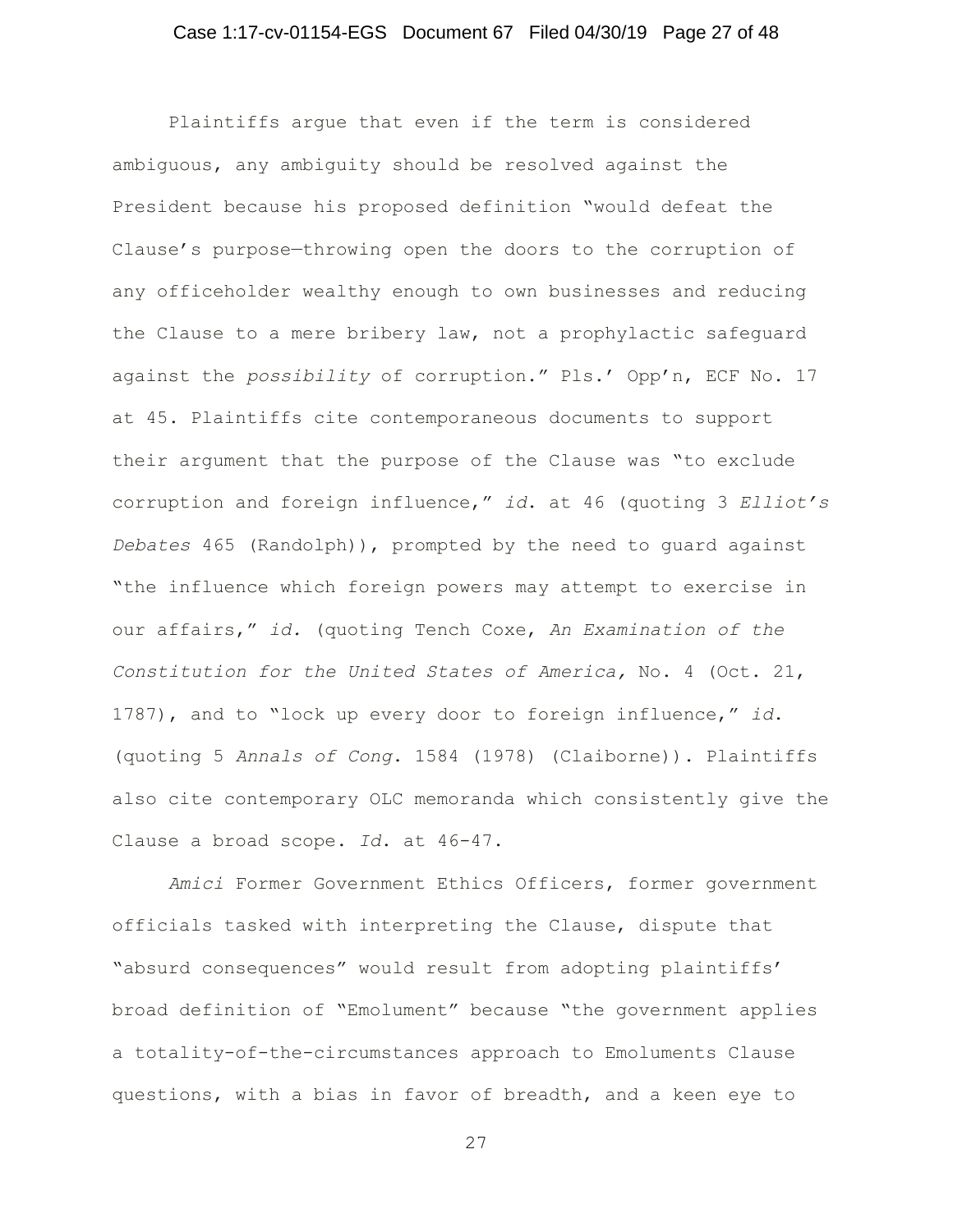## Case 1:17-cv-01154-EGS Document 67 Filed 04/30/19 Page 28 of 48

the anti-corruption purpose of the clause[]." Br. of Former Gov't Ethics Officers as Amici Curiae Supporting Pls.' Opp'n to Def.'s Mot. to Dismiss ("Br. of Former Gov't Ethics Officers"), ECF No. 42 at 10. So, for example, *amici* dispute that royalties from foreign book sales would be subject to the Clause unless "a foreign government attempts to influence a President by purchasing copies of his book, or if a competent authority finds a real potential for such influence." *Id*. at 15. As to restricting the ability to hold Treasury bonds or stock holdings, *amici* state that "these payments are unlikely to raise concerns because it is highly doubtful that holding publicly traded securities would create the potential for others to exercise undue influence over the holder." *Id.* at 14. In view of the overwhelming evidence pointing to over two hundred years of understanding the scope of the Clause to be broad to achieve its purpose of guarding against even the possibility of "corruption and foreign influence," 3 *Records of the Federal Convention of 1787,* at 327 (Max Farrand ed., 1966), the Court is persuaded that adopting plaintiffs' broad definition of "Emolument" ensures that the Clause fulfills this purpose. *See also Canning*, 573 U.S. at 528 ("[W]e believe the [Recess Appointments] Clause's purpose demands the broader interpretation" in light of the ambiguity of the constitutional text.). In view of the arguments of *amici* to the contrary, the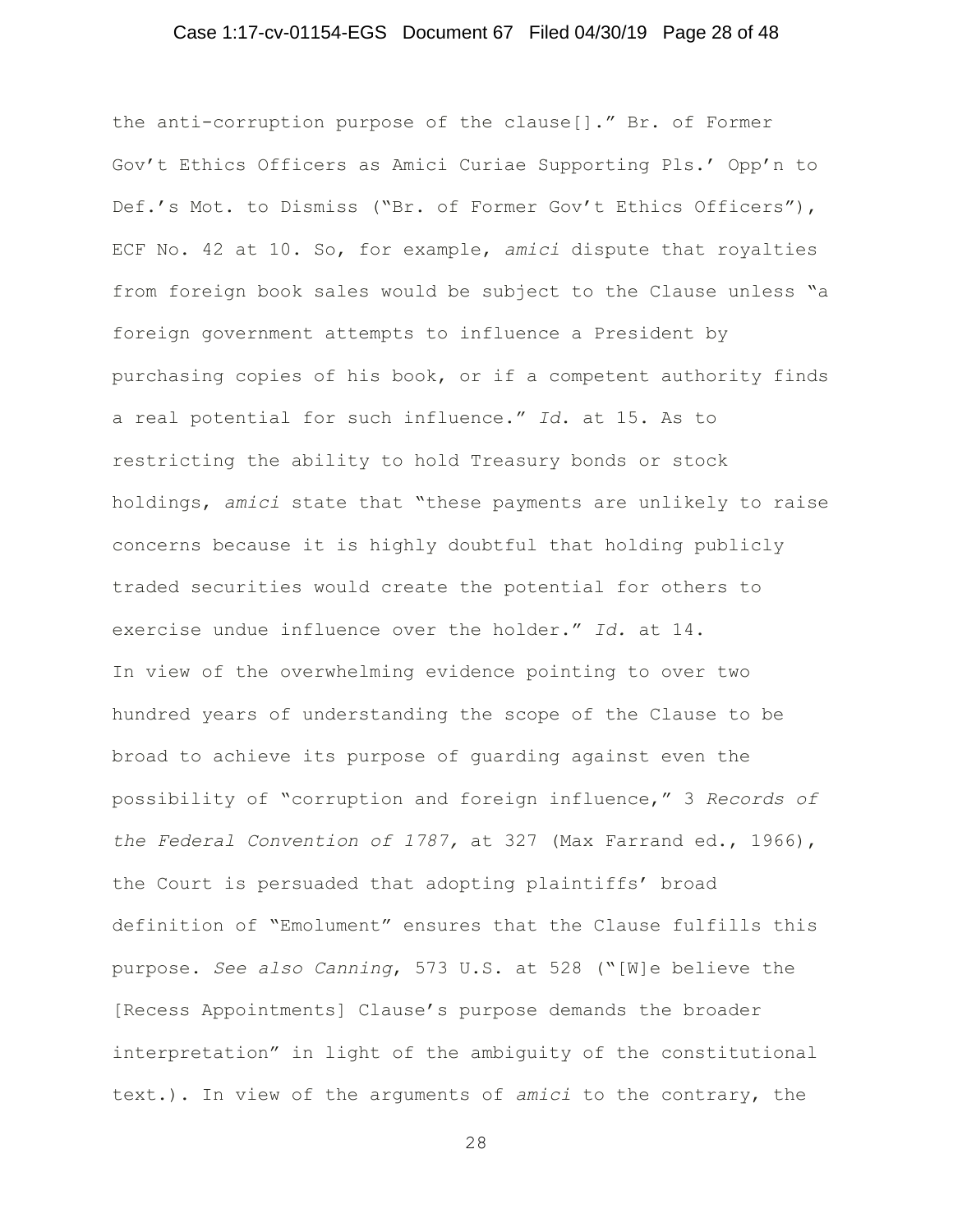## Case 1:17-cv-01154-EGS Document 67 Filed 04/30/19 Page 29 of 48

Court is also not persuaded that "absurd consequences" would result from this broad definition in view of the consistent Executive Branch practice of applying a totality-of-thecircumstances approach to applying the Clause. For the same reason, it is clear that adopting the plaintiffs' definition would not result in a "blanket prohibition" that disregards context.

#### **e. Executive Branch Practice**

As the Court explained in *Blumenthal I*, "[h]istorically, Presidents have complied with the Clause by either seeking and obtaining congressional consent prior to accepting foreign presents or Emoluments, or by requesting an opinion from the Executive or Legislative Branch's advisory office as to whether the Clause applies." *Blumenthal I*, 335 F. Supp. 3d at 53 (citing Br. of Federal Jurisdiction and Constitutional Law Scholars as Amicus Curiae in Supp. of Pls., ECF No. 44 at 24 ("Br. of Federal Jurisdiction and Constitutional Law Scholars")). "Modern Presidents, except for President Trump, have sought advice from OLC prior to accepting potentially covered Emoluments." *Id.* at 53-54 (citing Br. of Federal Jurisdiction and Constitutional Law Scholars, ECF No. 44 at 25). The Comptroller General of the United States is also charged with interpreting the application of the Clause. Mot. to Dismiss, ECF No. 15-1 at 49.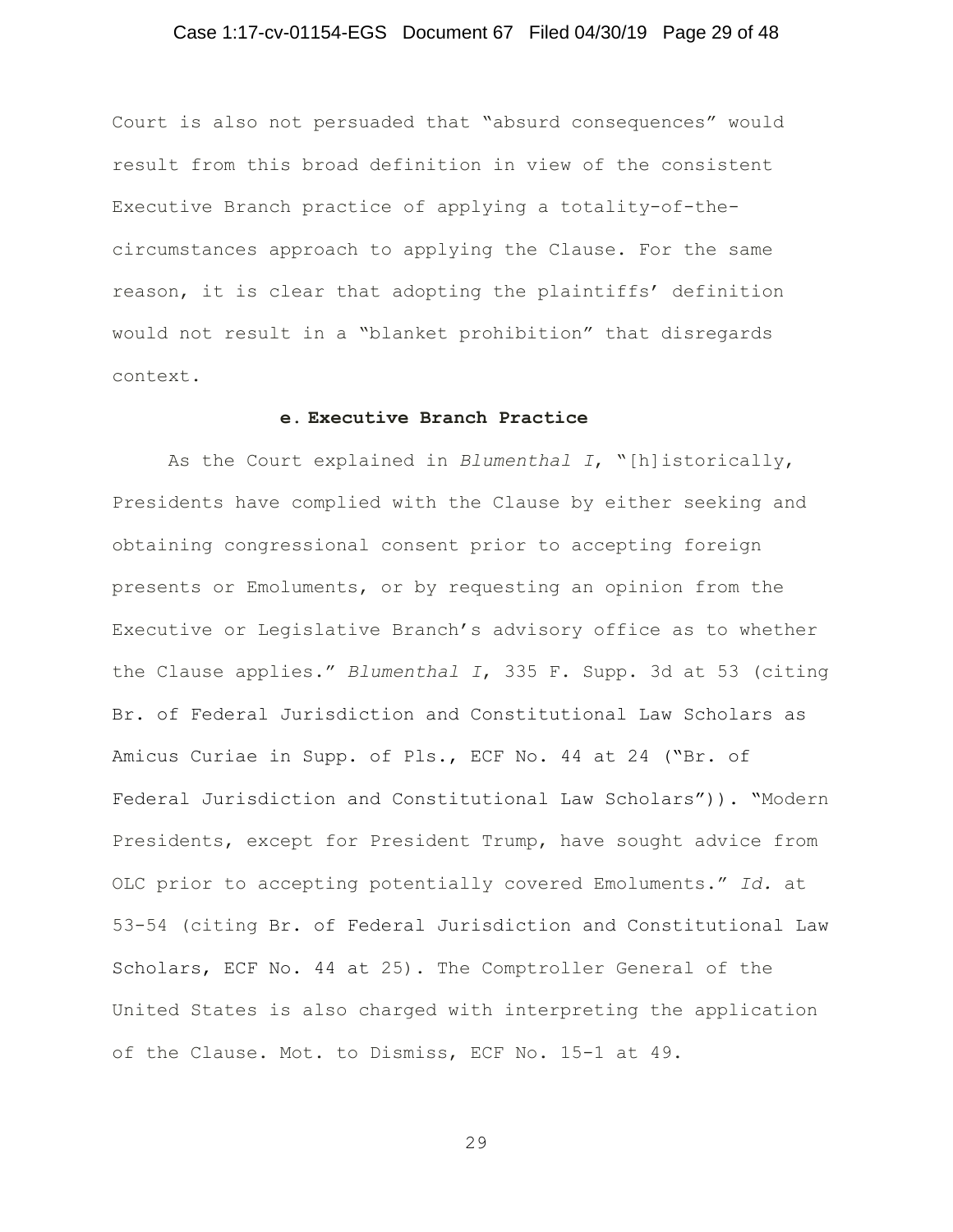## Case 1:17-cv-01154-EGS Document 67 Filed 04/30/19 Page 30 of 48

The President points to interpretations from these authorities as support for his preferred definition of "Emolument" because "[i]n every published OLC or Comptroller General opinion in which proposed conduct was determined to involve prohibited [E]moluments, the determination involved an employment relationship (or a relationship akin to an employment relationship) with the foreign government." *Id.* Plaintiffs respond that the reason for this is simple: "OLC and the Comptroller General render decisions in response to requests from federal officers. Most such officers are not real estate magnates, but rather people who earn money by providing their individual labor or expertise." Pls.' Opp'n, ECF No. 17 at 49.

*Amici* Former Government Ethics Officers explain that the OLC, Comptroller General, and Department of Defense apply the following principles when determining whether the Clause applies to the situation at issue. Br. of Former Gov't Ethics Officers, ECF No. 42 at 7-8. First, because the "'expansive language and underlying purpose . . . strongly suggest that [the Clause] be given broad scope' . . . analyses have therefore usually started from the presumption that the clause applies  $\ldots$  [because]  $\ldots$ . '[t]hose who hold offices under the United States must give

the government their unclouded judgment and their uncompromised loyalty.'" *Id*. at 8-9 (internal citations and quotations omitted). Second, and as explained above, the government uses a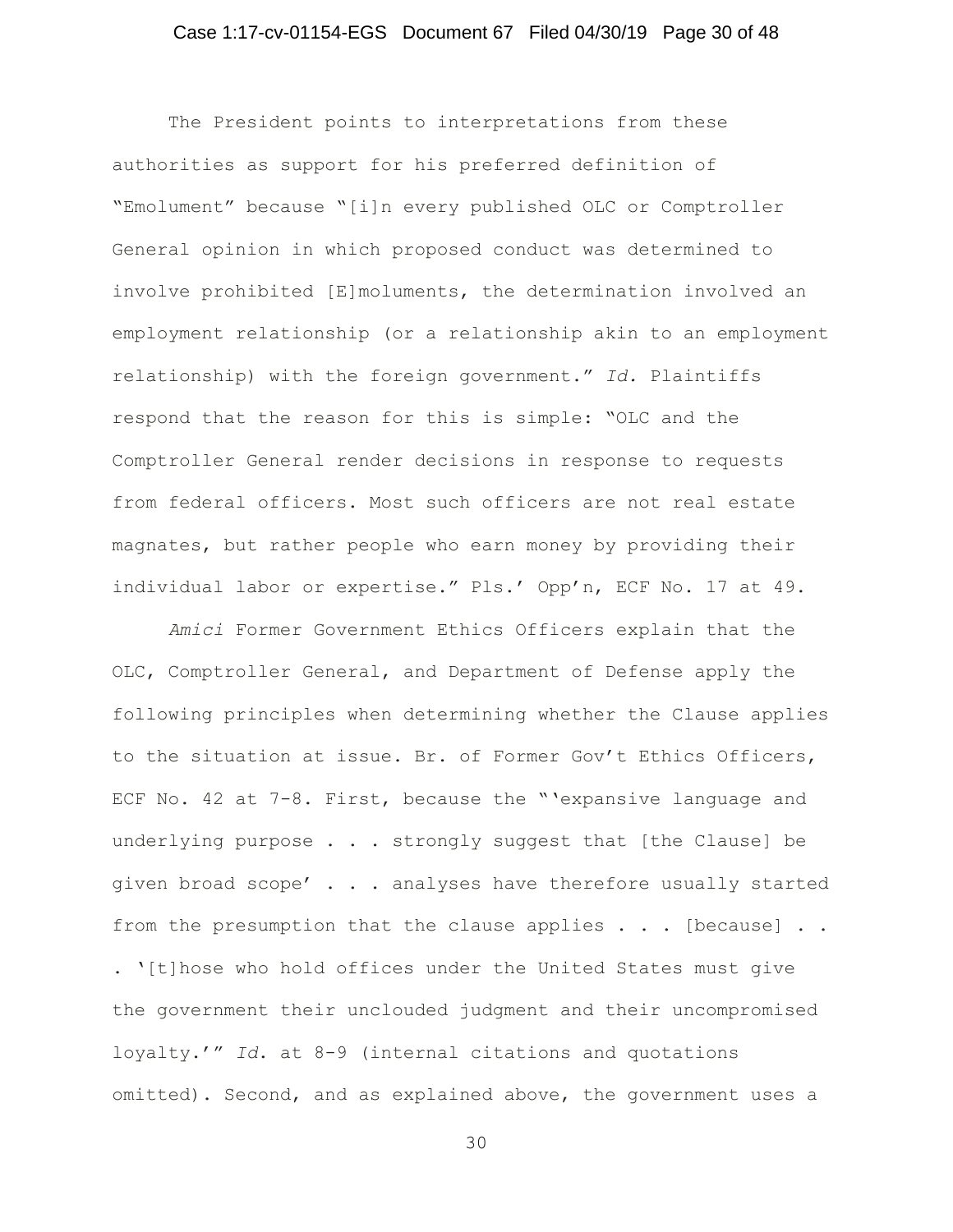## Case 1:17-cv-01154-EGS Document 67 Filed 04/30/19 Page 31 of 48

"totality-of-the-circumstances approach" in determining whether the Clause applies to the situation and "has never come close to adopting anything like the rigid, narrow rule advanced by the [President]." *Id*. at 10-11. As an example, "the government has reached varying conclusions as to whether particular payments come from a 'foreign state' depending on how much control foreign governments exercise over those payments." *Id*. at 10. *Amici* also point out that "the government has never determined that the clause permits a public officeholder to maintain an interest in a business that stands to benefit by virtue of that person holding public office." *Id*. at 11. *Amici* explain that officials pay "close attention to whether the arrangement creates even a potential for improper foreign government influence over a person in an office of public trust. When such a potential exists—even if the probability is quite low—the government has found that such arrangements violate the Foreign Emoluments Clause." *Id*.

Given that there is only one other judicial opinion interpreting the Clause, the Court looks to OLC and Comptroller General opinions as sources of authority for how "Emolument" is defined and how the Clause is interpreted and applied. *Canning*, 573 U.S. at 525 (noting that "the longstanding 'practice of the government' can inform our determination of 'what the law is'" and that "this Court has treated practice as an important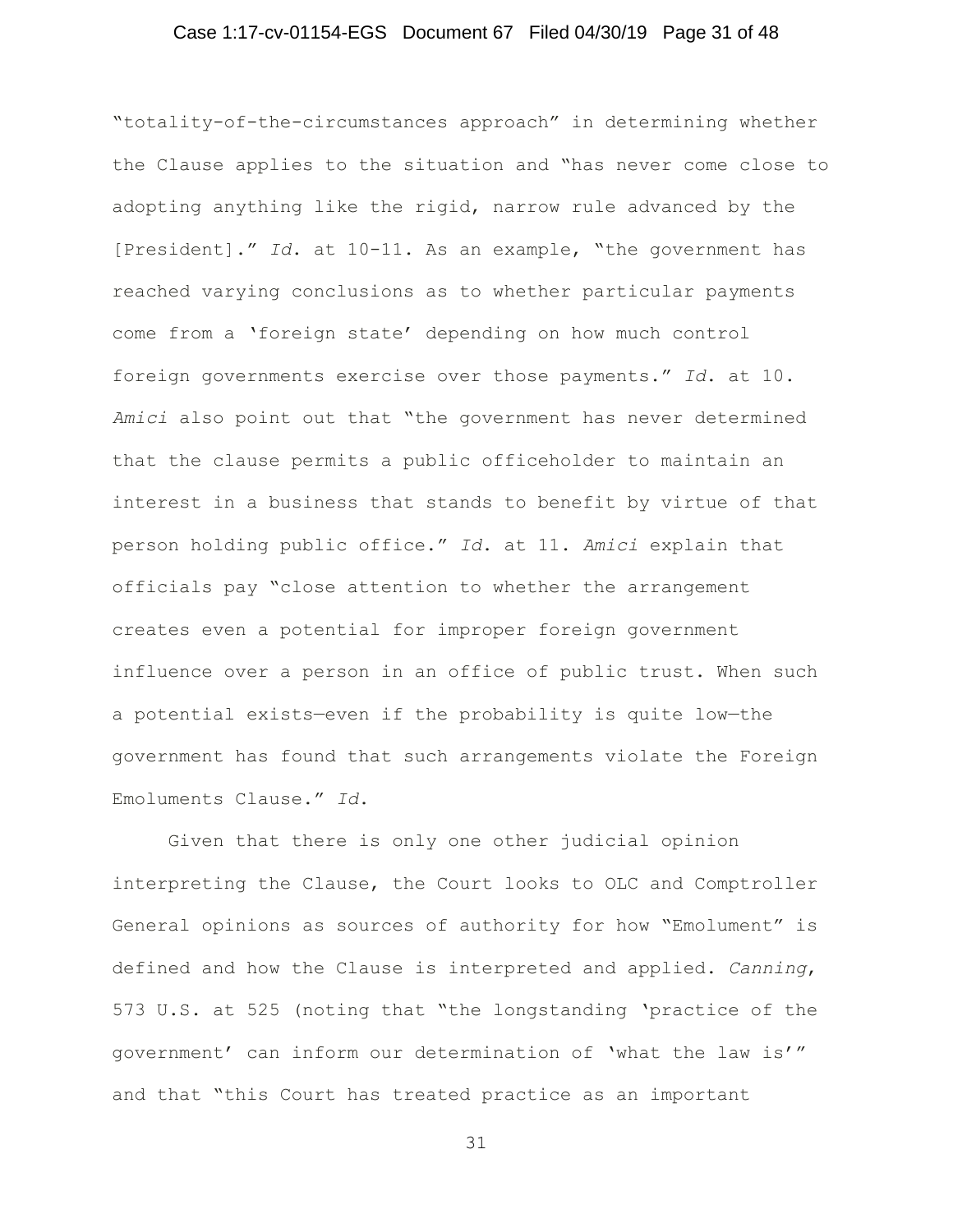## Case 1:17-cv-01154-EGS Document 67 Filed 04/30/19 Page 32 of 48

interpretive factor even when the nature or longevity of that practice is subject to dispute, and even when that practice began after the founding era") (citations omitted). OLC opinions have consistently cited the broad purpose of the Clause and broad understanding of "Emolument" advocated by plaintiffs to guard against even the *potential* for improper foreign government influence. *E.g., Application of Emoluments Clause to Part-Time Consultant for the Nuclear Regulatory Commission*, 10 Op. O.L.C. 96, 98 (1986) (The Clause's "expansive language and underlying purpose . . . strongly suggest that it be given broad scope."); *Applicability of the Emoluments Clause to Non-Government Members of ACUS*, 17 Op. O.L.C. 114, 121 (1993) ("The language of the Emoluments Clause is both sweeping and unqualified."); Memorandum from Norbert A. Schlei, Assistant Att'y Gen., Office of Legal Counsel, to Andrew F. Oehmann, Office of the Att'y Gen., *Re: Invitation by Italian Government to Officials of the Immigration and Naturalization Service & a Member of the White House Staff* 2 (Oct. 16, 1962),

https://www.justice.gov/olc/page/file/935741/download (noting "the sweeping nature of the constitutional prohibition and the fact that in the past it has been strictly construed, being directed against every possible kind of influence by foreign governments over officers of the United States"). Accordingly, adopting the President's narrow definition of "Emolument" would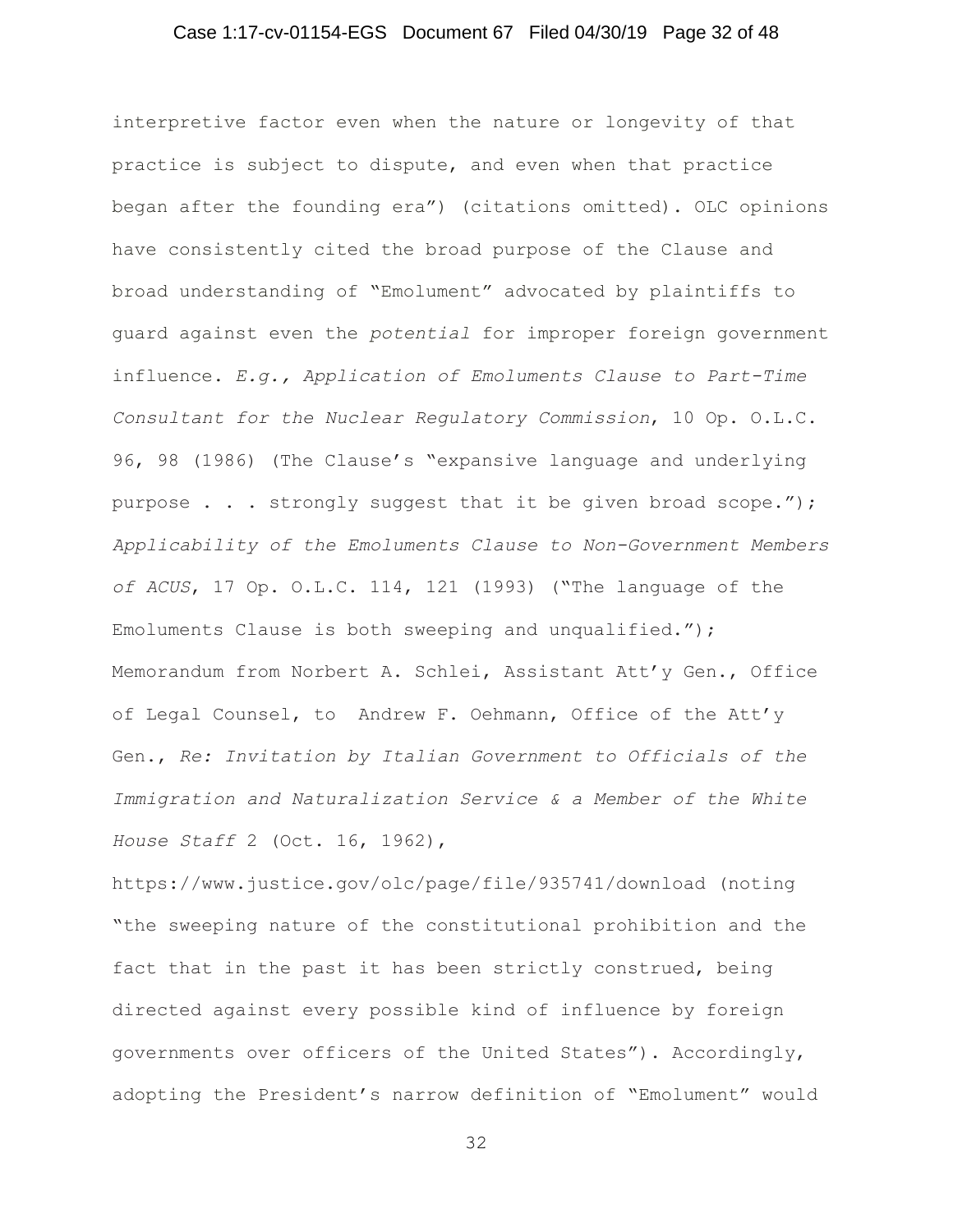## Case 1:17-cv-01154-EGS Document 67 Filed 04/30/19 Page 33 of 48

be entirely inconsistent with Executive Branch practice defining "Emolument" and determining whether the Clause applies.

 Significantly, the President has not cited an OLC or Comptroller General opinion that supports his position. *See generally* Mot. to Dismiss, ECF No. 15-1; Reply, ECF No. 28. To the contrary, he can only assert that his position "is not inconsistent with the conclusions of any published OLC or Comptroller General opinions." Def.'s Suppl. Br. in Supp. of his Mot. to Dismiss and in Resp. to the Brs. of Amici Curiae, ECF No. 51 at 23-24. However, one opinion directly contradicts his narrow reading of the Clause, and another undermines his narrow definition of "Emolument."

In 1993, OLC issued an opinion stating that nongovernmental lawyers who were members of the Administrative Conference of the United States ("ACUS") could not receive partnership distributions from their respective firms where the distribution would include fees from foreign government clients even though the lawyers "did not personally represent a foreign government, and indeed had no personal contact with that client of the firm." *Applicability of the Emoluments Clause to Non-Government Members of ACUS*, 17 Op. O.L.C. at 119. OLC reasoned that:

> Because the amount the Conference member would receive from the partnership's profits would be a function of the amount paid to the firm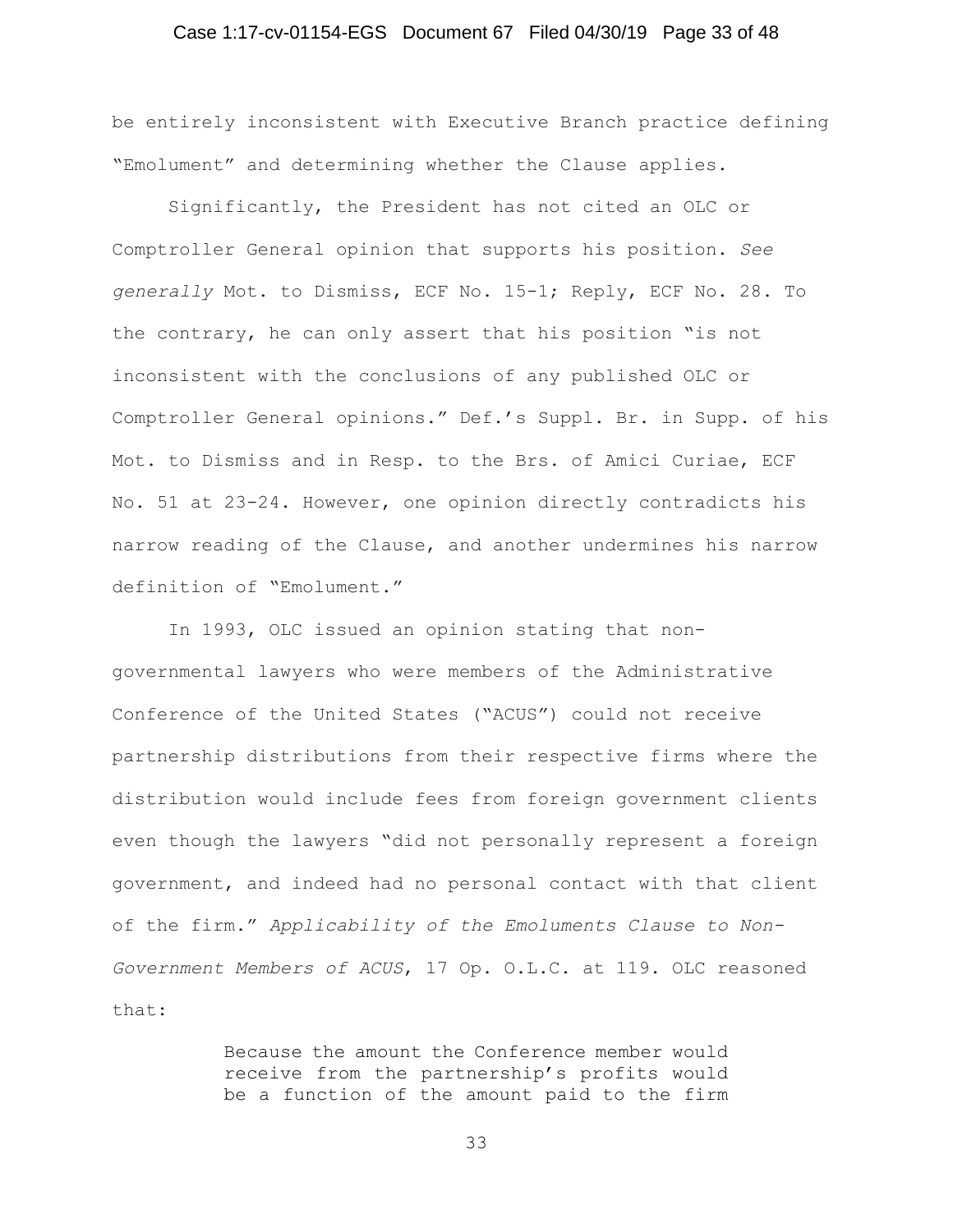by the foreign government, the partnership would in effect be a conduit for that government. Thus, some portion of the member's income could fairly be attributed to a foreign government. We believe that acceptance of that portion of the member's partnership share would constitute a prohibited [E]molument.

*Id.*<sup>6</sup> Judge Messitte noted that "[t]his language directly contradicts the President's suggestion that there can be no violation of the Foreign [Emoluments] Clause if the federal official is receiving benefits in a private capacity." *Trump*, 315 F. Supp. 3d at 902. And as *amici* observe, this Opinion "devastates the [President's] primary argument for a narrow reading of the clause because it shows that even an attenuated economic interest in ordinary commercial transactions that generate value for both sides can violate the [Foreign] Emoluments Clause if that business nevertheless creates the potential for undue influence over public officials." Br. of Former Gov't Ethics Officers, ECF No. 42 at 21. The Court agrees.

Nor does the Comptroller General opinion concluding that President Ronald Reagan's receipt of California pension benefits did not violate the Domestic Emoluments Clause provide support

j 6 OLC later determined that non-governmental members of ACUS were not subject to the Clause, but did not its modify determination that the distribution was an Emolument. *Applicability of the Emoluments Clause to Nongovernmental Members of ACUS*, 2010 WL 2516024 (June 3, 2010).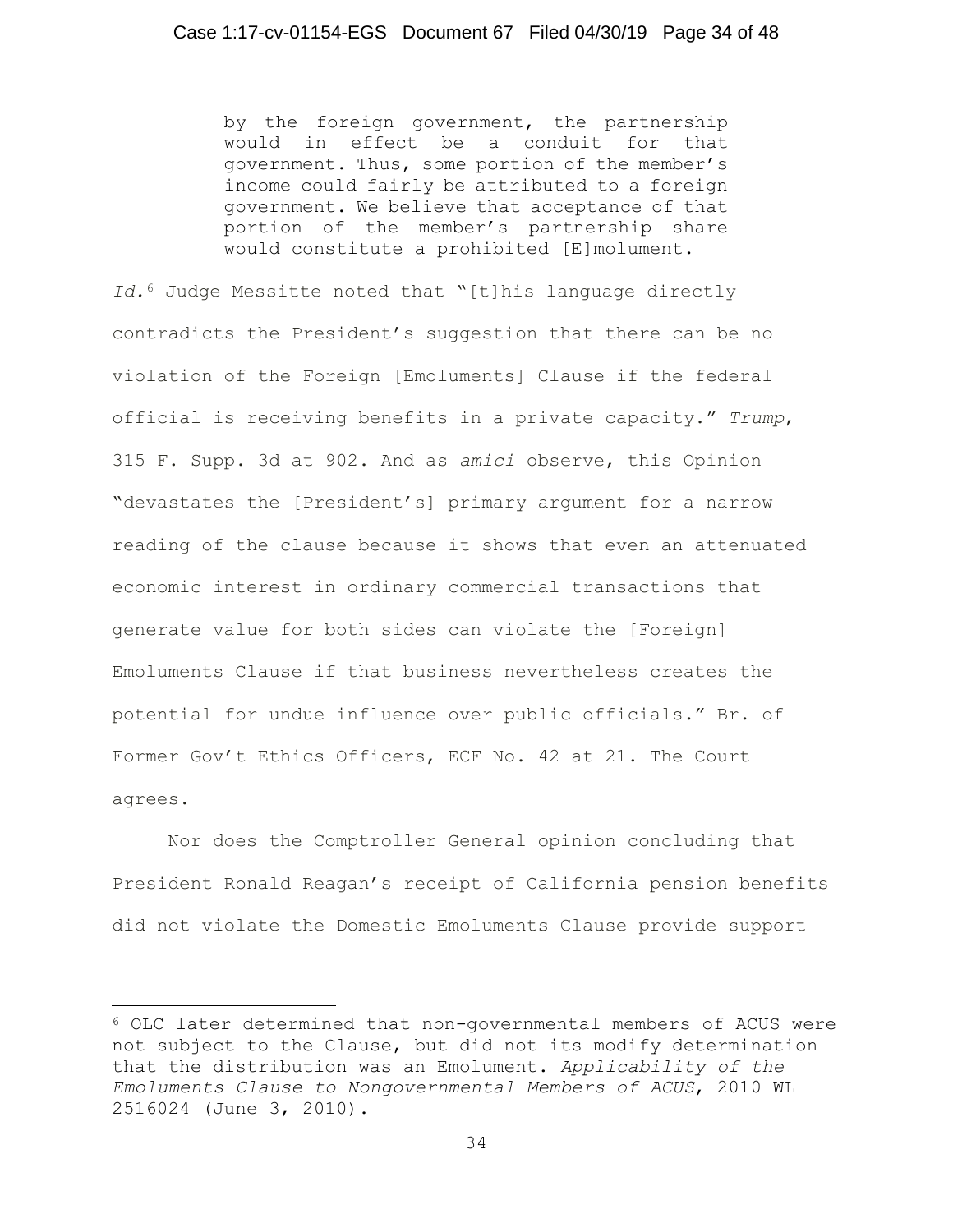## Case 1:17-cv-01154-EGS Document 67 Filed 04/30/19 Page 35 of 48

for the President's definition of "Emolument." The Comptroller General determined that "the term '[E]molument' cannot be considered to extend to benefits that have been earned or to which entitlement arose before his occupancy of that office, and that clearly have no connection, either direct or indirect, with the Presidency . . . [because they]. . . cannot be construed as being in any manner received in consequence of his possession of the Presidency." Hon. George J. Mitchell, U.S. Senate, B-207467, 1983 WL 27823, at \*3 (Comp. Gen. Jan. 18, 1983). Those retirement benefits are entirely distinguishable from the situation here, where it is alleged that, among other things, foreign diplomats stay at the President's Washington D.C. hotel "to curry favor with [him] because of his position as President of the United States," Am. Compl., ECF No. 14 ¶ 54; and that "his businesses receive funds and make a profit from payments by foreign governments, and that they will continue to do so while he is President," *id*. ¶ 37; *see also Trump*, 315 F. Supp. 3d at 903 (observing that "profits received from foreign or domestic governments that patronize the Trump International Hotel for the express purpose of potentially currying favor with a sitting President present a stark contrast to the fully vested retirement benefits that then-Governor Reagan earned from the State of California which the State of California was not free to withdraw.").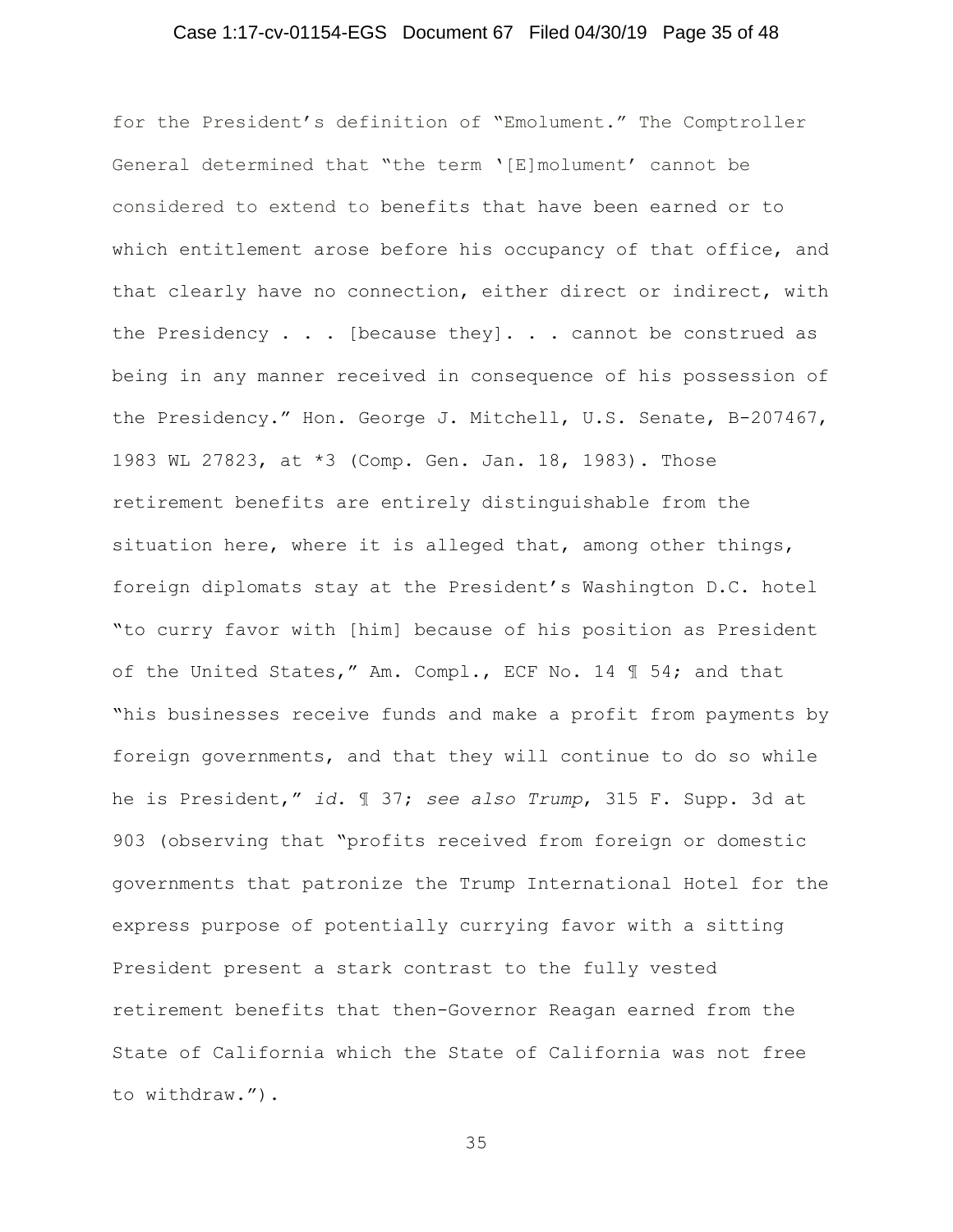## Case 1:17-cv-01154-EGS Document 67 Filed 04/30/19 Page 36 of 48

Finally, the President finds support for his preferred definition in statutory provisions that exempt certain employment relationships between government officials and foreign officials from the scope of the Clause, asserting that "[h]ad Congress understood the Clause to reach more broadly than compensation arising from personal services rendered to a foreign government, it surely would have exempted a wider range of activities." Mot. to Dismiss, ECF no. 15-1 at 52. The Court is not persuaded that the President's reliance on statutory provisions that were never enacted should be accorded any weight in determining the scope of the Clause.

Consistent Executive Branch practice, which "has never come close to adopting anything like the rigid, narrow rule advanced by the [President]," Br. of Former Gov't Ethics Officers, ECF No. 42 at 10-11, clearly supports plaintiffs' broad definition of "Emolument" rather than that of the President. Accordingly, "Emolument" is broadly defined as any profit, gain, or advantage. *See also Trum*p, 315 F. Supp. 3d at 905 (finding that the term Emolument "extends to any profit, gain, or advantage, of more than *de minimis* value, received by [the President], directly or indirectly, from foreign . . . governments").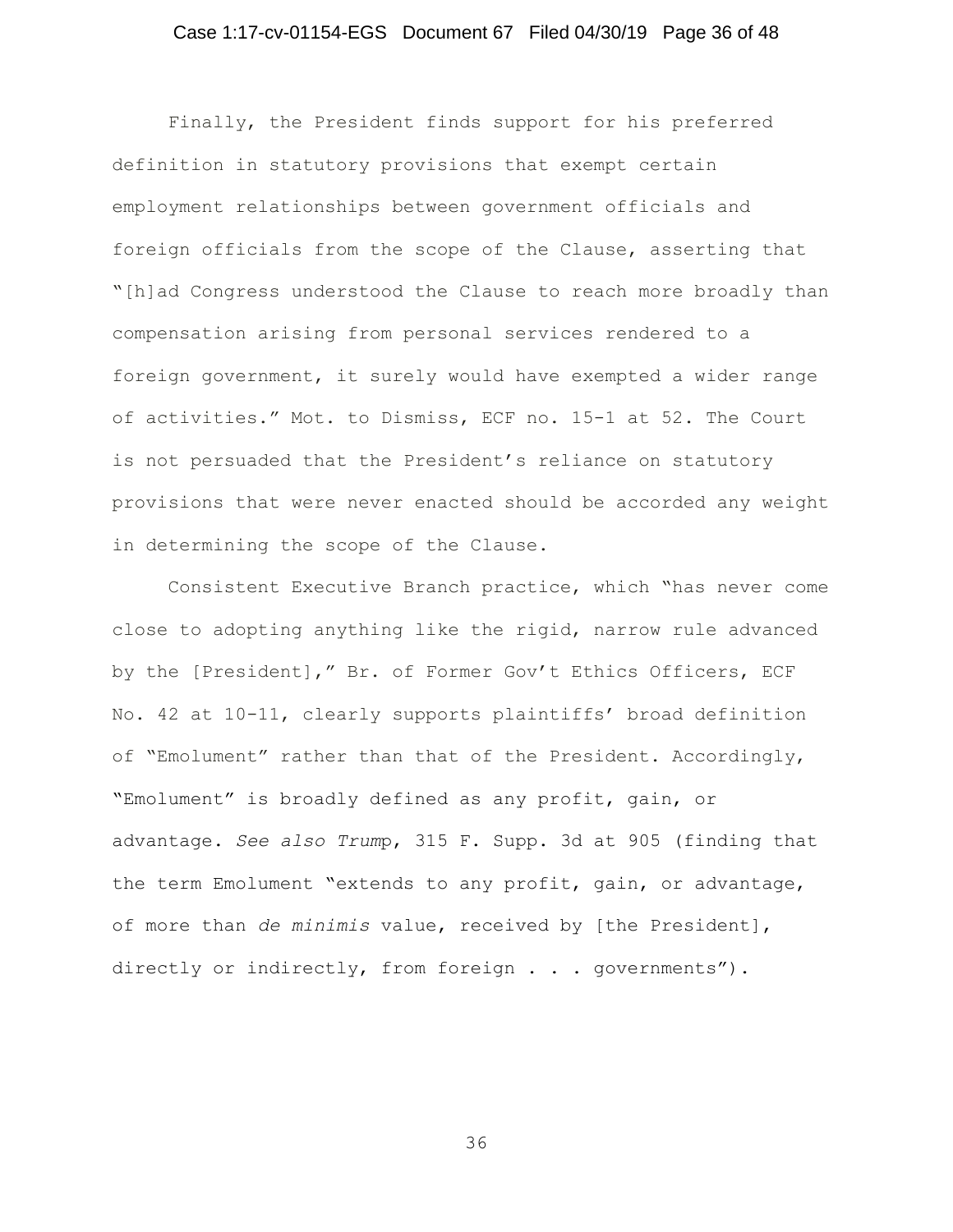# **C. Plaintiffs Have Stated a Claim Under the Foreign Emoluments Clause**

With "Emolument" defined broadly as any profit, gain, or advantage, it is clear that the Amended Complaint states a plausible claim against the President for violations of the Clause. Plaintiffs have alleged that the President has accepted a variety of Emoluments from foreign governments—intellectual property rights, payments for hotel rooms and events, payments derived from real estate holdings, licensing fees for "The Apprentice," and regulatory benefits—without seeking and obtaining the consent of Congress. Am. Compl., ECF No. 14, ¶¶ 44-67. Accepting the allegations in the Amended Complaint as true, which the Court must at this juncture, plaintiffs' allegations state a plausible claim for relief, and survive the President's motion to dismiss. *Iqbal*, 556 U.S. at 679.

**D. Plaintiffs Have a Cause of Action to Seek Injunctive Relief and the Injunctive Relief Sought Is Constitutional** 

## **1. Plaintiffs Have a Cause of Action to Seek Injunctive Relief**

The President, analogizing the Foreign Emoluments Clause to the Supremacy Clause, argues that the Clause "is not a source of federal rights such that the Court may imply a cause of action under the Clause." Mot. to Dismiss, ECF No. 15-1 at 29. As he must, however, the President acknowledges that equitable relief is available "to enjoin unconstitutional actions by public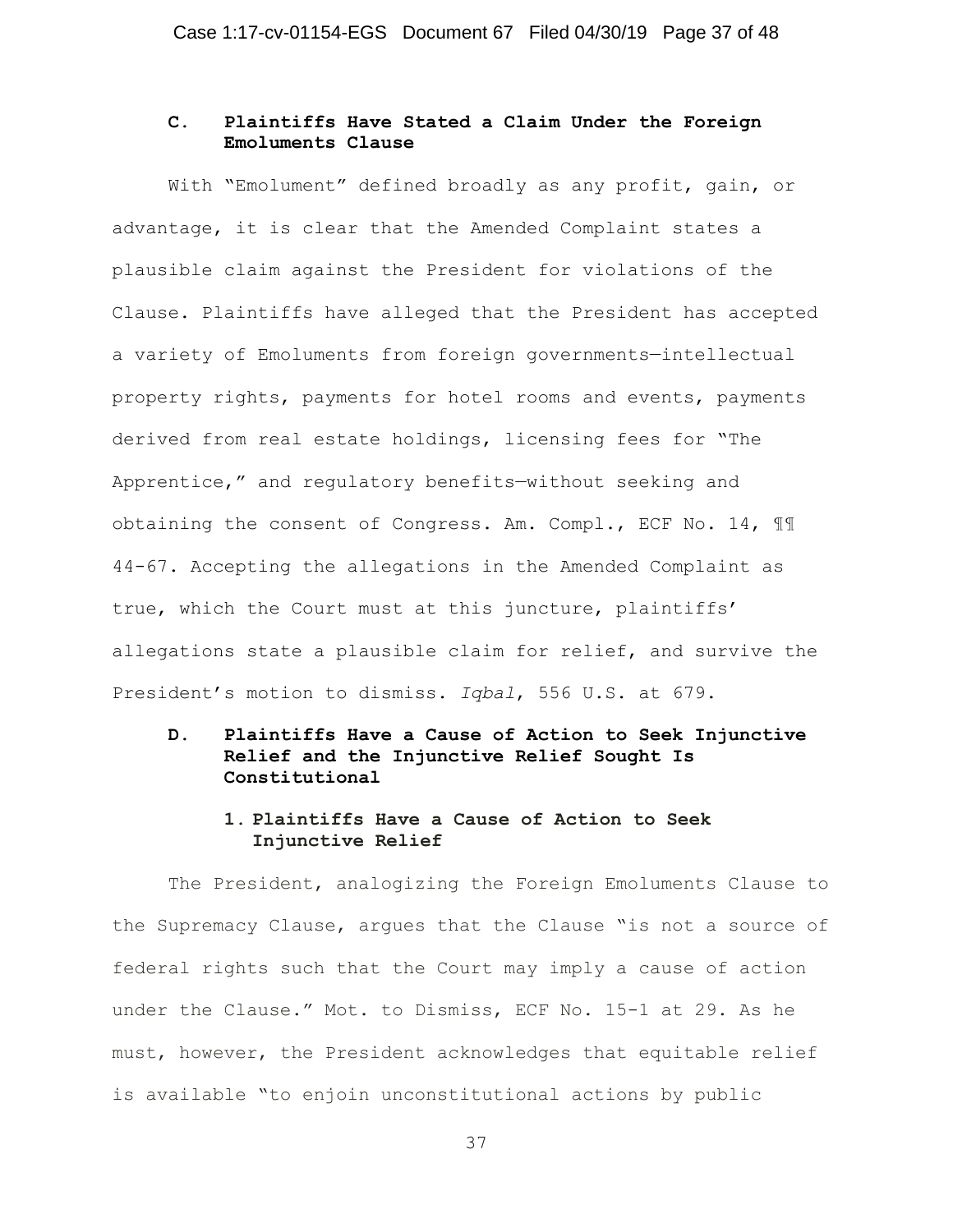## Case 1:17-cv-01154-EGS Document 67 Filed 04/30/19 Page 38 of 48

officials," but emphasizes that such relief is only available in "a proper case," *id.* (citing *Armstrong v. Exceptional Child Ctr*., *Inc*., 135 S. Ct. 1378, 1384 (2015)), as "an act of equitable discretion by the district court," *id*. (citing *eBay, Inc. v. MercExchange*, *LLC*, 547 U.S. 388, 391 (2006). The President argues that this is not "a proper case" for the Court to exercise its equitable discretion for three reasons. *Id*. at 30-32. First, "[p]laintiffs are not preemptively asserting a defense to a potential enforcement action against them by the Government, which is the paradigmatic situation where implied equitable claims against the Government have been recognized." *Id.* at 30. "Second, equity 'may not be used to create new substantive rights' . . . and the . . . Clause does not create any personal or judicially enforceable rights." *Id*. at 31. As part of this point, the President argues that plaintiffs cannot show that their injury falls within the zone of interests protected by the Clause because only Congress as a whole, and not its individual members, fall within the zone of interests protected by the Clause. *Id*. Third, plaintiffs "can obtain relief only by suing the President himself, which (if not legally foreclosed) is at a minimum grounds for extreme equitable restraint." *Id.* at 32 (citation omitted). The President concludes by reiterating his argument that plaintiffs' remedy lies with Congress rather than the Courts. *Id*.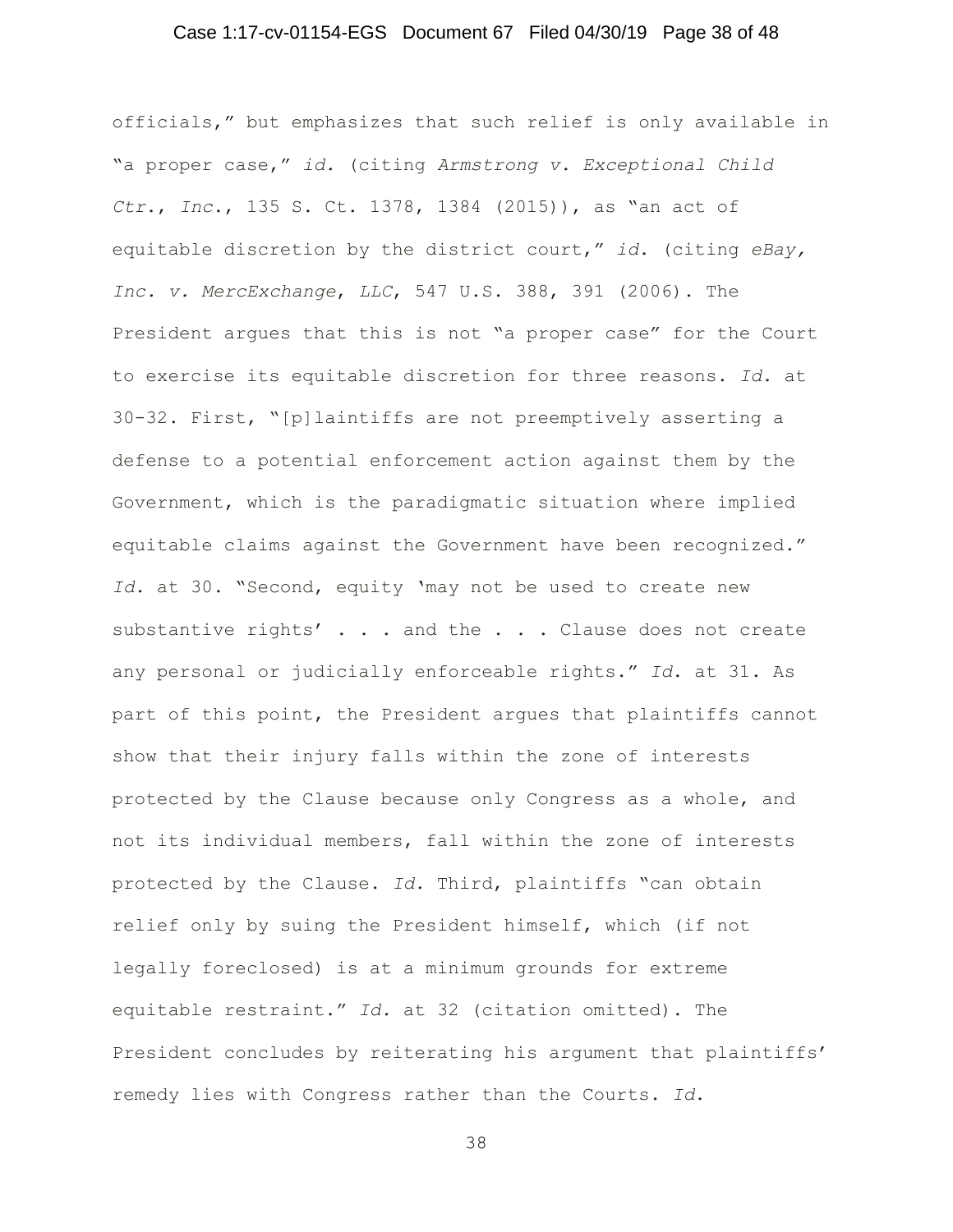## Case 1:17-cv-01154-EGS Document 67 Filed 04/30/19 Page 39 of 48

Plaintiffs respond that they have an implied cause of action to seek injunctive relief based on long-standing Supreme Court precedent ensuring the "'ability to sue to enjoin unconstitutional actions' by government officials." Pls.' Opp'n, ECF No. 17 at 50-51 (quoting *Armstrong,* 135 S. Ct. at 1385-86). According to plaintiffs, an implied private right of action exists "when a plaintiff is injured by a constitutional violation, including a 'separation of powers' violation," unless there is a reason to treat the claim differently from any other constitutional claim. *Id*. (citing *Free Enter. Fund v. P.C.A.O.B*., 561 U.S. 477, 491 n.2 (2010)). Plaintiffs argue that there is no reason to treat the claim here differently, and they reject the President's analogy to the Supremacy Clause. *Id*. at 51.

Plaintiffs reject the President's contention that the "zone-of-interests" test applies to constitutional claims in light of *Lexmark Int'l, Inc. v. Static Control Components, Inc*., 134 S. Ct. 1377, 1386 (2014), but state that even if it does, they easily satisfy it. Pls.' Opp'n, ECF No. 17 at 52. Plaintiffs argue that "[t]he interest they seek to vindicate is at the heart of the Clause, which employs separation of powers to combat foreign corruption." *Id*. Plaintiffs observe that the President concedes that Congress as a whole would satisfy any zone-of-interests test, but that he offers no reason why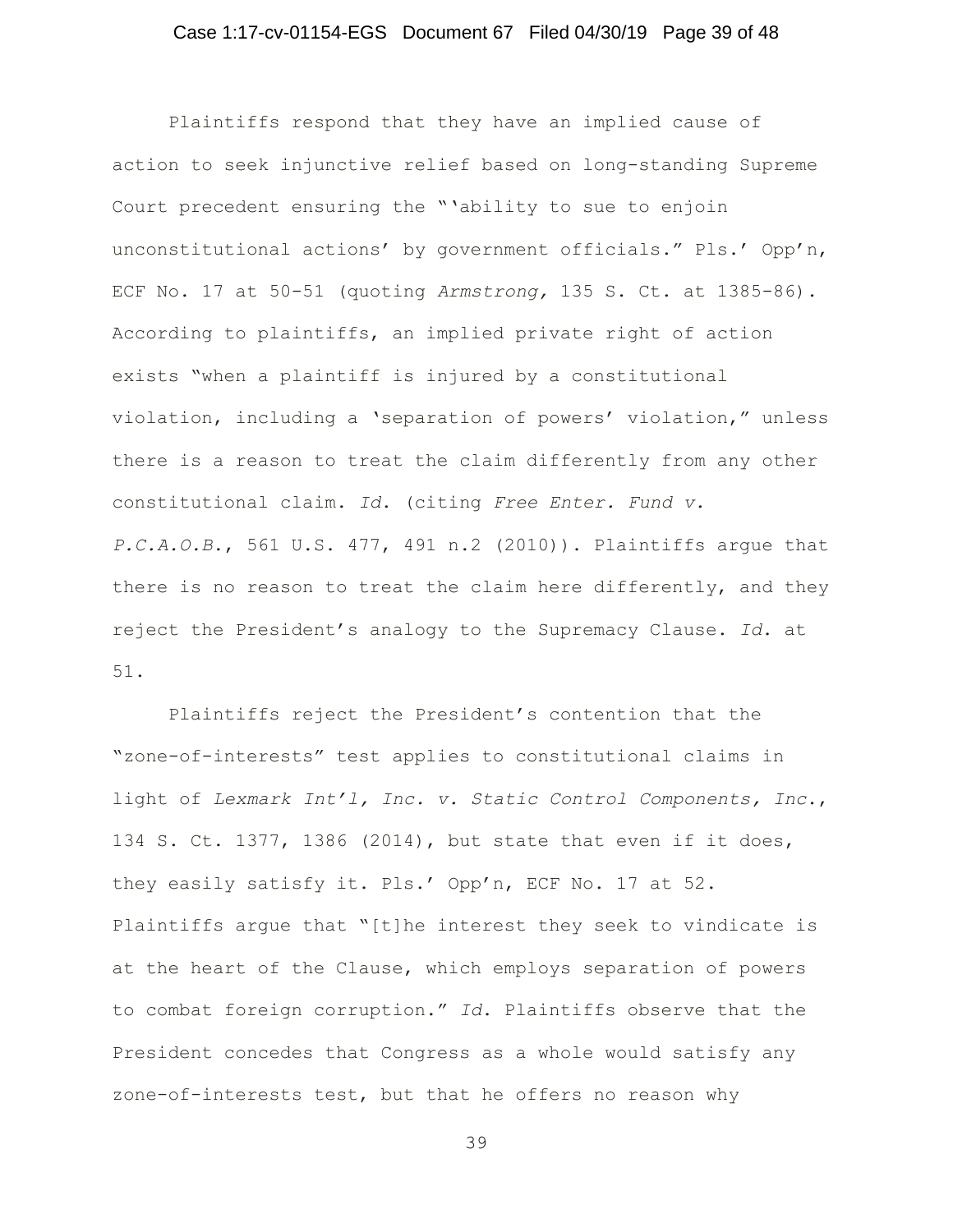## Case 1:17-cv-01154-EGS Document 67 Filed 04/30/19 Page 40 of 48

individual Members of Congress have a different zone of interests. *Id*.

The Court is not persuaded that it should find no implied cause of action in the Foreign Emoluments Clause on the ground that the Supremacy Clause does not create a cause of action. In holding there is no implied cause of action in the Supremacy Clause, the Supreme Court stated that it "does not create a cause of action. It instructs courts what to do when state and federal law clash . . ." *Armstrong*, 135 S. Ct. at 1383. That "instruction" stands in sharp contrast to the Clause, which prohibits the acceptance of any foreign Emoluments of any kind whatever without the consent of Congress. Furthermore, the President points to no authority holding that the Appointments Clause, which arguably *is* analogous to the Foreign Emoluments Clause, does not create an implied right of action. *See generally* Mot. to Dismiss, ECF No. 15-1; Reply, ECF No. 28.

The Court is persuaded that this is a proper case in which to exercise its equitable discretion to enjoin allegedly unconstitutional action by the President. *See Armstrong*, 135 S. Ct. at 1384 ("[W]e have long held that federal courts may in some circumstances grant injunctive relief . . . with respect to violations of federal law by federal officials.") (citations omitted). As plaintiffs point out, there is no reason for the exercise of equitable discretion to be limited to defend a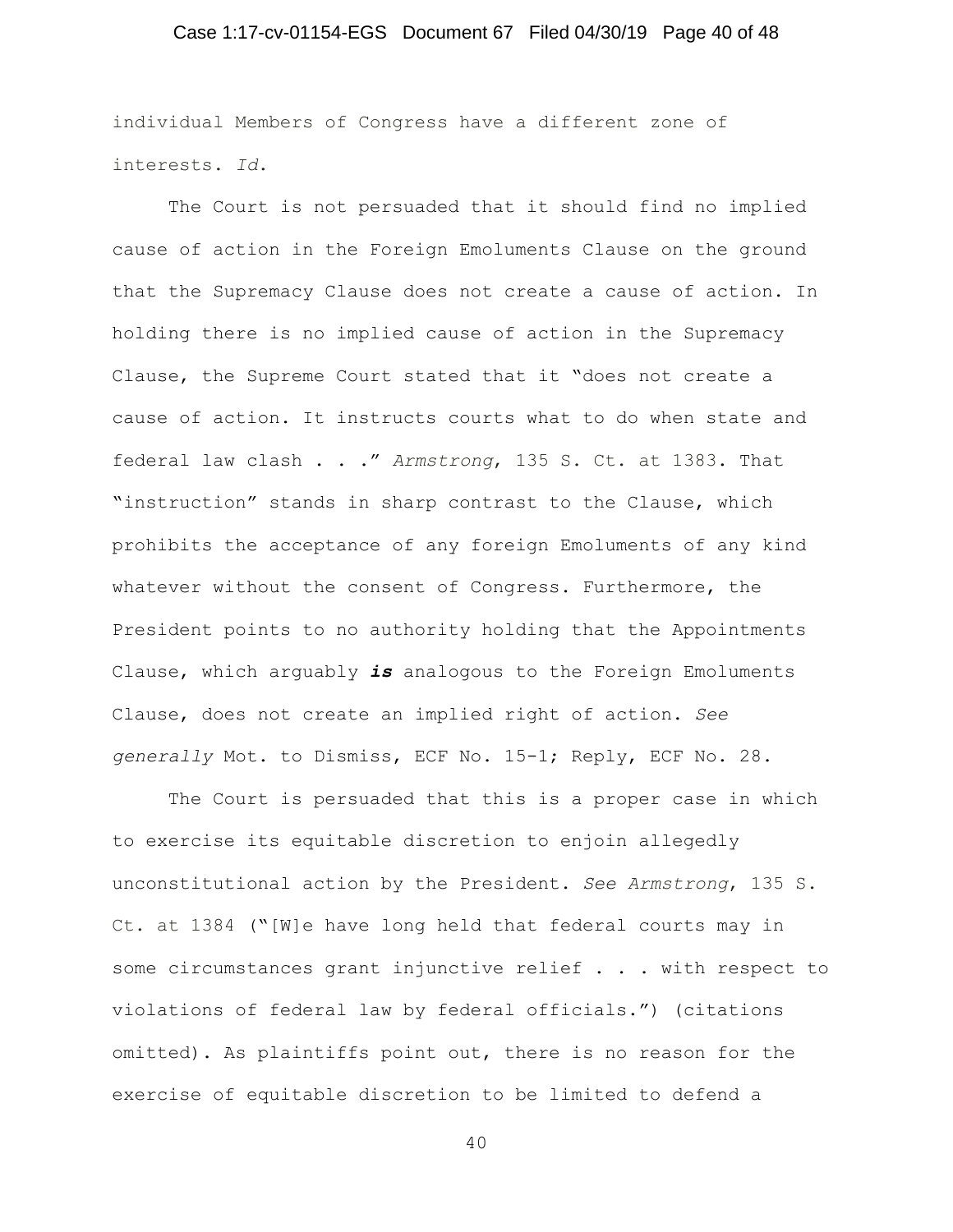## Case 1:17-cv-01154-EGS Document 67 Filed 04/30/19 Page 41 of 48

potential enforcement action and the President has cited no authority to the contrary. Pls.' Opp'n, ECF No. 17 at 54. Rather, "it is established practice for this Court to sustain the jurisdiction of federal courts to issue injunctions to protect rights safeguarded by the Constitution" unless there is a reason not to do so. *Free Enter. Fund*, 561 U.S. at 491 n.2 (citation omitted); *Nixon v. Fitzgerald*, 457 U.S. 731, 753-54 (1982) ("It is settled law that the separation-of-powers doctrine does not bar every exercise of jurisdiction over the President of the United States."). Here, accepting the allegations in the Amended Complaint as true, which the Court must at this juncture, the President is accepting prohibited foreign emoluments without seeking congressional consent, thereby defeating the purpose of the Clause to guard against even the possibility of "corruption and foreign influence." 3 *Records of the Federal Convention of 1787,* at 327 (Max Farrand ed., 1966). Exercising the Court's equitable discretion here is therefore "not in derogation of the separation of powers, but to maintain their proper balance." *Nixon*, 457 U.S. at 754.

"[T]he plaintiff's complaint [must] fall within 'the zone of interests' to be protected or regulated by the statue or constitutional guarantee in question." *Valley Forge Christian Coll. v. Ams. United for Separation of Church & State*, *Inc*., 454 U.S. 464, 475 (1982) (quoting *Warth v. Seldin*, 422 U.S. 490, 499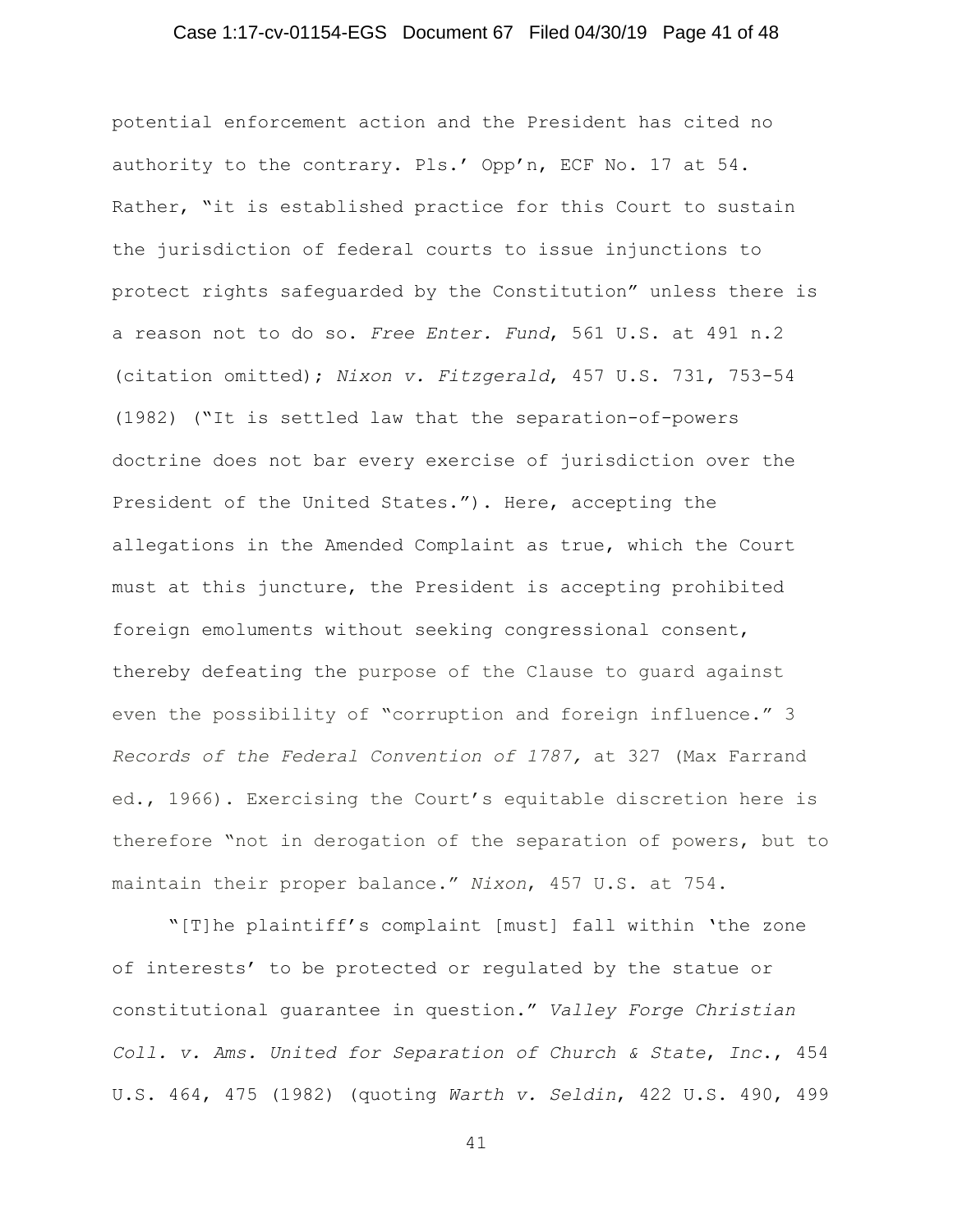## Case 1:17-cv-01154-EGS Document 67 Filed 04/30/19 Page 42 of 48

(1975)). "We doubt, however, that it is possible to formulate a single [zone of interests] inquiry that governs all statutory and constitutional claims." *Clarke v. Sec. Indus. Ass'n*, 479 U.S. 388, 400 n.16 (1987). Assuming the zone-of-interests test applies here, the Court is persuaded that individual Members of Congress satisfy that test. The President has conceded that Congress as a body would satisfy the zone-of-interests test, Mot. to Dismiss, ECF No. 15-1 at 31, but asserts in his reply that "[p]laintiffs' claim that they have been deprived of legislative prerogatives as Members of Congress is at most 'marginally related' to the Foreign Emoluments Clause's purpose of guarding against foreign influence," Reply, ECF No. 28 at 20 (citing *Clarke*, 479 U.S. at 394, 399). The Court disagrees. The only way the Clause can achieve its purpose is for the President to seek and obtain the consent of Congress before he accepts foreign Emoluments. The Amended Complaint alleges that plaintiffs' injury is that they have been deprived of the right to vote to consent to the President's receipt of foreign Emoluments before he accepts them. Am. Compl., ECF No. 14 ¶ 82. Plaintiffs' injury is therefore hardly "marginally related" to the purpose of the Clause, but is directly related to the only way the Clause can achieve its purpose. *See Riegle v. Fed. Open Mkt Comm.*, 656 F.2d 873, 879 (D.C. Cir. 1981) ("[T]he interest which Riegle claims was injured by defendants' action (his right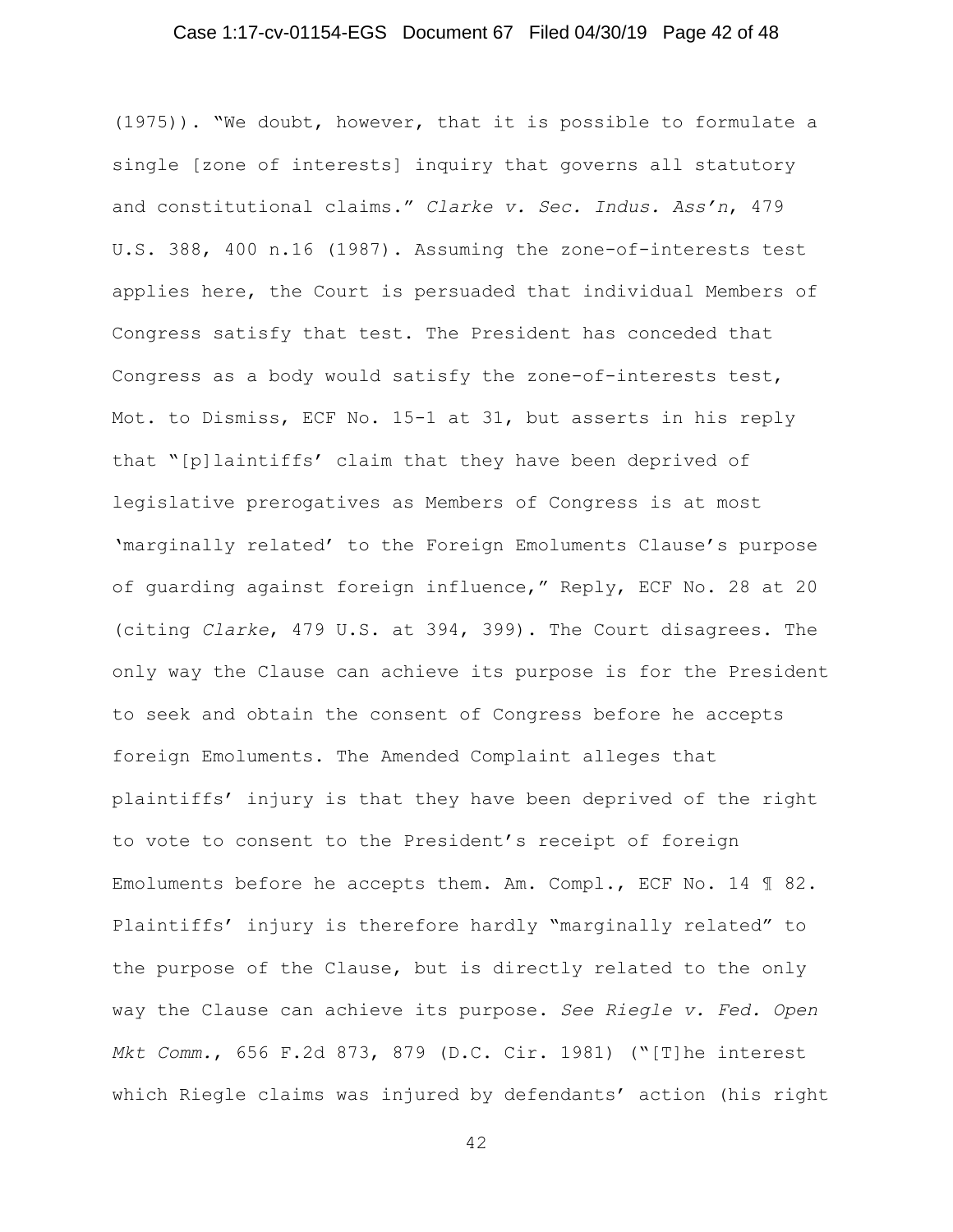## Case 1:17-cv-01154-EGS Document 67 Filed 04/30/19 Page 43 of 48

to advise and consent to the appointment of officers of the executive branch) is within the zone of interests protected by the Appointments Clause of the Constitution." (citation omitted)).7 And as the Court explained at length in its previous Opinion, here there is no adequate legislative remedy. *Blumenthal I*, 335 F. Supp. 3d at 66-68.

The Court rejects the President's suggestion that "extreme equitable restraint" is appropriate here because plaintiffs can only obtain relief from the President. Mot. to Dismiss, ECF No. 15-1 at 32. Rather, the fact that plaintiffs can only obtain relief from the President is precisely the reason the Court should exercise its equitable discretion here. *See District of Columbia v. Trump*, 291 F. Supp. 3d 725, 752 (2018) (observing that "it would be exalting form over substance if the President's acts were held to be beyond the reach of judicial scrutiny when he himself is the defendant, but held within judicial control when he and/or the Congress has delegated the performance of duties to federal officials subordinate to the President and one or more of them can be named as a defendant"

j 7 The Court of Appeals for the District of Columbia Circuit ("D.C. Circuit") expressly disapproved of "*Riegle's* intimation in dicta that the standing of private plaintiffs to bring particular action affects the propriety of our entertaining the same challenge when brought by a legislator." *Melcher v. Fed. Open Mkt Comm.*, 836 F.2d. 561, 565 (D.C. Cir. 1987). However, the Court did not address the zone-of-interests analysis in *Riegle*. *See generally id.*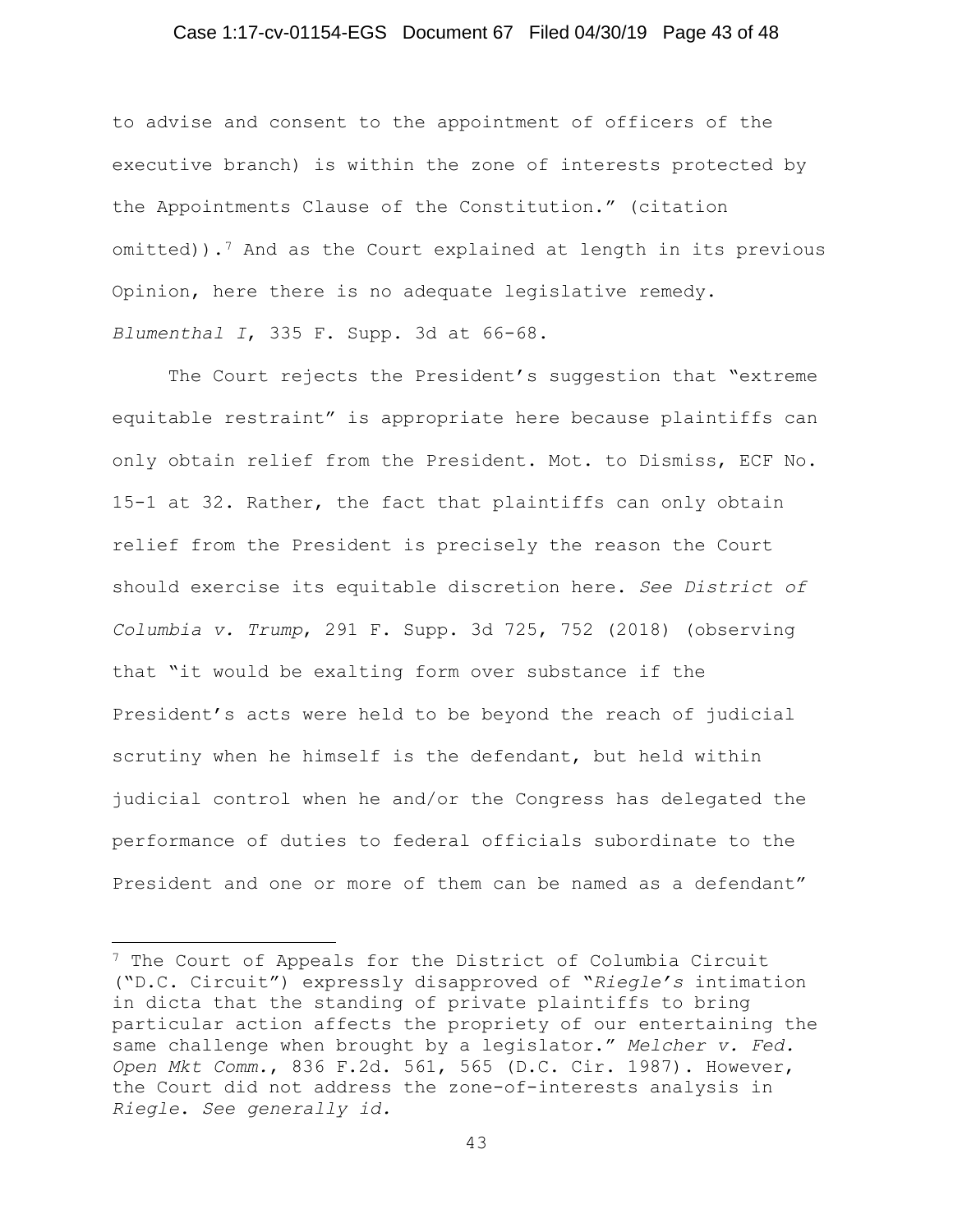## Case 1:17-cv-01154-EGS Document 67 Filed 04/30/19 Page 44 of 48

(quoting *Nat'l Treasury Emps. Union v. Nixon*, 492 F.2d 587, 613 (D.C. Cir. 1974)); *see also* Br. of Separation of Powers Scholars as Amici Curiae in Supp. of Pls. ("Br. of Separation of Powers Scholars"), ECF No. 45 at 15-16 (explaining that the cases cited by the President do not require dismissal of this lawsuit because: (1) in *Mississippi v. Johnson*, 71 U.S. 475 (1866), the Supreme Court dismissed the case and Mississippi then brought suit against Secretary of War and two other defendants challenging the same Acts; and (2) in *Franklin v. Massachusetts*, 505 U.S. 788 (1992) (plurality opinion), the injury could be redressed by the Secretary of Commerce. Rather, when there is no other remedy, courts have allowed suits against the President to proceed).

The Court is mindful that "the separation-of-powers doctrine requires that a branch not impair another in the performance of its constitutional duties." *Loving v. United States*, 517 U.S. 748, 757 (1996) (citing *Mistretta v. United States*, 488 U.S. 361, 397-408 (1989)). However, as *amici* Separation of Powers Scholars point out, there is no such risk here as the President has not identified what duties would be impaired, which is distinct from *Mississippi v. Johnson*, where "the relief sought by the plaintiff against the President would have interfered directly with the President's ability to take care that the Reconstruction Acts were faithfully executed." Br.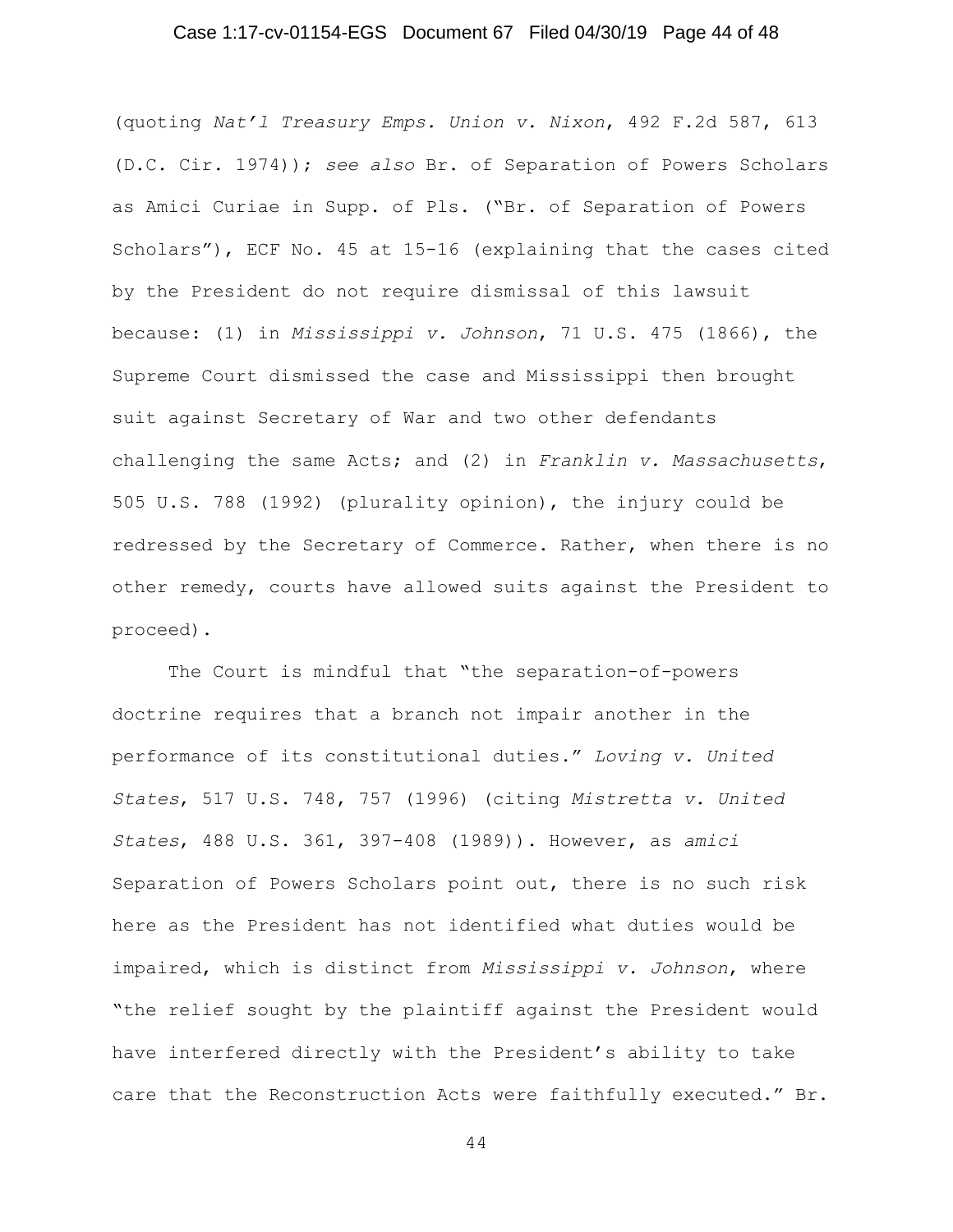## Case 1:17-cv-01154-EGS Document 67 Filed 04/30/19 Page 45 of 48

of Separation of Powers Scholars, ECF No. 45 at 17-18 (citing *Johnson,* 71 U.S. at 499). *Amici* also note that "far from distracting the President from his official duties, 'any Presidential time spent dealing with, or action taken in response to' a case clarifying the scope of the Foreign Emoluments Clause is actually 'part of a President's official duties.'" *Id*. at 19 (quoting *Clinton v. Jones*, 520 U.S. 681, 718 (1997) (Breyer, J., concurring in the judgment)). The Court agrees. The parties dispute the meaning of "Emolument" but not that the Clause applies to the President. Accordingly, adjudicating this case ensures that the President fulfills his duty to "take Care that the Laws be faithfully executed," U.S. Const. art. II, § 3, and consistent with his oath of office to "preserve, protect and defend the Constitution of the United States," U.S. Const. art. II, § 1, cl. 8.

#### **2. The Injunctive Relief Sought Is Constitutional**

The President argues that the remedy plaintiffs seek is unconstitutional because an injunction against him in his official capacity would effectively "impose a condition on [his] ability to serve as President and to perform the duties he is duly elected to perform," Mot. to Dismiss, ECF No. 15-1 at 56, thereby "implicating core 'executive and political' duties," Reply, ECF No. 28 at 32 (quoting *Johnson*, 71 U.S. at 499). Plaintiffs respond that the relief sought is not barred because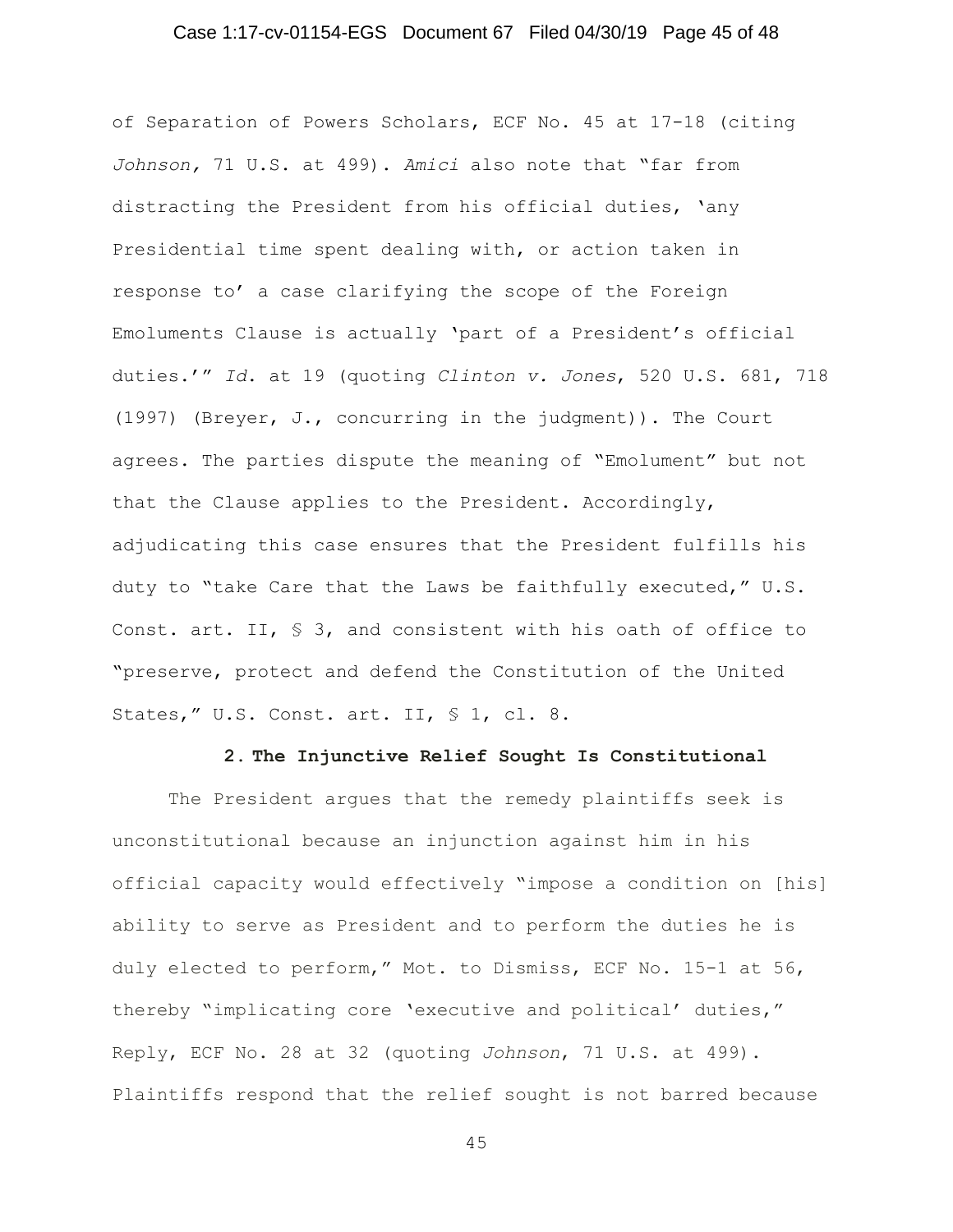## Case 1:17-cv-01154-EGS Document 67 Filed 04/30/19 Page 46 of 48

complying with the Clause is akin to performing a ministerial duty rather than an official one, and there is no prohibition on injunctive relief for the performance of a ministerial duty by the President. Pls.' Opp'n, ECF No. 17 at 52-54. The President complains that if plaintiffs' interpretation of the Clause is correct, an injunction requiring his "compliance with the Clause would impose significant burdens" on him. Reply, ECF No. 28 at 32. The President also disputes that compliance with the Clause can be characterized as ministerial because of the "judgment" and "planning" needed to ensure compliance, but that even if it was so properly characterized, "this Court should still exercise utmost restraint in deciding whether to enjoin a sitting President." *Id*.

The Court agrees that restraint is appropriate. However, Supreme Court and D.C. Circuit precedent do not foreclose injunctive relief against the President under certain circumstances. A "grant of injunctive relief against the President himself is extraordinary, and should . . . raise [] judicial eyebrows." *Franklin*, 505 U.S. at 802. That said, the Supreme Court "left open the question whether the President might be subject to a judicial injunction requiring the performance of a purely 'ministerial' duty." *Id*. (citing *Johnson*, 71 U.S. at 498–99). "A ministerial duty is one that admits of no discretion, so that the official in question has no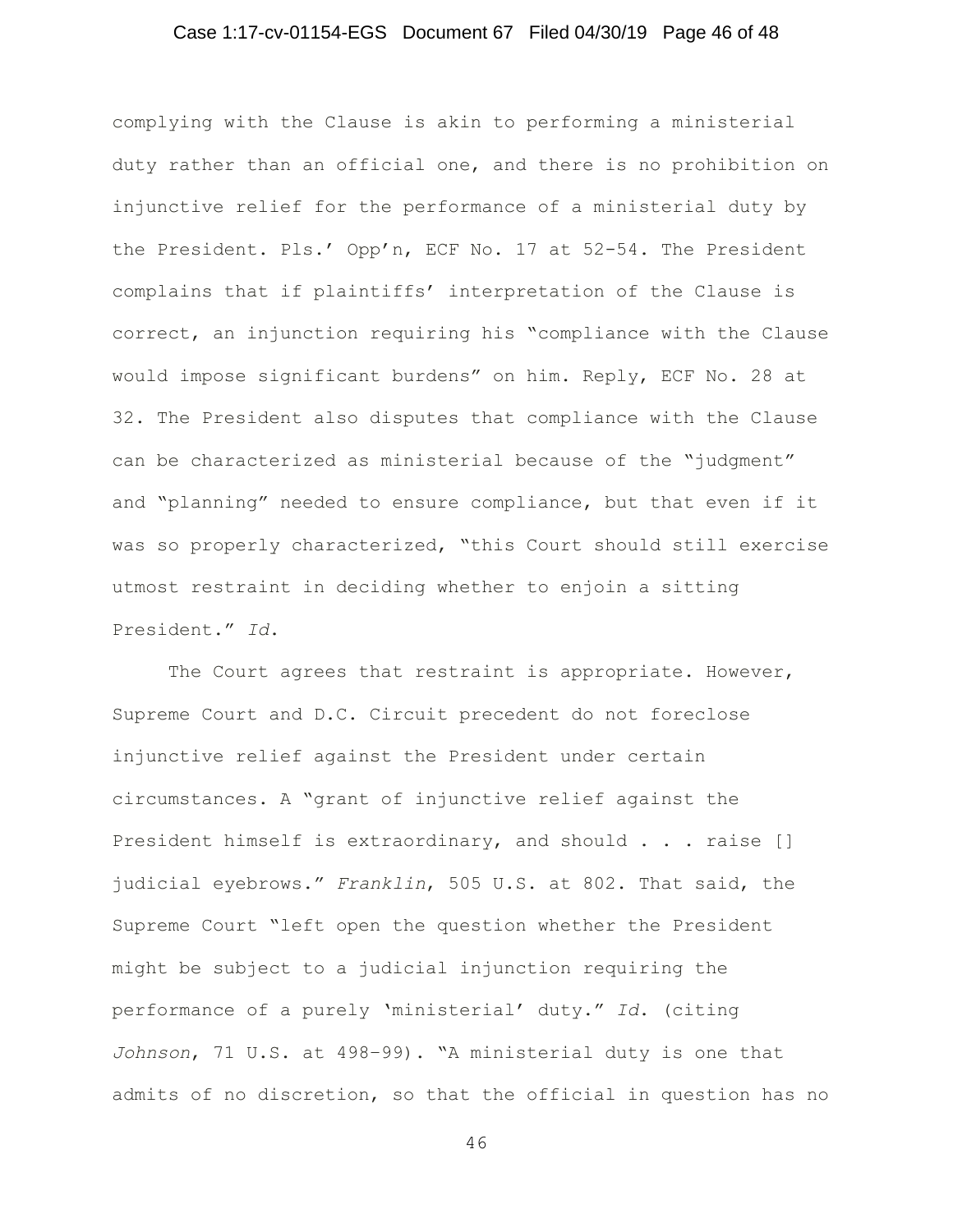## Case 1:17-cv-01154-EGS Document 67 Filed 04/30/19 Page 47 of 48

authority to determine whether to perform the duty." *Swan v. Clinton*, 100 F.3d 973, 977 (D.C. Cir. 1996) (citing *Johnson*, 71 U.S. at 498 ("[A] ministerial duty . . . is one in respect to which nothing is left to discretion.")). "[A] ministerial duty can exist even 'where the interpretation of the controlling statute is in doubt,' provided that 'the statute, once interpreted, creates a peremptory obligation for the officer to act.'" *Id.* at 978 (quoting *13th Reg'l Corp. v. Dep't of the Interior*, 654 F.2d 758, 760 (D.C. Cir. 1980)).

 "The language of the Emoluments Clause is both sweeping and unqualified." 17 Op. O.L.C. at 121. The acceptance of an Emolument barred by the Clause is prohibited unless Congress chooses to permit an exception. *Id.* Given the "sweeping and unqualified" Constitutional mandate, the President has "no discretion . . . no authority to determine whether to perform the duty" to not accept any Emolument until Congress gives its consent. *Swan*, 100 F.3d at 977. Accordingly, seeking congressional consent prior to accepting prohibited foreign emoluments is a ministerial duty. *Id.* The President's argument regarding the "judgment" and "planning" needed to ensure compliance with the Clause is beside the point. It may take judgment and planning to comply with the Clause, but he has no discretion as to whether or not to comply with it in the first instance. *See id*. The President complains about the "significant